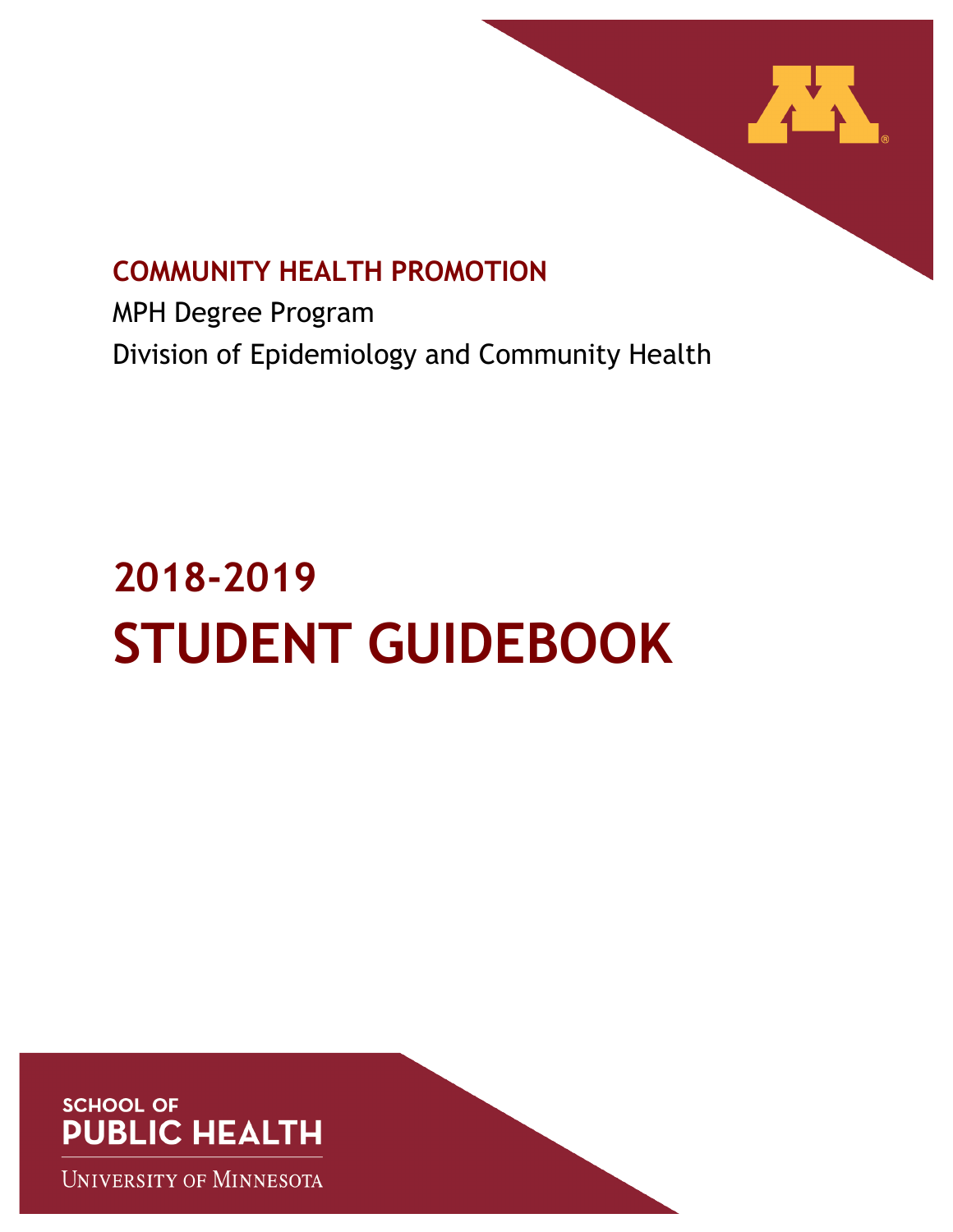# **Welcome to the University of Minnesota School of Public Health!**

All students are responsible for knowing the rules and policies that govern their academic program. To this end, we are providing you with this guidebook which covers your specific academic program requirements. Please refer to it often.

Many Graduate School processes are in transition. Please stay in touch with your Program Coordinator as some paper processes will convert to electronic processes.

In addition, you are responsible for knowing University of Minnesota and School of Public Health policies and procedures that pertain to all students. Links to these policies and procedures can be found by clicking on the "Current Students" link at http://www.sph.umn.edu/current/resources/.

*The University of Minnesota is committed to the policy that all persons shall have equal access to its programs, facilities, and employment without regard to race, color, creed, religion, national origin, sex, age, marital status, disability, public assistance status, veteran status, or sexual orientation.*

This publication can be made available in alternative formats for people with disabilities. Direct requests to the Office of Admissions and Student Resources, School of Public Health, MMC 819 Mayo, 420 Delaware Street SE, Minneapolis, MN 55455; 612.626-3500 or 800.774.8636.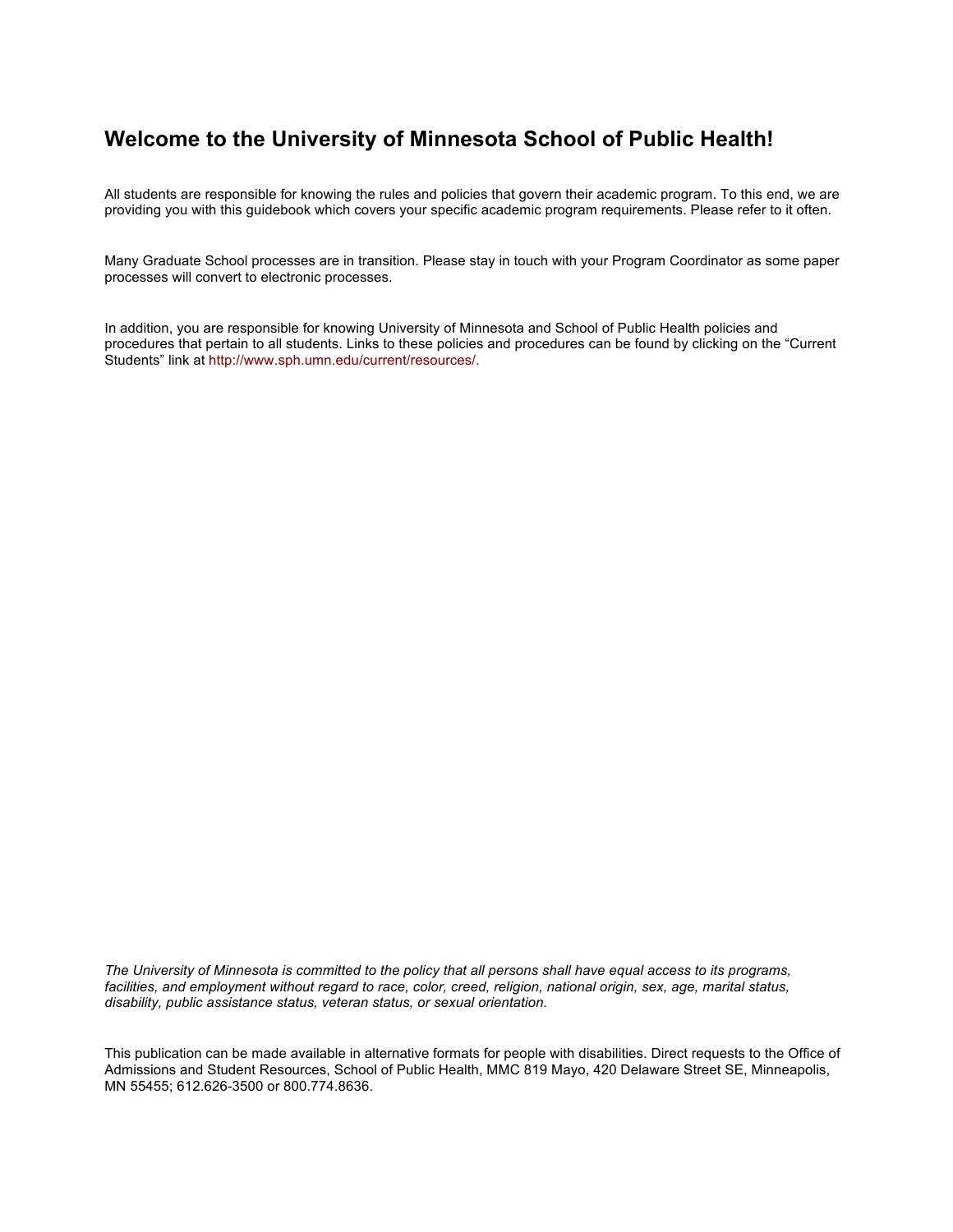# **TABLE OF CONTENTS**

| 1.1 |                                                                           |  |  |  |
|-----|---------------------------------------------------------------------------|--|--|--|
|     |                                                                           |  |  |  |
| 1.2 |                                                                           |  |  |  |
|     |                                                                           |  |  |  |
|     |                                                                           |  |  |  |
|     |                                                                           |  |  |  |
|     |                                                                           |  |  |  |
|     |                                                                           |  |  |  |
|     |                                                                           |  |  |  |
|     |                                                                           |  |  |  |
|     |                                                                           |  |  |  |
|     |                                                                           |  |  |  |
| 1.3 |                                                                           |  |  |  |
| 1.4 |                                                                           |  |  |  |
| 1.5 |                                                                           |  |  |  |
| 1.6 |                                                                           |  |  |  |
| 1.7 |                                                                           |  |  |  |
| 1.8 |                                                                           |  |  |  |
|     |                                                                           |  |  |  |
|     |                                                                           |  |  |  |
|     | 2. Division of Epidemiology and Community Health (EpiCH)  26              |  |  |  |
| 2.1 |                                                                           |  |  |  |
| 2.2 |                                                                           |  |  |  |
| 2.3 |                                                                           |  |  |  |
| 2.4 |                                                                           |  |  |  |
| 2.5 | Academic Credit for Independent or Directed Coursework  27                |  |  |  |
| 2.6 |                                                                           |  |  |  |
|     |                                                                           |  |  |  |
|     |                                                                           |  |  |  |
|     | Sitting in on a Class.                                                    |  |  |  |
|     |                                                                           |  |  |  |
|     |                                                                           |  |  |  |
|     |                                                                           |  |  |  |
|     |                                                                           |  |  |  |
|     |                                                                           |  |  |  |
|     | Division of Epidemiology and Community Health Student Support Policies 33 |  |  |  |
|     |                                                                           |  |  |  |
|     |                                                                           |  |  |  |
| 2.7 |                                                                           |  |  |  |
|     |                                                                           |  |  |  |
|     |                                                                           |  |  |  |
|     |                                                                           |  |  |  |
|     |                                                                           |  |  |  |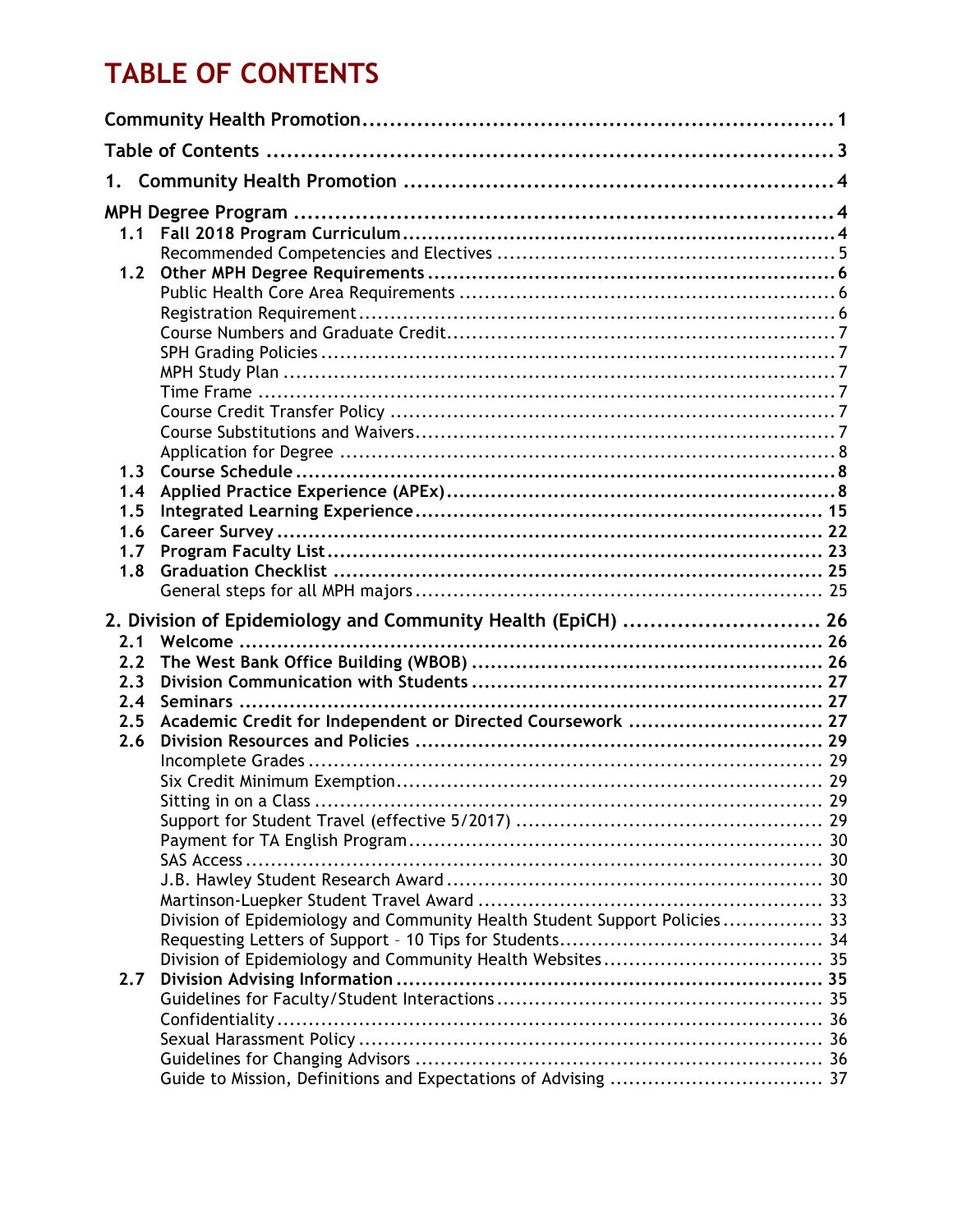# **1. COMMUNITY HEALTH PROMOTION MPH DEGREE PROGRAM**

# **1.1 FALL 2018 PROGRAM CURRICULUM**

#### **48 Semester Credit Minimum**

The Community Health Promotion major requires the following courses be taken on an A-F grading basis: PubH 6050 Community Health Theory and Practice I; PubH 6051 Community Health Theory and Practice II; all intervention courses; PubH 6034 (or 6852) Evaluation; PubH 6035 Applied Research Methods; and all of the SPH Core Courses. Students must earn a grade of B- or higher in all of the courses listed above. Please pay close attention to the following notes to assist you with your course planning. Please also note that all of the Public Health Core Courses are offered online at least once each academic year.

- ① Few substitution petitions will be allowed in this curriculum area.
- ② PubH 6034 (or 6852), and 6450 are prerequisites.
- ③ For those students entering with strong quantitative skills and/or who are considering a doctoral-level degree, the advanced epidemiology course PubH 6341 may be taken in place of PubH 6320.

# **2018 CHP Curriculum – 48 cr. Minimum Required**

### **Theory (6 credits)**

| <b>Course</b> | <b>Notes</b>                           | Title                                   | <b>Offered</b> | <b>Credits</b> |
|---------------|----------------------------------------|-----------------------------------------|----------------|----------------|
| PubH 6050     | $_{\tiny\textcircled{\scriptsize{1}}}$ | Community Health Theory and Practice I  | Fall           |                |
| PubH 6051     | ➀                                      | Community Health Theory and Practice II | Spring         |                |

# **Health Behavior and Policy Interventions (Minimum of 8 credits required)**

*Students must select at least two courses from the Intervention Approaches list and at least one course from the Critical Issues list. Any remaining required intervention credits may be taken from either list*

| Intervention Approaches                              |  |
|------------------------------------------------------|--|
| Select at least two courses from the following list: |  |

| Course    | <b>Notes</b>                                                                               | <b>Title</b><br><b>Offered</b>                                                  |        | <b>Credits</b> |
|-----------|--------------------------------------------------------------------------------------------|---------------------------------------------------------------------------------|--------|----------------|
| PubH 6025 | ➀                                                                                          | Designing e-Interventions for Public Health                                     | Spring | 2              |
| PubH 6045 | ①                                                                                          | <b>Skills for Policy Development</b>                                            | Spring |                |
| PubH 6049 | (1)                                                                                        | Legislative Advocacy Skills for Public Health<br>(prerequisite 6078)            | Spring | 3              |
| PubH 6066 | (T)                                                                                        | Building Communities, Increasing Health:<br>Preparing for Community Health Work | Fall   | 2              |
| PubH 6074 | $\circled{1}$                                                                              | Mass Communication and Public Health                                            | Fall   | 3              |
| PubH 6078 | ①                                                                                          | Public Health Policy as a Prevention Strategy                                   | Fall   | 2              |
|           | <b>Critical Issue Interventions</b><br>Select at least one course from the following list: |                                                                                 |        |                |
|           |                                                                                            |                                                                                 |        |                |

| PubH 6000 | ᠑   | Topics: Urban Health and Social Policy | Spring '20/'22 |  |
|-----------|-----|----------------------------------------|----------------|--|
| PubH 6010 | (1) | Public Health Approaches to HIV/AIDS   | Fall           |  |
| PubH 6055 | ↺   | Social Inequalities in Health          | Spring         |  |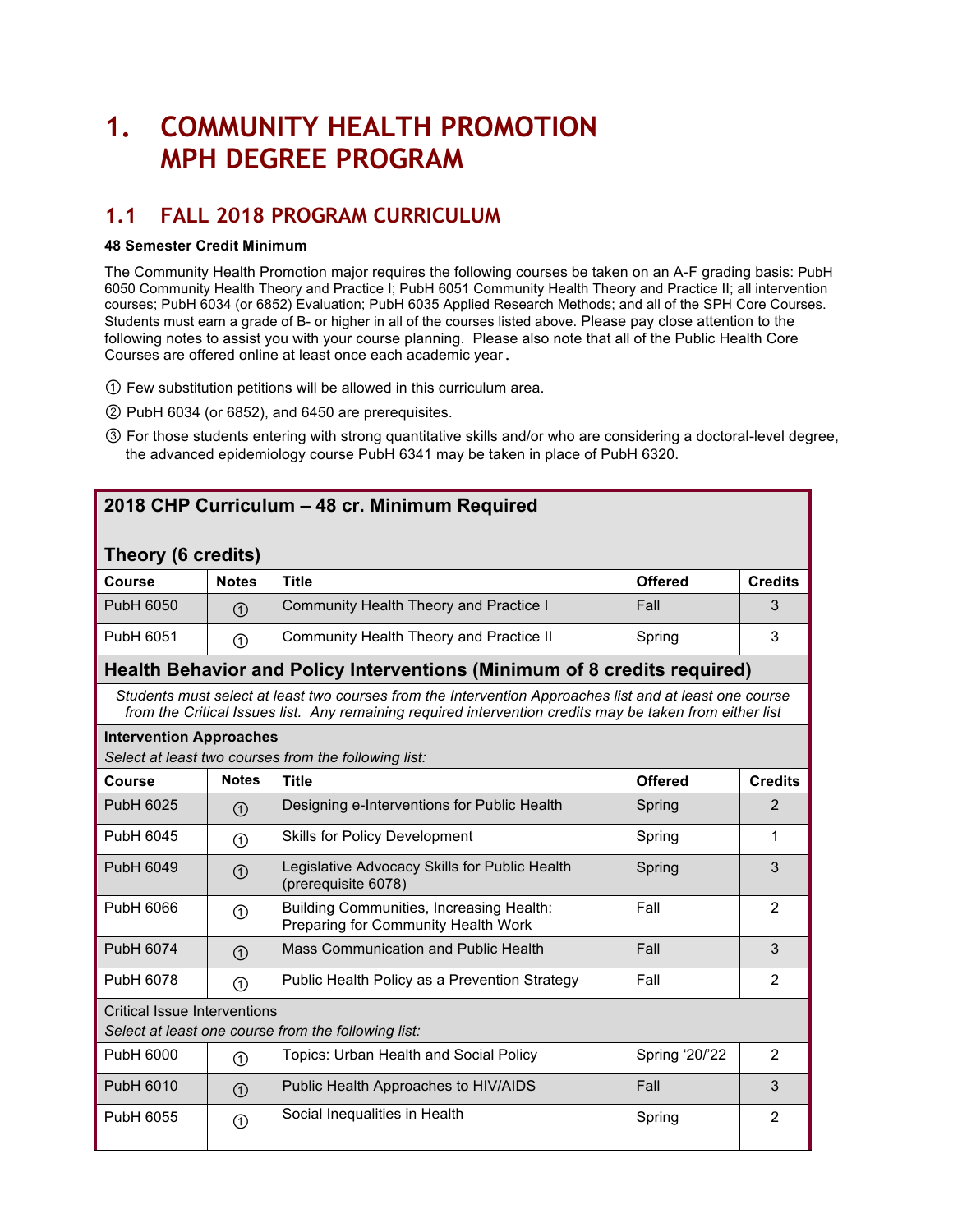| PubH 6081                                                                                 | $\odot$                                                   | Sex, Sexuality and Sexual Health<br>Fall                                                                                                     |                                 |                |  |
|-------------------------------------------------------------------------------------------|-----------------------------------------------------------|----------------------------------------------------------------------------------------------------------------------------------------------|---------------------------------|----------------|--|
| PubH 6094                                                                                 | <b>Obesity and Eating Disorders</b><br>$\odot$            |                                                                                                                                              | Spring                          | 2              |  |
|                                                                                           |                                                           | <b>Evaluation-related Methods (5-6 credits)</b>                                                                                              |                                 |                |  |
| PubH 6034 or<br>Evaluation<br>PubH 6852<br>Program Evaluation in Health and Mental Health |                                                           | Settings                                                                                                                                     | Spring<br>Fall/<br>Spr (online) | 3<br>2         |  |
| PubH 6035                                                                                 | (2)                                                       | <b>Applied Research Methods</b>                                                                                                              | Fall                            | 3              |  |
| Select one course from the following list:                                                |                                                           | <b>Evaluation-related Methods (2-4 credits)</b>                                                                                              |                                 |                |  |
| PubH 6636                                                                                 |                                                           | <b>Qualitative Research Methods</b>                                                                                                          | Spring                          | $\overline{2}$ |  |
| PubH 6414                                                                                 |                                                           | <b>Biostatistical Literacy</b>                                                                                                               | Fall/Spring/<br>Summer          | 3              |  |
| <b>PubH 6451</b>                                                                          |                                                           | <b>Biostatistics II</b>                                                                                                                      | Fall (online)/<br>Spring        | $\overline{4}$ |  |
| PubH 6617                                                                                 | 3<br>Practical Methods in Secondary Data Analysis<br>Fall |                                                                                                                                              |                                 |                |  |
| <b>SPH Core Courses (14 credits)</b>                                                      |                                                           |                                                                                                                                              |                                 |                |  |
|                                                                                           |                                                           | Note: Courses designated as part of the Public Health Core must be taken for a letter grade and<br>must obtain a grade of B- or better (A/F) |                                 |                |  |
| PubH 6101 or                                                                              |                                                           | Environmental Health (not offered after Fall 2018)                                                                                           | Fall/Spring                     | $\overline{2}$ |  |
| PubH 6102                                                                                 |                                                           | Issues in Environmental and Occupational Health                                                                                              | Every term                      | $\overline{2}$ |  |
| PubH 6250                                                                                 |                                                           | Foundations of Public Health (online)                                                                                                        | Fall/Spring                     | $\overline{2}$ |  |
| PubH 6320 or<br>PubH 6341                                                                 | $\circled{3}$                                             | <b>Fundamentals of Epidemiology</b><br>Epidemiologic Methods I                                                                               | Every term<br>Fall              | 3<br>3         |  |
| PubH 6450                                                                                 |                                                           | <b>Biostatistics I</b>                                                                                                                       | Fall/Spring                     | 4              |  |
| PubH 6741                                                                                 |                                                           | Ethics in Public Health: Professional Practice and<br>Policy                                                                                 | Every term                      | $\mathbf{1}$   |  |
| PubH 6751                                                                                 |                                                           | Principles of Management in Health Services<br>Organizations                                                                                 | Every term                      | $\overline{2}$ |  |
| $(2-3$ credits)                                                                           |                                                           | Applied Practice Experience(APEx) and Integrated Learning experience (ILE)                                                                   |                                 |                |  |
| PubH 7094                                                                                 |                                                           | Integrated Learning Experience (see section 2.4)                                                                                             | Any term                        | $1 - 2$        |  |
| <b>PubH 7096</b><br>Applied Practice Experience (see section 2.5)<br>Any term             |                                                           |                                                                                                                                              | $\mathbf{1}$                    |                |  |
| Electives (7-11 credits)                                                                  |                                                           |                                                                                                                                              |                                 |                |  |

### **Recommended Competencies and Electives**

Electives must be graduate level courses, relevant to your area of study, with a 5xxx number or higher. Under some circumstances, 4xxx - level courses can also be applied toward a MPH degree when they are taught by a member of a graduate faculty and are approved by the Program Director. Students should get approval for taking an elective from the ESS staff by emailing epichstu@umn.edu prior to taking the course. Elective courses can be found outside of the School of Public Health but students should pay attention to any listed prerequisites for taking courses. Students are permitted to take additional intervention or evaluation-related methods courses as electives.

CHP students may consider taking elective coursework to expand skills focused on: (1) developing, adapting or implementing policy or programmatic interventions that address significant public health issues or (2) conducting assessments and evaluations. CHP students will need to focus on one of these two areas as part of their Applied Practice Experience (APEx) (see section 7.4).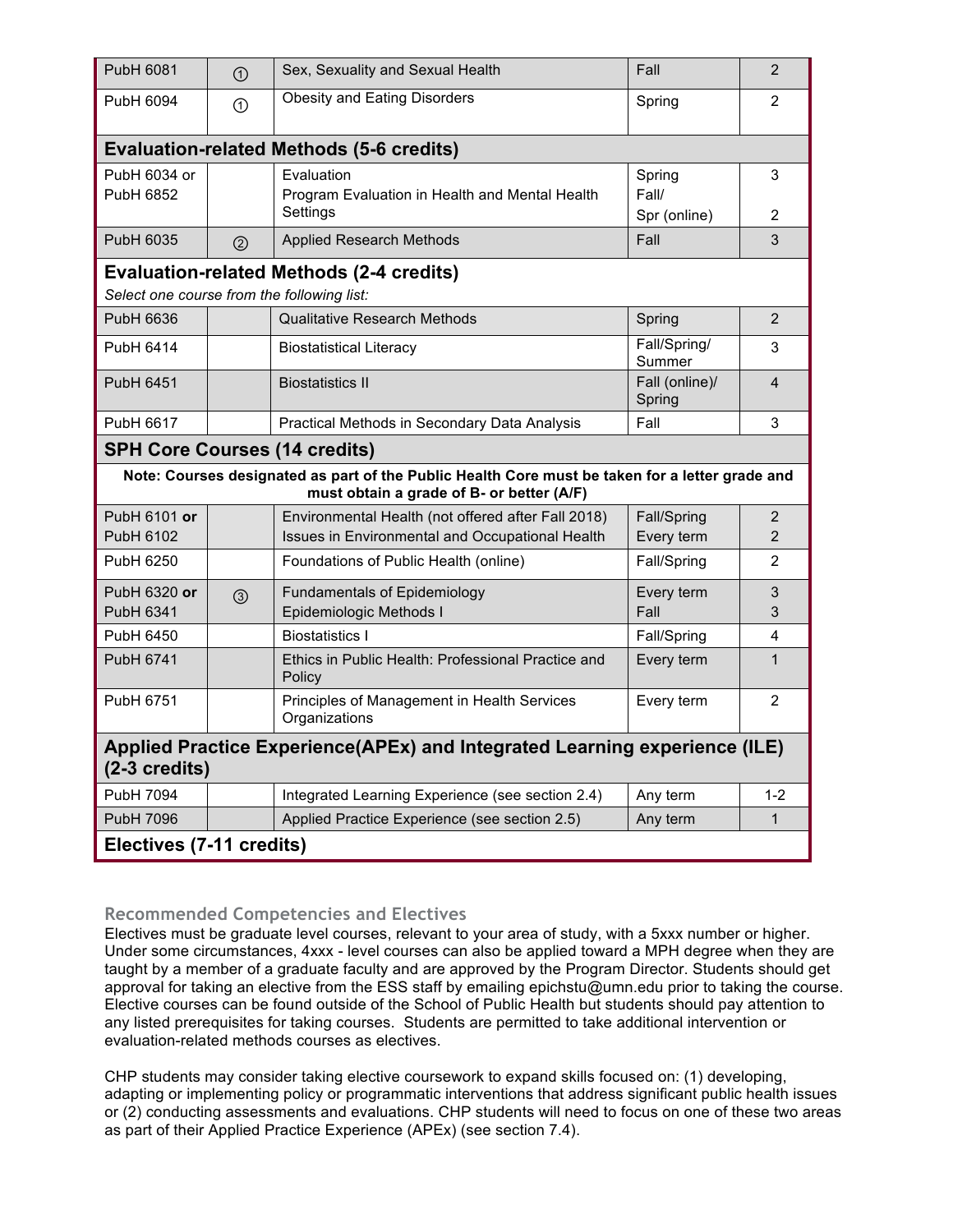Elective credits can also be met by declaring a graduate level minor. Any CHP relevant graduate-level minor can be declared. You can look at available graduate-level minors at http://www.catalogs.umn.edu/grad/. There are graduate minors that are related to degree programs and there are free-standing minors. Contact the ESS staff at epichstu@umn.edu for more information.

Also, students interested in one of the areas below may wish to select their electives from the course lists:

**Quantitative Research**: PubH 6342 Epidemiologic Methods II (3 cr), PubH 6343 Epidemiologic Methods III (4 cr) PubH 6350 Epidemiologic Methods Lab, (1 cr), PubH 6420 Intro to SAS Programming, (1 cr), PubH 6325 Data Processing with PC SAS, (1 cr).

**Qualitative Research:** PubH 7250 Designing and Conducting Focus Groups, (1 cr), Nurs 8171 Qualitative Research Design and Methods, (3-4 cr), PA 5041 Qualitative Methods for Policy Analysts, (4 cr), Nurs 8185 Qualitative Data Analysis for Health Care Research (3-4 cr), FSoS 8013 Qualitative Family Research Methods, (3 cr), FSoS 8014 Qualitative Family Research Methods II, (3 cr).

**Adolescent Health:** PubH 6607 Adolescent Health Issues: Issues, Programs, and Policies, (2 cr), PubH 6907 Maternal, Infant, Child and Adolescent Nutrition, (3 cr), PubH 6627 Sexuality Education: Criteria, Curricula and Controversy, (1 cr), Nurs 5016 Critical Reading of Scientific Literature in Adolescent Health, (1 cr).

**Child Health:** PubH 6634 Advocacy and Children's Rights, (2 cr), PubH 6606 Children's Health: Issues, Programs and Policies, (2 cr), PubH 6907 Maternal, Infant, Child and Adolescent Nutrition, (3 cr), PubH 6613 Children and Youth with Special Health Care Needs, (2 cr).

**Women's Health:** PubH 6605 Reproductive and Perinatal Health, (2 cr), PubH 6627 Sexuality Education: Criteria, Curricula and Controversy, (1 cr), PubH 6675 Women's Health, (2 cr).

**Nutrition:** PubH 6914 Community Nutrition Intervention, (3 cr), PubH 6907 Maternal, Infant, Child and Adolescent Nutrition, (3 cr), PubH 6906 Global Nutrition, (2 cr), PubH 6904 Nutrition and Aging, (2 cr), PubH 6389 Nutritional Epidemiology, (2 cr), PubH 6933 Nutrition and Chronic Diseases, (2 cr), PubH 6905 Nutrition for Public Health Promotion and Disease Prevention, (2 cr), CSPH 5431 Functional Nutrition: An Expanded View of Nutrition, Chronic Disease, and Optimal Health, (2 cr).

# **1.2 OTHER MPH DEGREE REQUIREMENTS**

### **Public Health Core Area Requirements**

Students working toward an MPH degree must satisfy competency requirements in the seven core areas of public health – administration, behavioral science, biostatistics, environmental health, epidemiology, foundations of public health, and ethics – by completing one of the following in each core area:

- Satisfactorily pass one of the pre-approved courses in the core area (see pre-approved course list below); OR
- Pass an equivalency exam in the core area. OR
- Pass an advanced course in the core area as approved by the respective division head or the Educational Policy Committee, OR
- Complete a graduate level course, with a grade of B or better, at an accredited university or college that meets the competencies defined by CEPH. The Educational Policy Committee, upon petition of the student, will determine acceptance of a course for transfer.

**Please note that CHP students meet the behavioral science requirement by taking PubH 6050. As a result, CHP students should not take PubH 6020, which is the required behavioral science course for other MPH programs.**

#### **Registration Requirement**

Students are required to register for at least 2 semesters and 20 credits in the School of Public Health. (Note this requirement is subject to change pending any updated policies approved by the SPH Educational Policy Committee).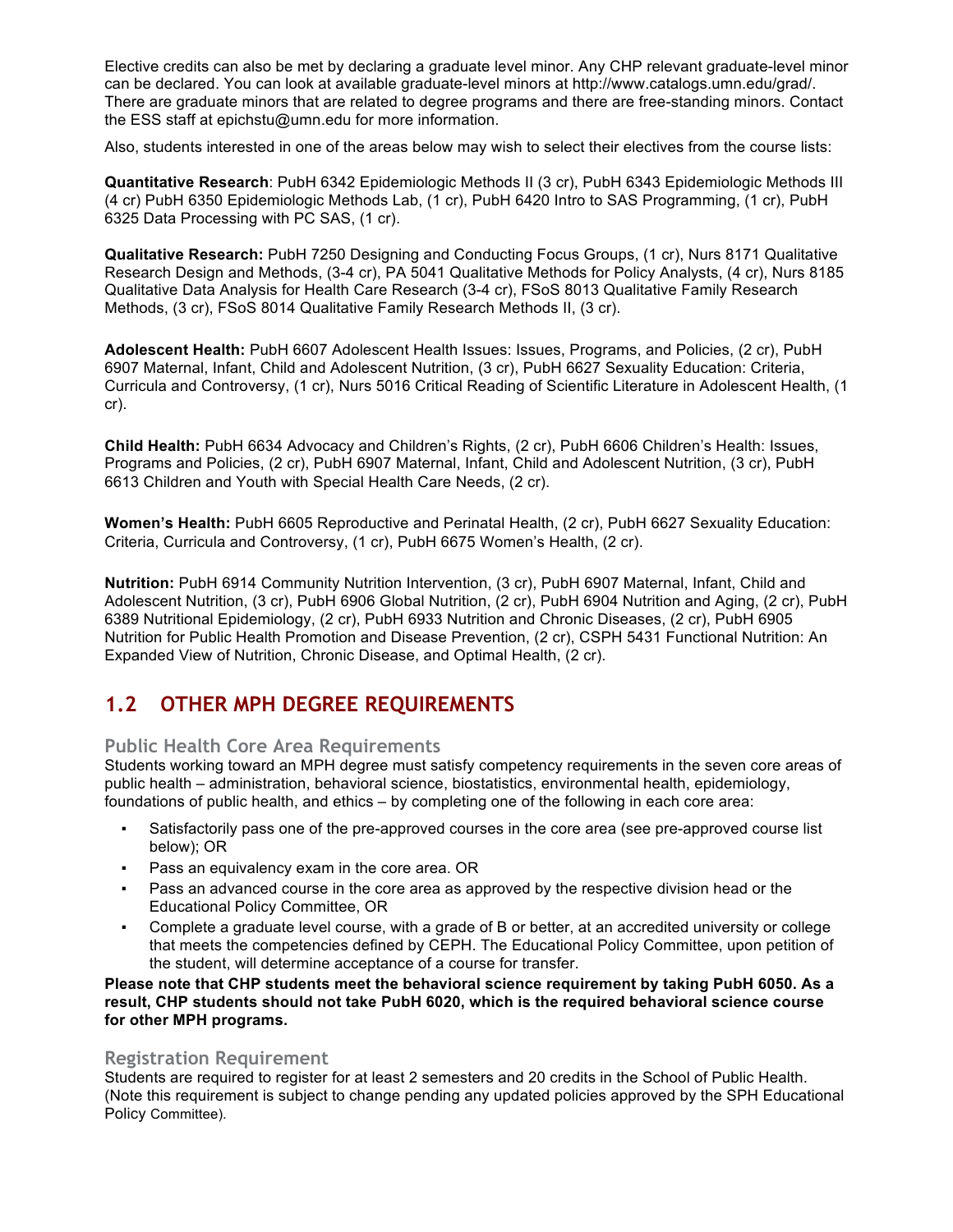### **Course Numbers and Graduate Credit**

5xxx, 6xxx, 7xxx and 8xxx-level courses are considered graduate-level. 1xxx and 3xxx-level courses are for undergraduates and will not receive approval for graduate credit. Under some circumstances – with approval of the student's Program Director – 4xxx-level courses may also be applied toward a MPH degree as long as a member of the graduate faculty teaches them.

#### **SPH Grading Policies**

#### **Grade Point Average**

Students must achieve a cumulative grade point average of no less than 3.0 (B) to receive an MPH degree.

#### **S-N Grade Option**

MPH students may take no more than 20% of their coursework on an S-N grading basis, exclusive of those topics, seminars, and field experience courses offered only on an S-N basis.

#### **Public Health Core Courses**

Courses designated as part of the public health core must be taken for a letter grade (A-F). Students will be required to achieve no less than a B- grade in each course taken on an A-F basis. Students may retake public health core courses at their own expense until they achieve a grade of B- or better. However, a retaken course may be counted only once toward degree requirements in the student's study plan.

#### **MPH Study Plan**

Students are required to submit a completed MPH Study Plan to the EpiCH Student Services staff, at least one semester prior to their anticipated completion of coursework. A call will go out via email from epichstu@umn.edu announcing deadlines for turning those in for review.

#### **Time Frame**

The maximum time allowed by the School of Public Health for completion of an MPH degree is five years. The five-year period begins with the first term of enrollment after admission to a degree program within the School.

#### **Course Credit Transfer Policy**

Course credits may be used to satisfy public health core or other program requirements as jointly approved by the Program Director and the Associate Dean for Academic Affairs for Learning Systems and Student Affairs. No course credits older than 5 years from the date of the student's matriculation will be accepted for transfer. **A grade of "B-" or better is required for each course requested for transfer credit.**

SPH students who have completed graduate-level coursework at the University of Minnesota or another college or university may petition to transfer those courses toward their SPH degree. To be considered for transfer, graduate level coursework must have been taken at an accredited graduate institution.

Higher standards of achievement and stricter policies may be enforced by individual programs.

#### Students must:

- 1. Meet with their academic advisor to discuss the petitioning process. If the petition is acceptable to the advisor, the student will complete and sign the Academic Policy Petition form, and attach an official transcript on which the final grade has been posted.
- 2. Submit the Academic Policy Petition form to the Program Coordinator (EpiCH Student and Support Services staff) for processing. The Academic Policy Petition form can be found at http://www.sph.umn.edu/current/resources/school-and-university-resources/.
- 3. The Program Coordinator will forward the petition to the Program Director for approval and signature and then to the Student Services Center for the Associate Dean for Learning Systems and Student Affairs for final evaluation and/or approval.

The Academic Policy Petition forms may be used for other academic reasons. Students are encouraged to discuss petition issues with their academic advisor or Program Coordinator to determine the appropriate process and procedure.

#### **Course Substitutions and Waivers**

All student requests that deviate from the degree curriculum requirements outlined in this Guidebook must be made on a *Petition* form. The *Petition* form can be obtained at http://policy.umn.edu/forms/otr/otr172.pdf.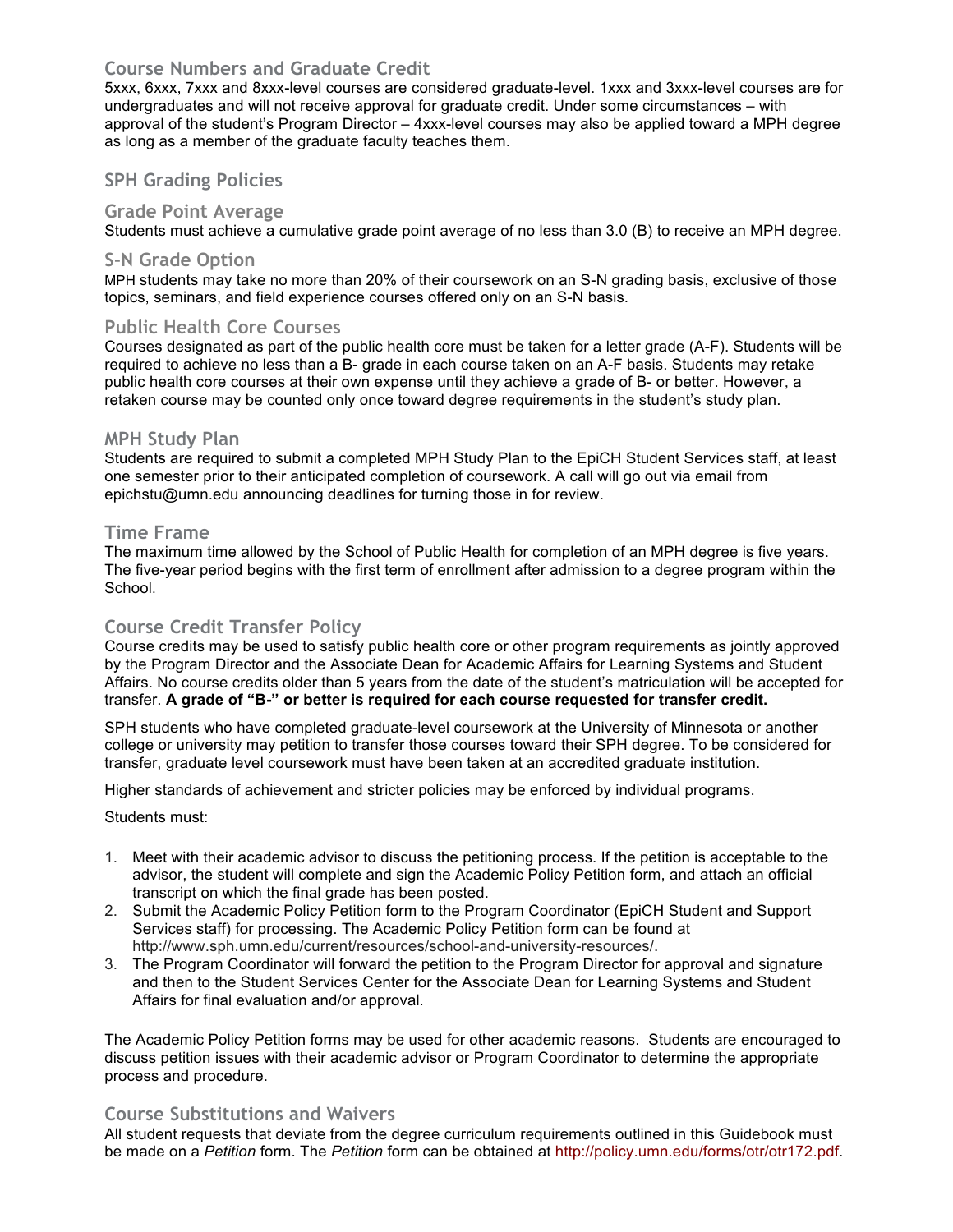Students should note that the process for approving a course substitution or waiver could take several weeks, so plan accordingly.

#### **Course Substitution Procedures:**

The following process should be followed when requesting that a course substitute for a required course in your degree program. Students should apply for approval before they take the course whenever possible as permission could be denied. Students should:

- 1. Gather the course syllabi of the required course in your degree program and the proposed substitute course and a transcript on which the proposed course grade has been posted (if the proposed course has already been completed).
- 2. Complete the *Petition* form (http://www.sph.umn.edu/current/resources/school-and-universityresources/) with the following information in each section:
	- Briefly state the exception or approval to be considered: describe the course requested for substitution including the course title, number of credits, term and year taken (or planned to take), and the name of the institution offering the course. Also list the course/requirement in your degree program for which you are asking for the substitution.
	- Provide an explanation or reason to grant your request below: Indicate what skills and/or content overlaps between the required course(s) and the proposed substitute course(s). Note that the CHP Credentials Committee is unlikely to approve substitutions for CHP-required courses simply because content of other courses overlap with the required courses.
- 3. The student should submit these materials to the Epidemiology and Community Health Student Services staff at epichstu@umn.edu who will forward it to the appropriate Credentials Committee for review. The student will be notified via e-mail of the committee's decision.
- 4. If the substitute course is to replace a School of Public Health Core course (administration-PubH 6751/6752, behavioral/social science-PubH 6020 (or PubH 6050 for CHP students), biostatistics-PubH 6450, environmental health-PubH 6101/6102, epidemiology-PubH 6320/6341, ethics-PubH 6741/6742), foundations of public health (PubH 6250) there is an additional step to get School-level approval. All of those materials should be submitted to the ESS staff at epichstu@umn.edu. Upon receipt of those materials, the advising staff, will review the request with the Program Director and then if approved by the Program Director, all copies of the request will be forwarded to the Student Service Center to be presented to the appropriate SPH Educational Policy committee members. The student will be notified via e-mail of the committee's decision. If the Program Director does not approve of the request, the EpiCH Student Services staff will inform the student that the request will not be forwarded to the SPH Educational Policy Committee for review.

### **Application for Degree**

MPH students are required to submit an *Application for Degree* form online. There are strict deadline dates before a student can be cleared for graduation. You must submit the form by the end of the first business day of the month in which you want your degree conferred. You must apply on-line by going to www.myu.umn.edu: ACADEMICS: DEGREE PROGRESS: APPLY TO GRADUATE

# **1.3 COURSE SCHEDULE**

Our CHP program curriculum offers a great deal of choice, which makes it difficult to suggest a schedule that will work for most students. For this reason, students are encouraged to discuss their registration plans with the EpiCH Student Services staff if they would like assistance with planning their schedule. Some students prefer to check in before the start of registration each semester, other students find mapping out their registration for the entire program more useful.

# **1.4 APPLIED PRACTICE EXPERIENCE (APEX)**

The Applied Practice Experience (APEx) is a hands-on opportunity to implement your public health knowledge and skills in a real-world setting. The requirements described below are designed to meet new Council on Education for Public Health (CEPH) requirements. These new requirements apply to students entering the Community Health Promotion MPH program Fall 2018 and later. The APEx requirement replaces what was previously called the Field Experience. The APEx may focus on one of two areas (Area 1 or Area 2 described below).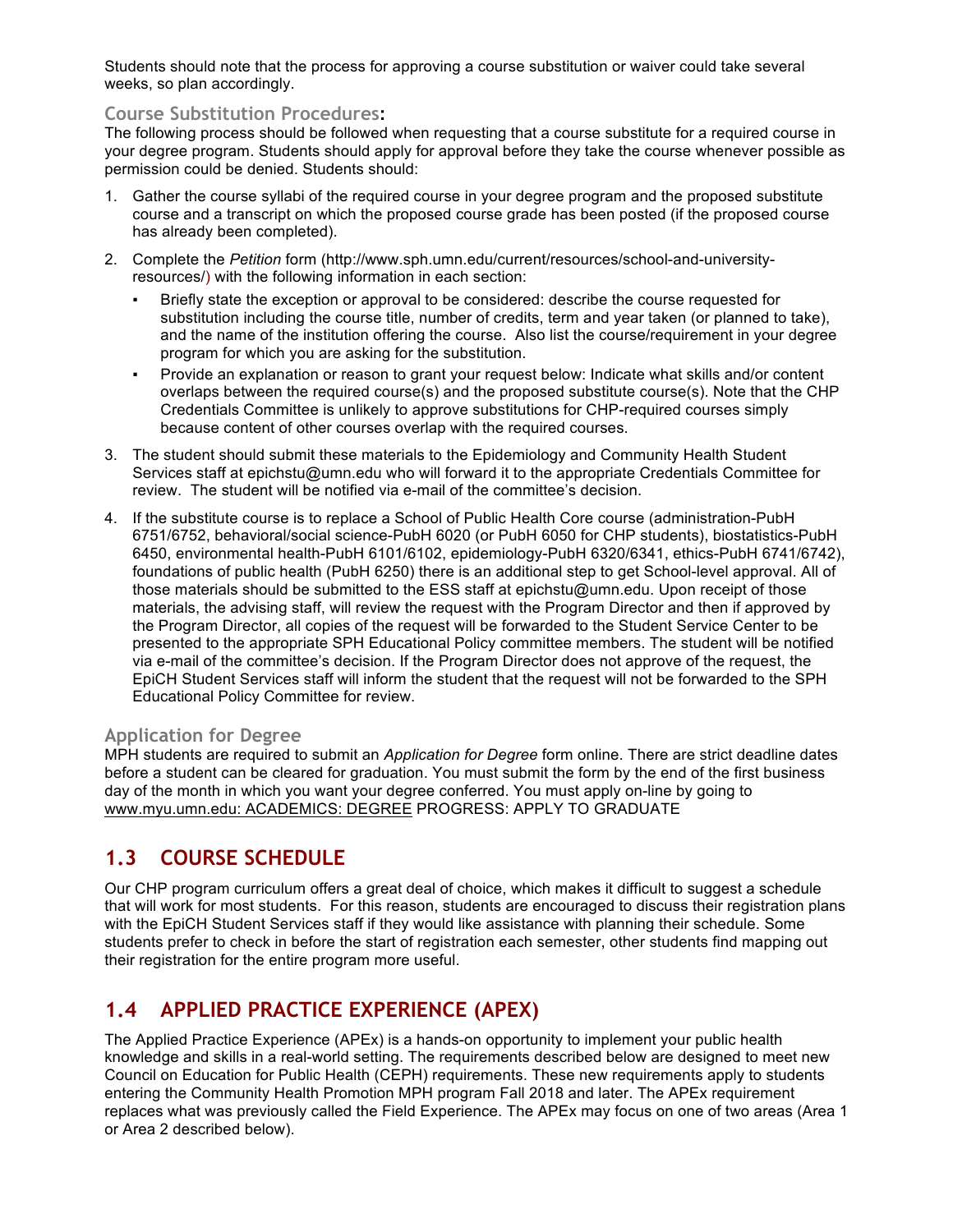The goal of the APEx is to demonstrate the application or practice of at least five public health competencies, as required by the CEPH. At least three of the competencies must be foundational. The other two competencies may be specific to the Community Health Promotion program. When selecting your APEx, think about the competencies or skills that you want to work on and what content area you want to learn more about.

All MPH students must complete an APEx while enrolled in their degree program. **Prior work/volunteer activities or coursework that begins before the learning agreement is approved will not be accepted**. *Waivers are not accepted.*

- A student should work with their preceptor/supervisor and academic advisor to make sure that the APEx benefits both the practice site and student.
- Dual/Joint degree students (e.g. MPH/JD, MPH/MSW, etc.) should consult with their programs to determine if the APEx can fulfill requirements for both degree programs.
- The APEx may be completed at the student's current workplace, if applicable, but must begin after the learning agreement is approved.
- An APEx can be paid or unpaid.

# **What are the requirements for the CHP APEx?**

The CHP APEx should be a minimum of 120 hours. Students should register for PubH 7096 for 1 credit. The expectation is that students will complete the APEx through a single internship (either paid or unpaid), except for extraordinary situations. The APEx should typically be completed after students have completed PubH 6050/6051 and an evaluation course (PubH 6034 or PubH 6852). The APEx can be completed at governmental, non-governmental, non-profit, industrial, for-profit, and some university-affiliated settings. University-affiliated settings must be primarily focused on community engagement settings and can include University health promotion or wellness centers. Students will work with their academic advisor, the program director, and Career Services to help identify possible APEx experiences. Requirements for the APEx are described in the text below and in Figure 1.

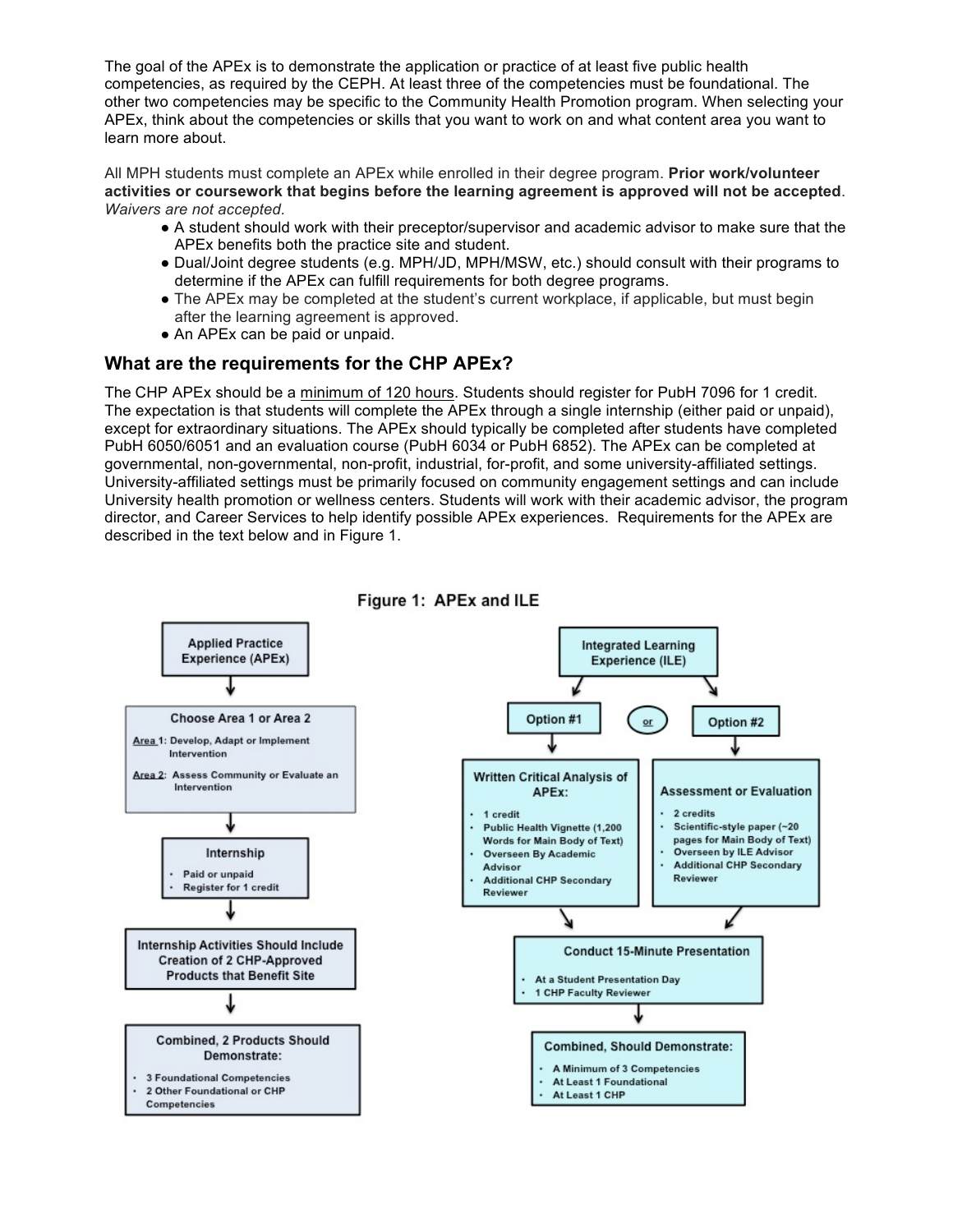The APEx must focus on one of the areas listed below (Area 1 or Area 2) and be relevant to Community Health Promotion. The student's role should be to help the organization assess the need for, define, plan, develop, implement and/or evaluate an intervention (programmatic or policy). The experience should reflect an expressed need of the organization. The student or the organization can initiate the consultation/collaboration, but the student should not work independently of the direction of the organization.

Three of the five competencies (the minimum number to fulfill this requirement) must be from the list of MPH Foundational Competencies listed under Area 1 or Area 2, as described below. The other two competencies can be from either the MPH Foundational Competencies list or the CHP competency list. Students must complete a minimum of two products that demonstrate that they have met all five competencies. For example, the first product may demonstrate that the student met the first two competencies and the second product may demonstrate that the student met the other three selected competencies. A range of products may be produced. The products should be beneficial to the APEx site. The approved CHP products are described below.

# **Area 1: Develop, Adapt, or Implement Policy and Programmatic Interventions that Address Significant Public Health Issues**

### Area 1 MPH Foundational Competencies

- **F6**: Discuss the means by which structural bias, social inequities and racism undermine health and create challenges to achieving health equity at organizational, community and societal levels
- **F9:** Design a population-based policy, program, project, or intervention.
- **F8:** Apply awareness of cultural values and practices to the design or implementation of public health policies or programs.
- **F13:** Propose strategies to identify stakeholders and build coalitions and partnerships for influencing public health outcomes.
- **F14:** Advocate for political, social or economic policies and programs that will improve health in diverse populations.
- **F17:** Apply negotiation and mediation skills to address organizational or community challenges
- **F11**: Select methods to evaluate public health programs (*as part of a pilot of a new intervention)*
- **F19**: Communicate audience-appropriate public health content, both in writing and through oral presentation
- **F21**: Perform effectively on inter-professional teams *(as part of intervention development/pilot testing)*

**F22:** Apply systems thinking tools to a public health issue.

# Area 1 CHP Competencies

- **CHP1**: Apply theories in the development of effective public health programs and policies.
- **CHP2**: Critically review the research literature to identify individual- and/or environmental-level factors that can be changed through interventions to address significant public health issues.
- **CHP3**: Use assessments to identify intervention needs.
- **CHP4**: Critically assess existing interventions, evaluations, and/or public health organizations.
- **CHP5**: Create effect theory conceptual models to guide intervention development.
- **CHP6**: Develop implementation plans for public health interventions, including timelines, budgets, and resource requirements.
- **CHP7**: Develop intervention skills and materials to use during development and/or implementation of public health interventions.
- **CHP 8:** Understand importance of getting ongoing feedback from and engagement with targeted community and other stakeholders during intervention development and implementation.
- **CHP17:** Communicate effectively using multiple frames and formats.
- **CHP19**: Develop effective grant proposals to apply for funding to support public health interventions and evaluations.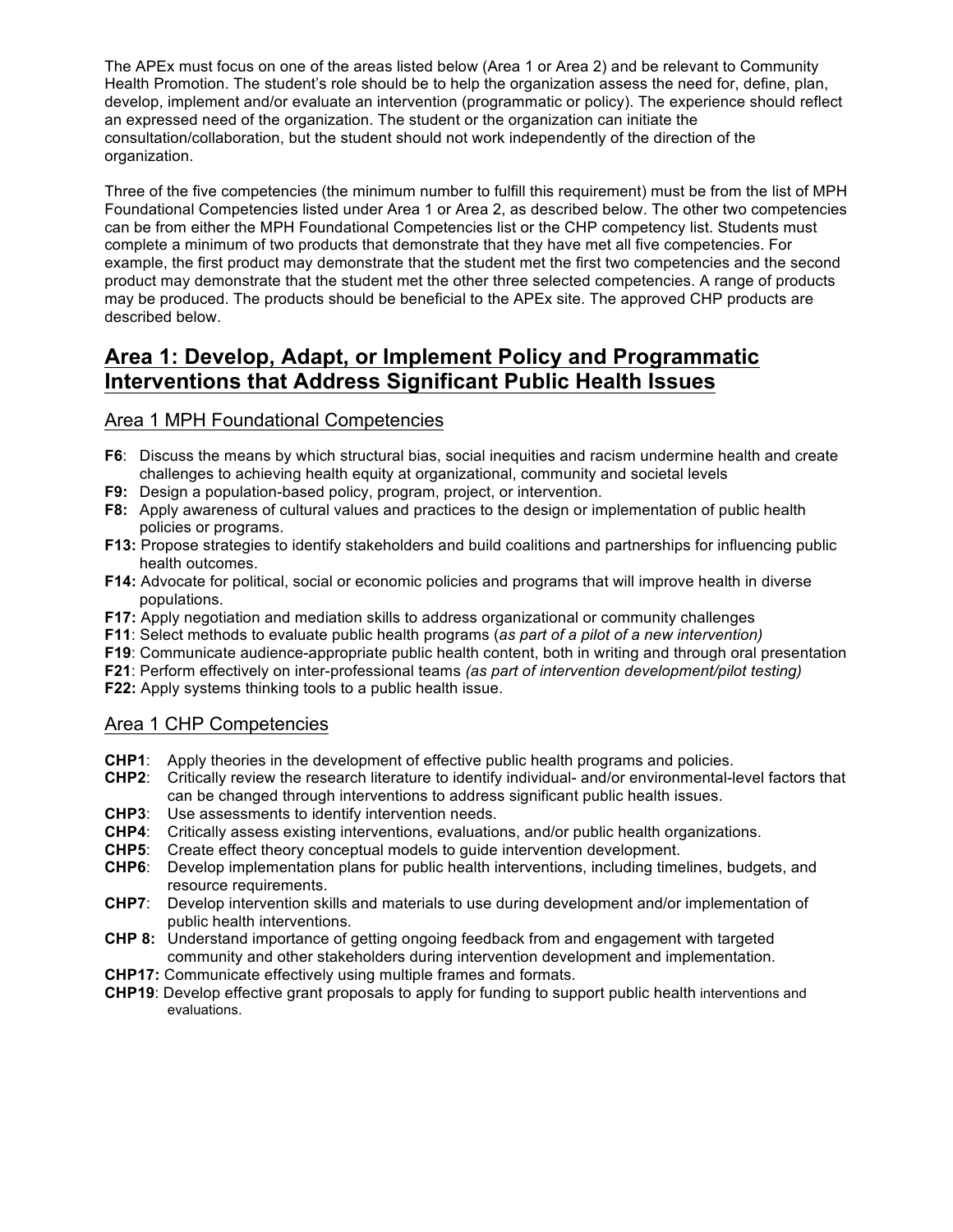# **Area 2: Assess Community or Evaluate Public Health Interventions**

# Area 2 MPH Foundational Competencies

- **F1**: Apply epidemiological methods to the breadth of settings and situations in public health practice
- **F2**: Select quantitative and qualitative data collection methods appropriate for a given public health context
- **F3**: Analyze quantitative and qualitative data using biostatistics, informatics, computer-based programming and software, as appropriate.
- **F4**: Interpret results of data analysis for public health research, policy or practice.
- **F6**: Discuss the means by which structural bias, social inequities and racism undermine health and create challenges to achieving health equity at organizational, community and societal levels
- **F7:** Assess population needs, assets and capacities that affect communities' health.
- **F11**: Select methods to evaluate public health programs
- **F15**: Evaluate policies for their impact on public health and health equity
- **F19**: Communicate audience-appropriate public health content, both in writing and through oral presentation
- **F21**: Perform effectively on inter-professional teams (*as part of an evaluation)*
- **F18**: Select communication strategies for different audiences and sectors (*as part of an evaluation*)

# Area 2 CHP Competencies

- **CHP9:** Explain why evaluating interventions is important for public health.
- **CHP10**. Develop and critique logic models for evaluations of public health interventions.
- **CHP11**. Understand formative, process, and outcome evaluation and how to answer questions for each type of evaluation.
- **CHP12:** Be able to identify, critique, and develop different types of evaluation (i.e., study) designs.
- **CHP13:** Conduct analyses to assess intervention needs
- **CHP 14:** Understand how to conduct analyses to evaluate effects of interventions.
- **CHP15**: Develop evaluation material, such as protocols and data collection tools*.*
- **CHP16**: Understand importance of getting ongoing feedback from and engagement with stakeholders during evaluation development and implementation.
- **CHP17:** Critique evaluation reports and/or scientific papers.
- **CHP18:** Communicate effectively using multiple frames and formats.
- **CHP19**: Develop effective grant proposals to apply for funding to support public health interventions and evaluations.

# **Registration and Completion**

Once a potential placement is identified, the student should make contact with the organization to define a specific project or area, determine the time commitment, and establish a site preceptor. The site preceptor must have a master's level degree or higher. If the most appropriate preceptor at the site does not hold an advanced degree, students may submit a petition to waive the advanced degree requirement. Petitions will need to demonstrate that the preceptor has significant related work experience. The site preceptor will supervise the APEx. The student, site preceptor, and APEx advisor should all agree upon the competencies that will be met and the products that the student will take the lead in developing. A Preliminary Learning Agreement should then be completed (request from epichstu@umn.edu) and approved by the site preceptor and APEx advisor. Once the Preliminary Learning Agreement has been approved, students should then complete and register their Learning Agreements online through the SPH website. The grading option is S/N. The faculty member designated to serve as the MCH APEx advisor is Dr. Mark Pereira.

# **Preliminary Learning Agreement**

A Preliminary Learning Agreement that outlines the APEx activities, products, competencies, and other details should then be completed (request from epichstu@umn.edu) and approved by the site preceptor and APEx advisor. A Competency Assessment Tool is available to help you identify which competencies you plan to address through the APEx. Discuss the results with your advisor. The faculty member designated to serve as the Epidemiology APEx advisor is Dr. Mark Pereira. In the Preliminary Learning Agreement, you will document the five competencies and products and submit the agreement to EpiCh Student Services. The Preliminary Learning Agreement will then be forwarded to the APEx advisor for approval. After you have emailed your Preliminary Learning Agreement to Dr. Pereira, he may agree with your plan by email, or want to meet with you to further discuss your proposal, including the competencies and products. Once the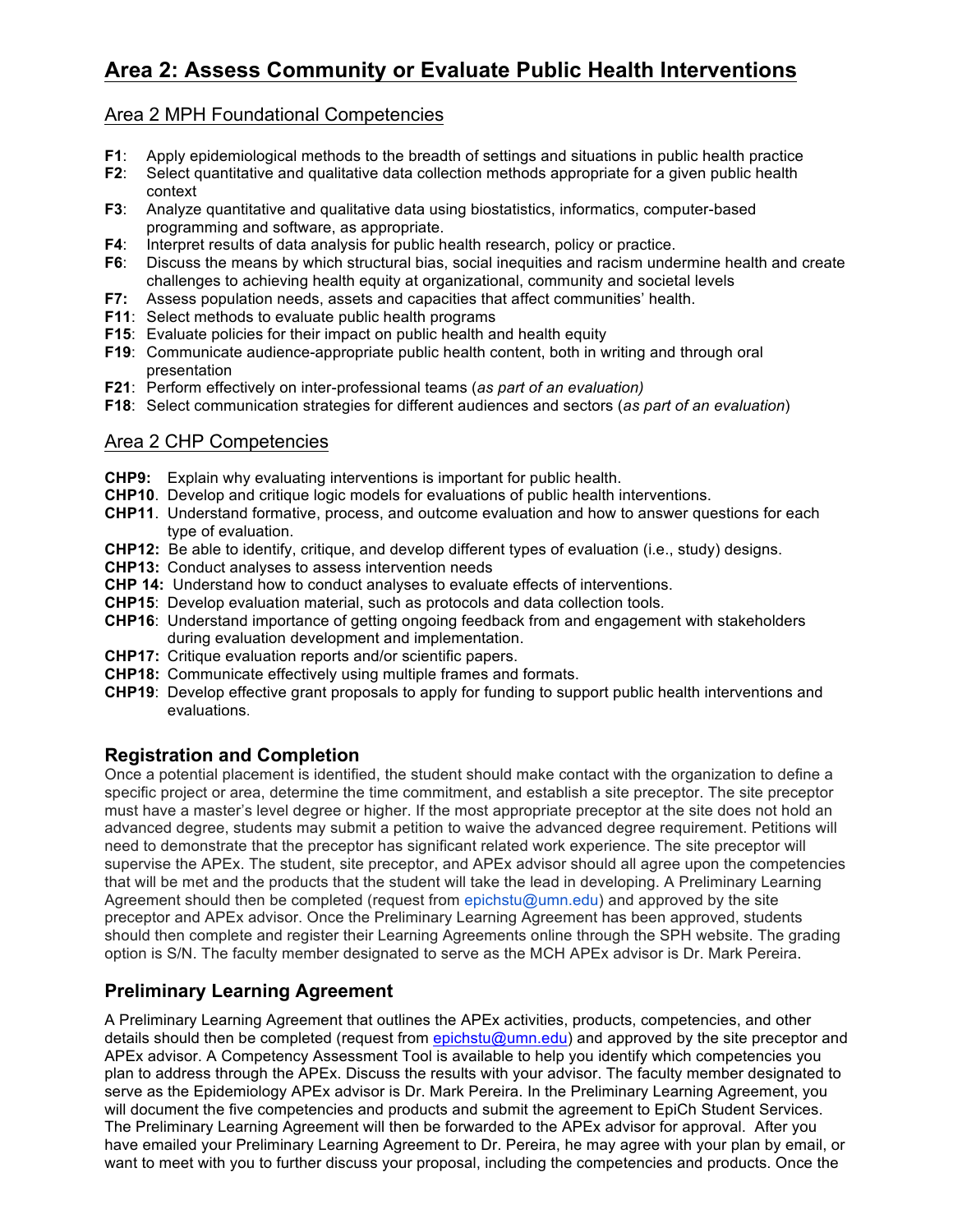Preliminary Learning Agreement has been approved by the APEx Advisor, students should then complete and register their Learning Agreements online through the SPH website. The grading option is S/N.

# **The Learning Agreement**

The APEx learning agreement (http://www.sph.umn.edu/current/applied-practice/students/) directs you to complete the required Competency Assessment Tool (CAT), and start a learning agreement for your APEx. In the APEx learning agreement, you will provide the demographic data: where, when, who, etc. and identify the competencies that will be fulfilled through the experience. At the completion of your APEx experience, you will upload your APEx product(s) for your APEx adviser to review.

# **Step by step instructions for starting the APEx:**

- 1. Fill out the Competency Assessment Tool (CAT). This tool is designed to help you identify which competencies you plan to address through the APEx. Discuss the results with your advisor.
- 2. Discuss the five competencies you will address through the APEx and the two products that will result from the experience with your preceptor prior to starting the learning agreement. Meet with your APEx advisor to review the competencies and products you agreed on with your preceptor. It is important that you and your preceptor agree on the expectations for the APEx.
- 3. You will document the five competencies and products in the Preliminary Learning Agreement and submit the agreement to EpiCh Student Services. The Preliminary Learning Agreement will then be forwarded to the APEx advisor for approval.
- 4. Once the project has been approved by the APEx advisor, initiate and submit the online Learning Agreement prior to beginning the experience.
- 5. Your Preceptor approves the APEx learning agreement.
- 6. Your APEx Advisor approves the APEx learning agreement.
- 7. The EpiCH Student Services staff approves the APEx learning agreement.
- 8. Once the agreement is signed, register for 1 credit. Your registration will be set up by the EpiCH Student Services staff and you will be notified when you are eligible to register.
	- a. Note: You are required to enroll for the Applied Practice Experience credit and submit the agreement before beginning the APEx. You may only commence the APEx after you are registered for the credit and the transcript shows registration for the APEx credit. Ideally, you will complete the APEx during the term for which you are registered, but if necessary, a portion of your APEx can be done in another term.
	- b. Note: Some facilities require a background criminal background check. If students need a background check they can contact the Student Service Center at sph-ask@umn.edu.
- 9. Start the applied practice experience.

# **Products Approved for CHP Applied Practice Experience**

The expectation is that students will complete the APEx by working closely with the site preceptor. Products completed to demonstrate that a student has met the five selected APEx competencies should benefit the field site. Students should take the lead in the development of these products. The description of approved CHP APEx products are listed below. Other types of products should be approved by the program director as well as the student's APEx advisor prior to completion of the APEx contract. If a product contains sensitive information (for example, datasets or interview audio recordings with personal information or other sensitive data the organization cannot release), the student should discuss alternatives with the APEx advisor; such an alternative may include a detailed written description of the product and the process through which it was developed.

# ● **Intervention Products**

Effect theory conceptual model. A conceptual model can be developed to guide development of an intervention. An effect theory conceptual model should indicate the relationship among risk and protective factors and the targeted behavior(s) and outcome(s). The model should be based on theory, research literature, and/or assessments.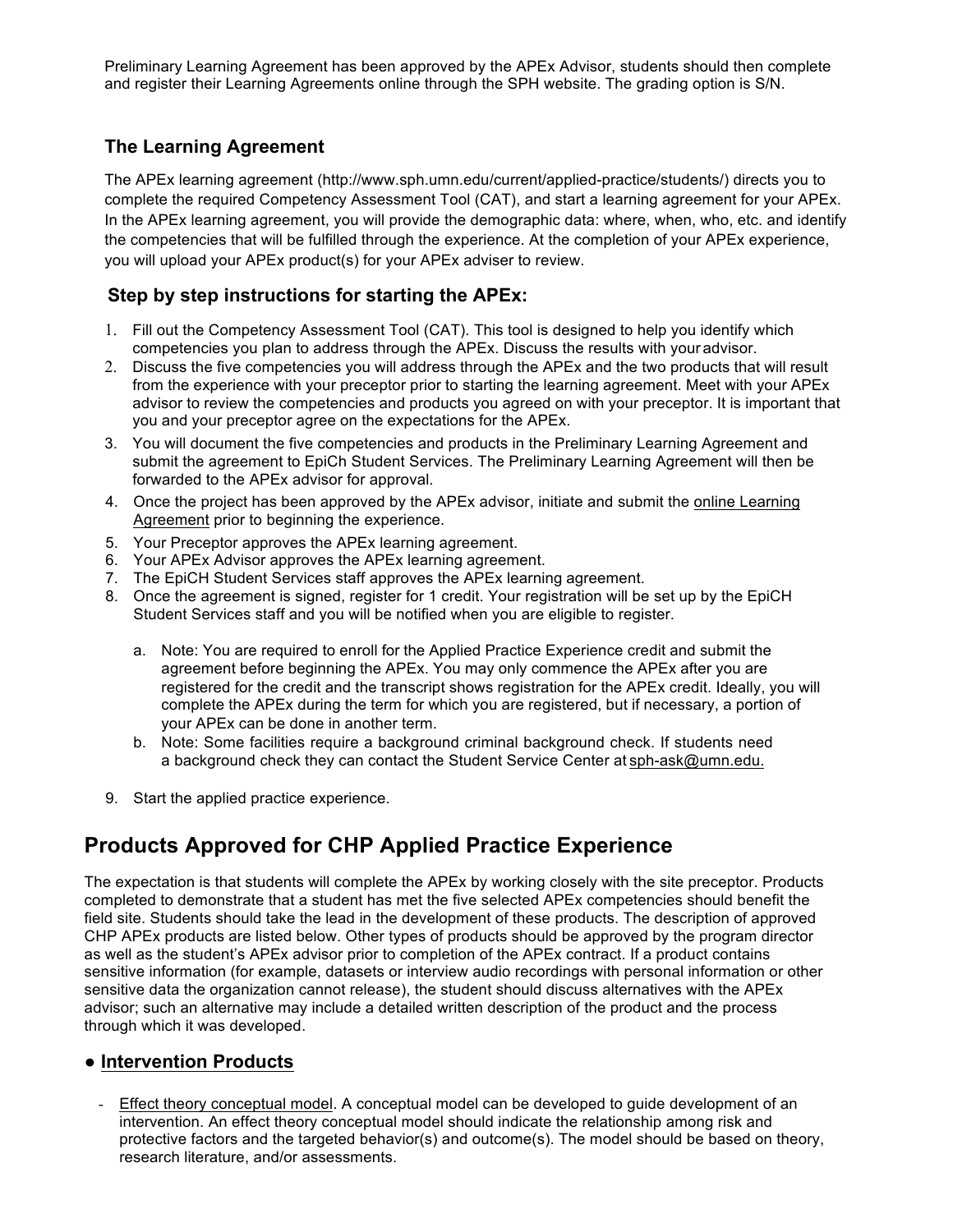- Logic model: A standard logic model that includes the resources/inputs, activities, and outcomes for an intervention planned or being implemented by the preceptor organization. The logic model can be used to guide *intervention planning, development*, or evaluation by the preceptor organization.
- Literature review table: A summary (in either written or table form) of representative scientific evidence on a given topic, such as published interventions similar to that which the organization is attempting to implement. A literature summary table will typically include a row for each major scientific study on a given topic and outline study characteristics (sample size, location, study design) and findings in the columns. In contrast, a written literature summary may be in full-sentence, paragraph form. Studies to include in a literature review are identified using library search tools and databases.
- Implementation plan. An implementation plan is useful for identification of time and resources needed to implement an intervention. An implementation plan can be helpful with grant writing, hiring, and program management. An implementation plan usually will include a timeline; staffing, material, and equipment needs; incentives; locations of intervention activities; recruitment strategies, etc.
- Budget. A budget for an intervention can be used to determine whether an intervention will be feasible, how many participants can be included, etc. A budget is also needed to identify and request sufficient funds to implement an intervention. A budget should include a spread sheet and a corresponding budget justification.
- Training manual. A training manual may be developed to train intervention staff (e.g., recruiters, community health workers, educators) to consistently implement intervention recruitment, activities, procedures. The training manual could include intervention objectives, intervention protocols, safety protocols, etc.
- Curriculum. A curriculum provides structure to an educational intervention and increases consistency in implementation. The curriculum includes session objectives, a description of activities that should be conducted within each session, and a description of what the trainer or educator should communicate within each session.
- Recruitment material. For an intervention to be successful, often times participants, key stakeholders, and/or community partners need to be recruited. Examples of recruitment material that may be needed include: introductory letters, brief summaries of the intervention, recruitment scripts, advertisements, etc.
- Participant materials. As part of an intervention, educational brochures or other participant materials may be developed to explain risk factors, recommendations to improve health, etc. The expectation is that these types of materials would have a professional appearance and yet be written simply for the general public using lay language.
- Poster or similar displays. Posters, bulletin boards or other informational displays may be used as part of some interventions, such as an awareness campaign. The expectation is that a display will include simple messaging and a professional layout.
- Videos. Videos may be created as part of educational or advocacy campaigns. They may be videos that provide education, provide opportunities for community members to share their stories, etc.
- Website: A website can be used as part of an intervention to educate or promote behavior change among the general public or program participants. A student may take the lead in designing a website (e.g., creating wireframes), developing the website, or creating material to populate the website.
- Policy brief. A two- to four- page document that focuses on a single policy. The document will have an Executive Summary, an Introduction (what is the public health problem), Approach (what is the policy solution), Conclusion, and Recommendations or Call to Action.
- Talking points. Two to four brief facts or points that can be used to quide media interviews, testimony, fact sheets, etc. Talking points are used as part of advocacy campaigns to stay on message. The main points should each be a very brief sentence. Supporting information can be included for each talking point.
- Testimony. Public health professionals often volunteer to testify or are requested by the legislature to testify if they work for a governmental agency. Testimony can be presented orally or in a written format. Oral testimony is often also prepared in a written format prior to it being presented. Testimony could be given in support or opposition of a specific policy proposal or it could be to educate policy makers about public health issues that have policy relevance. Testimony is usually four to five minutes long.
- Fact sheet/Infographic. Fact sheets/infographics are 1-2 page documents that may be used to educate the general public or key stakeholders (e.g., policy makers) about an issue or used as part of an advocacy campaign to move the general public or stakeholders to take a specific action. The fact sheet/infographics should include simple language, have a professional appearance and target an 8<sup>th</sup> grade reading level (or lower). References should be included.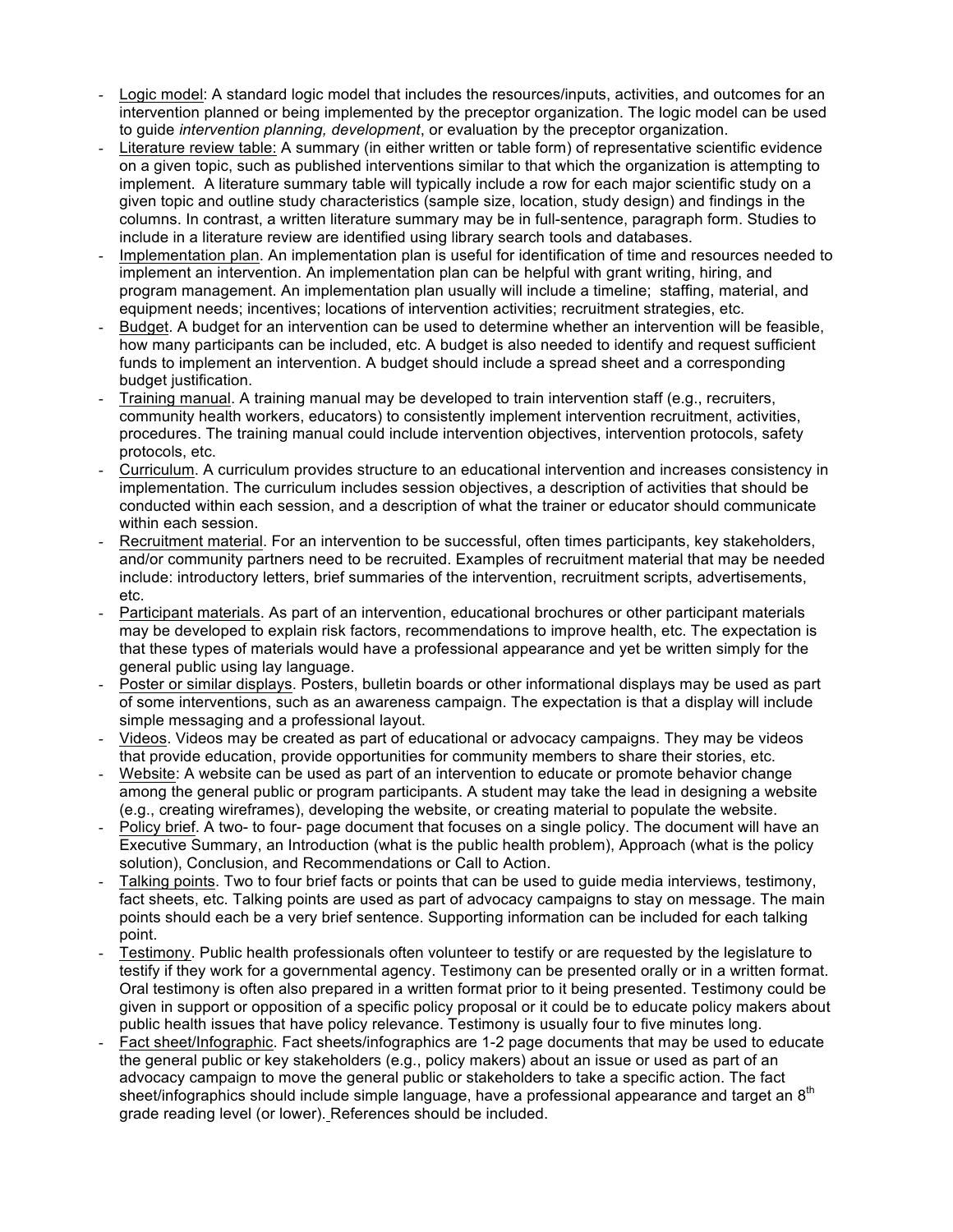- Op Ed. As part of a media or advocacy campaign, the preceptor organization may ask the student to draft an op ed document that may be edited and submitted by the organization, one of the organization's members, or one of the organization's community partners. An op ed is typically 200-300 works and is usually printed in a hard copy of a newspaper opposite the page on which the editorial is printed.
- Letter to Editor. A letter to the editor is a very brief opinion piece submitted to newspapers or other publication to express readers' opinions about an issue. A student may write a model letter to the editor that the organization sends out to members throughout the state; members can then modify and submit their own letters to the editor.
- Photo Voice. A qualitative process through which people can record and represent the strengths in and concerns about their community. The goal of using this technique is to promote discussion and influence policymakers. A photo voice product may include a collection of photos collected by a student, a collection of photos that the student facilitated collection of with community members, or a protocol or training manual on how to effectively use the photo voice method.
- Policy resolution. As part of an advocacy campaign, a policy resolution may be written and then submitted to organizations to have them officially support a policy recommendation or action. A resolution is typically one to two pages, includes references, and appropriately uses Whereas and Resolved statements/clauses.
- Social media campaign. A preceptor organization may be interested in developing or continuing to implement a social media campaign to educate specific populations about a public health issue and/or to advocate for policy changes. Products relevant to a social media campaign may include a protocol or strategic plan for developing a social media campaign or specific products used as part of such a campaign (e.g., blogs, tweets, Facebook ads, a strategic plan for developing a social media campaign, etc.).

# ● **Assessment/Evaluation Products**

- Surveys/other data collection instruments. As part of an assessment or evaluation, preceptor organizations may ask students to develop a data collection instrument (e.g., survey, observation form, coding form, etc.). This data collection instrument can be developed for quantitative and/or qualitative data collection.
- Data collection protocol. As part of an assessment or evaluation, preceptor organizations may ask students to develop a data collection protocol. This tool can be developed for quantitative and/or qualitative data collection.
- Training Manual: A training manual can be developed to assist with training of field data collectors or data coders. The manual may include coding definitions, data collection protocols, confidentiality agreements, safety protocols, etc.
- In-service plan or planning materials. Students leading staff in-service trainings through their APEx may develop an in-service plan, handouts and/or PPT slides to support the in-service.
- Analysis code: As part of an assessment or evaluation, students may conduct statistical analyses. The analysis code can be submitted as an APEx product. The analysis code could be written using any major analytical software, including SAS, STATA, and R.
- Data Codebook: A codebook includes definitions of all variables in an analytical database. A codebook helps ensure that the database can be consistently accessed and used across analysts and time.
- Logic model: A standard logic model that includes the resources/inputs, activities, and outcomes for an intervention planned or being implemented by the preceptor organization. The logic model can be used to guide intervention planning, development, or *evaluation* by the preceptor organization.
- Evaluation plan: An evaluation plan may focus on an assessment to plan for an intervention or formative, process, and or outcome evaluation to evaluate an intervention (i.e., how promising is the intervention, how well is the intervention being implemented, or effects of the intervention). The evaluation plan should propose an evaluation design, data collection methods and timelines, and key measures.
- Section of an assessment or evaluation report. Preceptor organizations may conduct assessments or evaluations and then write a report summarizing the results and implications. Students may write a section(s) of a report or write the entire report.
- Site-specific report or case study. Through a review of documents and/or interviews of key stakeholders, the story of challenges faced, solutions to overcome barriers, etc. can be documented and written up for dissemination.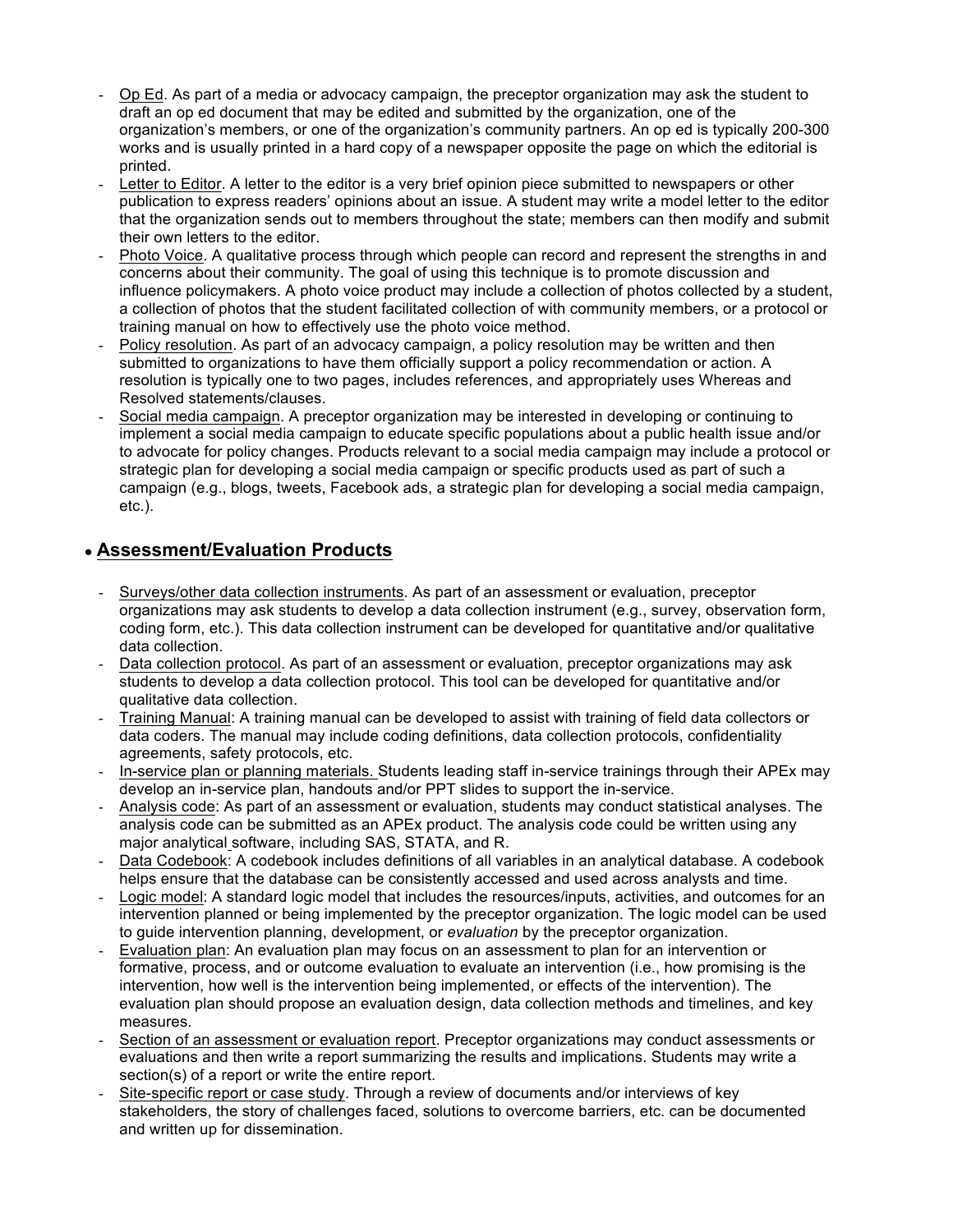- Maps. An effective way to quickly convey geographical information is through maps. Mapping assessment information can demonstrate whether specific geographic areas are in need of intervention (programmatic or policy), need different resources, etc.
- Fact Sheet/Infographics. A brief document (1-2 pages) can be used to convey results of assessments or evaluation to the general public, key stakeholders, policymakers, etc. The fact sheet/infographics should include simple language, have a professional appearance and target an  $8<sup>th</sup>$  grade reading level (or lower).

# ● **Additional Communication Materials Related to Interventions & Evaluations**

- Grant proposal: A grant proposal asking for funding for an intervention and corresponding evaluation. The proposal should be written to obtain funding for the field site or partner organization. If the student takes the lead on a major section of a grant proposal, this could also be considered an acceptable APEx product.
- White paper: A systematic review that provides justification for a specific policy or program or intervention approach.
- PowerPoint Presentation: One way for organizations to disseminate information about their interventions and evaluations is to do formal presentations at community meetings or conferences. A student may be asked to create and/or do the presentation for their preceptor organization.
- Conference Poster: One way for organizations to disseminate information about their interventions and evaluations is to participate in a poster session. A student may be asked to create a poster for their preceptor organization.

# **1.5 INTEGRATED LEARNING EXPERIENCE**

All CHP MPH students must complete an integrated learning experience (ILE) that demonstrates synthesis of foundational and CHP program competencies. The requirements described below are designed to meet new Council on Education for Public Health (CEPH) requirements. These new requirements apply to students entering the Community Health Promotion MPH program Fall 2018 and later. The ILE requirement replaces what was previously called the Culminating Experience. Students in consultation with a faculty academic advisor should select experiences and competencies that are appropriate for the student's educational and professional goals. CHP students must select one of the two options described below to meet the ILE requirement.

# **Option #1: Written Critical Analysis of APEx**

Students choosing this ILE option should register for PubH 7094 for 1 credit. Students who select this option will create a written document that is based on the Public Health Practice (PHP) Vignette that is one type of manuscript accepted by the *American Journal of Public Health*

(http://ajph.aphapublications.org/userimages/ContentEditor/1432646399120/authorinstructions.pdf) that is written for a public health audience. The ILE must address at least three competencies that include both foundational and program-specific competencies. These competencies could include competencies focused on for the APEx as well as the following communication-related foundational and CHP competencies:

- **F19**: Communicate audience-appropriate public health content, both in writing and through oral presentation
- **CHP18:** Communicate effectively using multiple frames and formats.

The student and academic advisor should agree upon the ILE competencies prior to the student beginning the ILE.

The PHP Vignette should be a critical analysis of the APEx. The double-spaced document should have a maximum of 1,200 words and can include up to two tables and/or figures, which are not included in the word limit. An 80-word abstract should also be included (also not as part of the 1,200 word limit). The following sections should be included if relevant to the APEx: "(1) Intervention/Assessment: describe the goals and objectives of the program/assessment; (2) Place and Time: provide the geographic location and the years when the program/assessment was implemented; (3) Person: define the population subject to the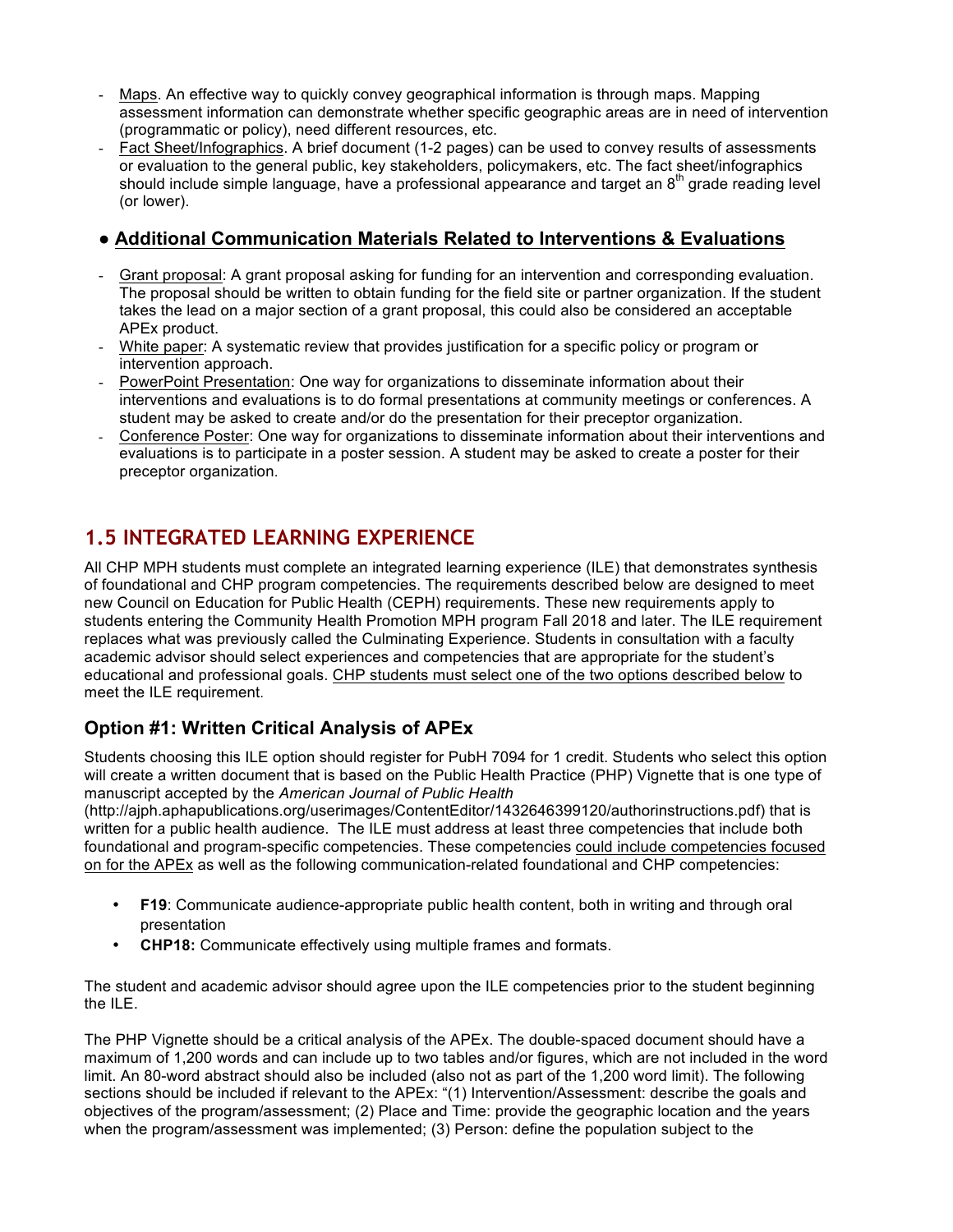intervention/assessment [include a description of recruitment, participation rates, characteristics of participants]; (4) Purpose: explain the motivation behind the program/assessment (5) Implementation: describe how the program/assessment was implemented in practice; (6) Evaluation: provide evidence on whether the program worked or not [include a brief description of design, measures, analyses, results]; (7) Adverse Effects: describe whether the implementation of the program had adverse or other unintended consequences; (8) Sustainability: if it is desirable for the practice to continue, describe the factors that indicate why the intervention is felt to be sustainable; and (9) Public Health Significance: describe the importance of this program for public health, locally and/or more generally [include a rationale based on the research literature/theory]." Students should also include a section that briefly describes the organization that they worked with for the APEx. References should be included but are not part of the 1,200 word limit. The order of the sections can be determined by the student and the academic advisor.

If students want to meet additional competencies, students also have the option of creating a supplementary fact sheet/infographic written for a lay audience that communicates key information described in the PHP Vignette. The fact sheet/infographic should be 1-page with an additional page for references. The document should look professional. The targeted reading level for the fact sheet/infographic should be  $8^{th}$  grade or lower.

The academic CHP advisor (the primary reviewer) and students must identify one additional U of MN faculty member (the secondary reviewer) to review and approve the final versions of the written document(s) and complete the ILE evaluation form. The expectation is that the academic advisor will complete multiple reviews of the documents, working closely with the student, before submission to the secondary reviewer for a final review.

CHP Students must also give an oral presentation that summarizes the ILE during one of the scheduled Student Presentation Days held multiple times during the academic year. See below for more details. Students may only sign up to present during a Student Presentation Day once their academic advisor has completed the ILE evaluation form and given approval to move forward with the presentation.

# **Option #2: Assessment or Evaluation**

Students choosing this option must either use an existing data source or collect data to assess an organization, community or state or evaluate a program or policy. Students should register for PubH 7094 for 2 credits. An assessment or data analysis may focus on: (1) health outcomes, (2) behaviors that contribute to health outcomes, (3) individual-level or environmental-level risk/protective factors, (4) community/state resources or deficits, or (5) current policies or programs addressing a specific public health problem. An evaluation should focus on a program or policy being implemented by an organization, community-, state-, or national-level organization. An assessment or evaluation may use existing data sources or the student can conduct original data collection. The ILE must address at least three competencies that include both foundational and program-specific competencies. The student and ILE project advisor should agree upon these competencies prior to the student beginning the ILE.

Students selecting this option must identify a CHP faculty member willing to serve as the ILE advisor and another U of MN faculty member willing to serve as a secondary reviewer. Students choosing this option need to create a written scientific report that is approximately 20 double-spaced pages that includes the following sections: Introduction, Methods, Results, and Discussion (see below for a suggested outline). If students need to meet additional competencies, they also have the option of creating a supplementary fact sheet/infographic that summarizes the results of the report and is written for a lay audience. The fact sheet/infographic should be 1-page with an additional page for references. The document should look professional. The targeted reading level for the fact sheet/infographic should be  $8<sup>th</sup>$  grade or lower.

Both the ILE advisor and secondary reviewer must approve the final version of the paper and complete the ILE evaluation form. The expectation is that the ILE advisor will complete multiple reviews of the documents, working closely with the student, before submission to the secondary reviewer for a final review.

CHP Students must also give an oral presentation that summarizes their ILE project during one of the scheduled Student Presentation Days held multiple times during the academic year. See below for more details. Students may only sign up to present during a Student Presentation Day once their ILE advisor has completed the ILE evaluation form and given approval to move forward with the presentation.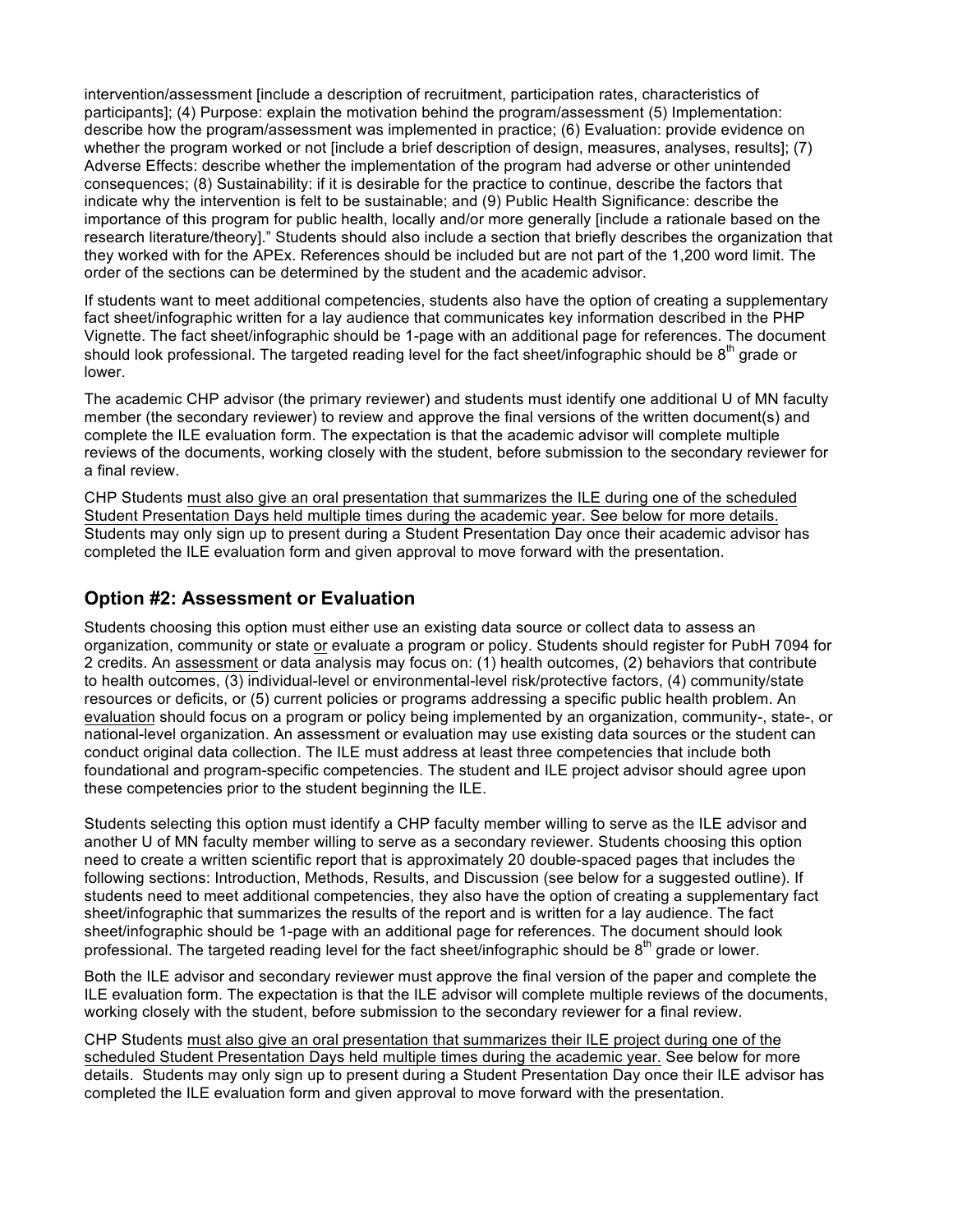# **Student Presentation Day Overview**

Students must register their intent to present on one of the scheduled presentation days. Students should prepare a 15-minute, high-quality PowerPoint presentation that must be submitted to the student coordinator at least two weeks before the presentation day. Students will also have 5 minutes to answer questions following their presentation. Your PHP vignette (Option #1) or scientific report (Option #2) and PowerPoint slides must be approved by your academic advisor (if completing ILE Option #1) or ILE advisor (if completing ILE Option #2) prior to submitting them to the EpiCH Student Services staff. Students are expected to attend the entire Student Presentation Day in which they are presenting.

One designated faculty member (typically the Program Director) will assess each student's presentation and assign one of the following scores:

- o Pass with Distinction
- o Pass
- o Fail (student is required to complete a new presentation on a different Student Presentation Day)

A high-quality presentation includes both professional-looking slides and a clear and professional delivery of the presentation. The faculty evaluator will consider the following questions for each when completing the presentation evaluation:

- a. *PowerPoint Slides:* Did the information flow well and in a logical and clear manner? Did the slide presentation use color and design well, avoid crowded or wordy slides? Were interesting pictures or graphics used? Were the slides easy for all attendees to read?
- b. *Presentation Delivery:* Does the student clearly and deeply describe the main points of the presentation? Was the information delivered effectively, with good vocal projection and inflection, eye contact, and body language? Was time used appropriately (i.e., was the presentation delivered without rushing, using the allotted time)? Did the student present a professional manner?

|                          | <b>Pass with distinction</b>                                                                                                                                                                                                                                                                                                                                                                          | Pass                                                                                                                                                                                                                                                                                                                                                                                                                                                                                                                                                                         | Fail*                                                                                                                                                                                                                                                                                                                                                                                                                                                                                                            |
|--------------------------|-------------------------------------------------------------------------------------------------------------------------------------------------------------------------------------------------------------------------------------------------------------------------------------------------------------------------------------------------------------------------------------------------------|------------------------------------------------------------------------------------------------------------------------------------------------------------------------------------------------------------------------------------------------------------------------------------------------------------------------------------------------------------------------------------------------------------------------------------------------------------------------------------------------------------------------------------------------------------------------------|------------------------------------------------------------------------------------------------------------------------------------------------------------------------------------------------------------------------------------------------------------------------------------------------------------------------------------------------------------------------------------------------------------------------------------------------------------------------------------------------------------------|
| Presentation<br>delivery | • Presented in a highly<br>professional manner,<br>with a notable level of<br>clarity and depth.<br>· Good vocal projection<br>and inflection<br>throughout the entire<br>presentation.<br>• Good eye contact with<br>audience, seldom<br>referring to notes.<br>• Presentation delivered<br>without rushing or<br>running over the allotted<br>time.<br>• Very few 'ums,' 'uhs' or<br>other fillers. | • Presented in a generally<br>professional manner.<br>• A majority of the points<br>made in the presentation<br>were clear, though there<br>may have been minor gaps<br>in clarity and/or depth (i.e,.<br>where more detail was<br>needed).<br>• Vocal projection and<br>inflection was generally<br>satisfactory, though may<br>have not been consistent<br>throughout presentation.<br>• Some eye contact with<br>audience, but some reliance<br>on notes.<br>• Presentation may have<br>been delivered with some<br>rushing.<br>• A few 'ums,' 'uhs' or other<br>fillers. | • Presentation lacked the<br>professionalism expected<br>from an entry-level<br>professional.<br>· Several major points made<br>in the presentation were<br>not clear. Key details were<br>lacking.<br>• Vocal projection and<br>inflection was poor.<br>• Eye contact was limited<br>with excessive reliance on<br>notes.<br>• Presentation was rushed<br>and/or had to end abruptly<br>due to time running out.<br>• Presentation not<br>professionally concluded.<br>• Many 'ums,' 'uhs' or other<br>fillers. |
| Presentation<br>slides   | • Slides were well<br>designed and included<br>interesting/helpful.                                                                                                                                                                                                                                                                                                                                   | • Slides were interpretable,<br>but some may have been<br>crowded and/or wordy.                                                                                                                                                                                                                                                                                                                                                                                                                                                                                              | • Slides were challenging to<br>interpret.<br>• Many slides were wordy                                                                                                                                                                                                                                                                                                                                                                                                                                           |
|                          | pictures or graphics.                                                                                                                                                                                                                                                                                                                                                                                 |                                                                                                                                                                                                                                                                                                                                                                                                                                                                                                                                                                              | (i.e., too much text).                                                                                                                                                                                                                                                                                                                                                                                                                                                                                           |

The evaluation rubric for the ILE Presentation is as follows: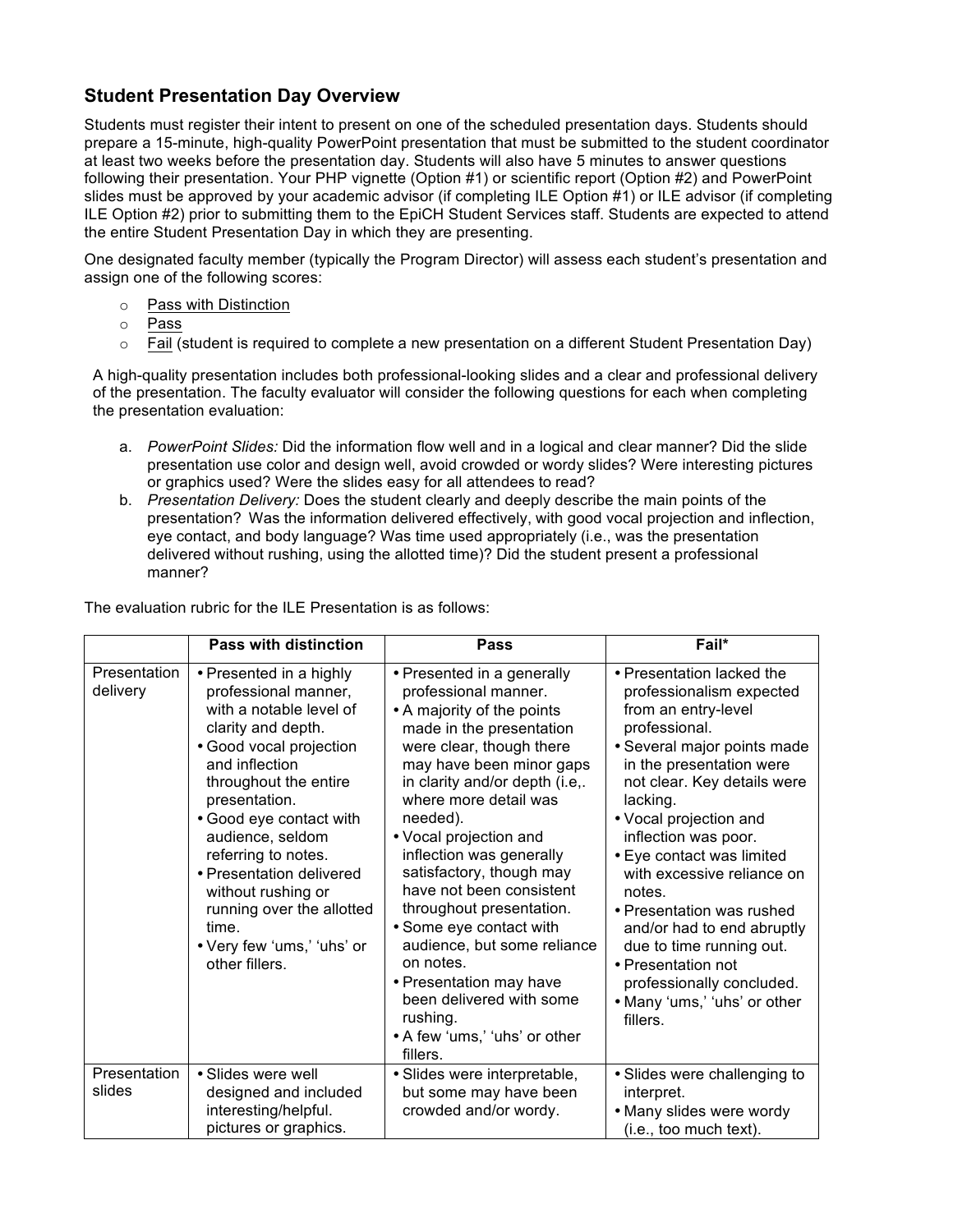|                         | • Slides were easy for all<br>attendees to read.                                                                                                                                                                                                                                                                                                                                                                                                                   |                                                                                                                                                                                                                                                                                                                                                                                                                                                                                                        | • Multiple slides included<br>tables or figures that were<br>difficult to read.                                                                                                                                                                                                                                                                                                                               |
|-------------------------|--------------------------------------------------------------------------------------------------------------------------------------------------------------------------------------------------------------------------------------------------------------------------------------------------------------------------------------------------------------------------------------------------------------------------------------------------------------------|--------------------------------------------------------------------------------------------------------------------------------------------------------------------------------------------------------------------------------------------------------------------------------------------------------------------------------------------------------------------------------------------------------------------------------------------------------------------------------------------------------|---------------------------------------------------------------------------------------------------------------------------------------------------------------------------------------------------------------------------------------------------------------------------------------------------------------------------------------------------------------------------------------------------------------|
| Presentation<br>content | • Content flowed very well<br>and in a highly logical<br>and clear manner.<br>• Clearly conveyed the<br>public health relevance<br>of the topic and how the<br>topic is based on the<br>scientific literature.<br>• Clearly described the<br>APEx experience,<br>activities completed, and<br>/or methods used.<br>• Provided a thorough<br>and thoughtful analysis<br>of the findings, including<br>implications for future<br>public health work or<br>research. | • Content flowed reasonably<br>well, though there may<br>have been limited gaps in<br>logic and clarity.<br>Gave an adequate, though<br>perhaps limited, description<br>of the public health<br>relevance of the topic and<br>how the topic is based on<br>the scientific literature.<br>• Provided a description of<br>the methods/activities,<br>analysis of the findings,<br>and/or implications that was<br>reasonable but may have<br>benefitted from additional<br>detail, clarity and/or depth. | Content did not flow<br>well ad in a clear and<br>logical progression.<br>Did not adequately<br>describe (or incorrectly<br>described) the public health<br>relevance of the topic and<br>how the topic is based on<br>the scientific literature.<br>• Provided an insufficient or<br>unclear description of the<br>methods/activities,<br>analysis of the findings,<br>and/or implications of their<br>work. |

\*Fail: Student is required to complete a new presentation on a different Student Presentation Day

# **Integrated Learning Experience Advisor**

All students must work with an advisor to guide and approve the steps in the ILE process. Students selecting Option #1 will work with their assigned academic advisor. Students selecting Option #2 will need to find a CHP faculty member willing to mentor them through the project. The ILE advisor for Option #2 could be a student's academic advisor (if the advisor agrees), but students are welcome to ask any CHP faculty member to serve in this role. Students who do not have a specific faculty member in mind by the time they are ready to start on the project should discuss potential ILE advisors with fellow students, their academic advisor, the EpiCH Student Services staff, and/or the CHP Program Director. When a faculty member agrees to serve as their ILE advisor, students should inform their academic advisor of the name of the ILE advisor and the subject or working title of their ILE.

Students can expect their advisor to:

- Be available for consulting with the student at all stages of the project.
- Review and approve all project protocols and methods.
- Provide guidance about the format and content of the written document.

# **Approval Process and Registration for Option #2**

Students are required to submit a 1-2 page proposal describing their project's objectives, evaluation or assessment questions, and design. Plans for analyzing data from the project should also be included and stated in general terms. The proposal should reflect the agreement between student and ILE advisor on the project scope and tasks to be accomplished.

Students should register for two credits.

The proposal should be submitted to the ILE advisor for approval prior to initiating work on the project. Students must have this form completed and submitted to EpiCH Student Services staff before they can start work on their ILE. Students also need permission to register and will not be issued permission until EpiCH Student Services staff have this form. The outline should include a detailed description of the scope of the ILE. A proposed timeline should also be included in the description. Students then will be given registration information for ILE credits under PubH 7094.

# **Human Subjects Information for Option #2**

All students at the University of Minnesota who conduct any research using human subjects or secondary data are required to submit their research proposal to the University of Minnesota Institutional Review Board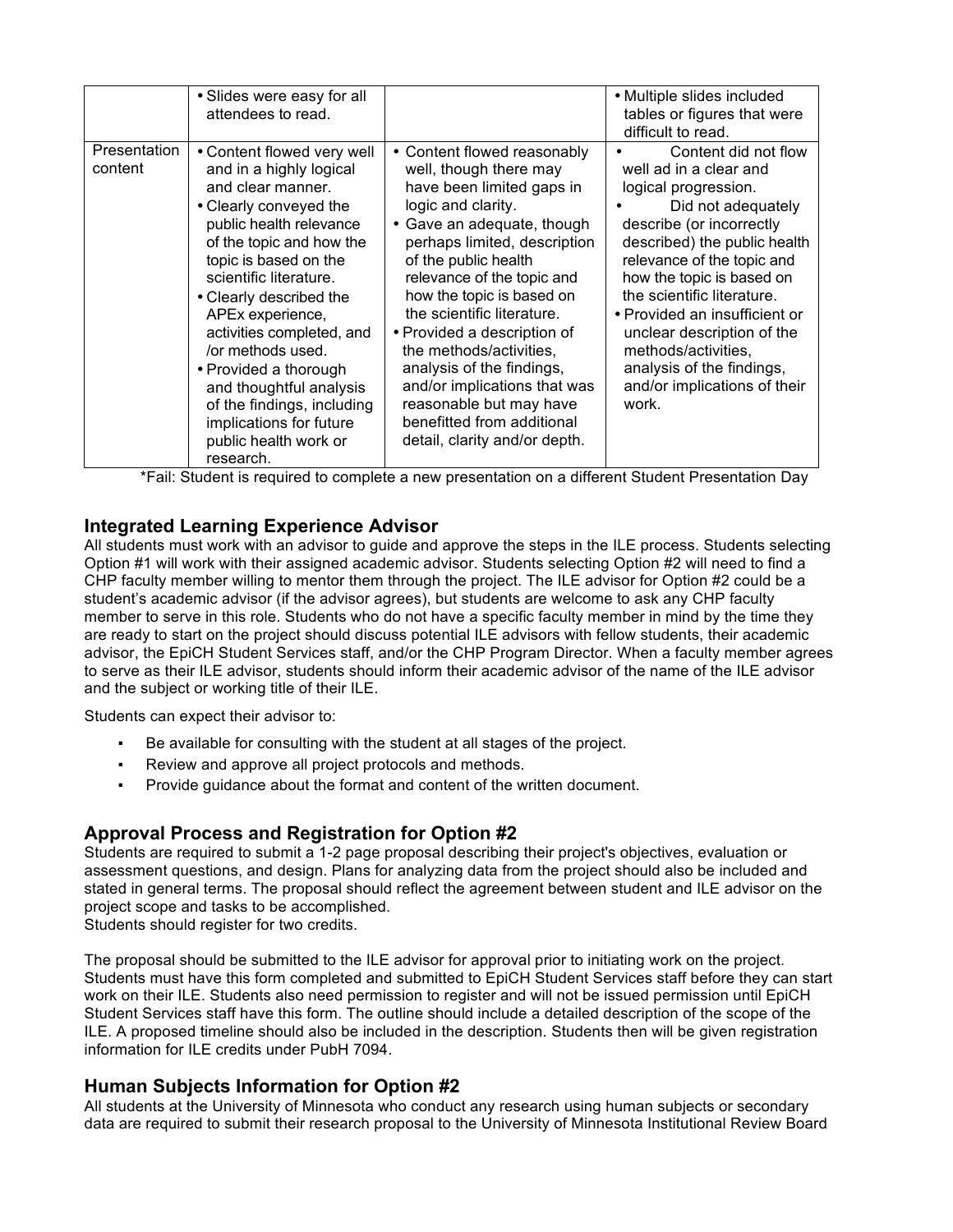(IRB) for approval prior to conducting their study. This includes research that would be considered exempt from IRB review if submitted outside of the MPH degree program. This submission is an academic requirement of all academic programs in the Division of Epidemiology and Community Health, and the IRB is prepared to review our students' proposals, even if they return a review of exempt. There are a few situations where an IRB application is not required. If you have any doubt, contact your Program Director or ILE advisor for advice.

No contacts with data or potential or actual study participants, including recruitment, may occur until final IRB approval. Please consult with your ILE or academic advisor for information on IRB procedures.

### **Guidelines for Writing a Paper for ILE Option #2 Projects**

Most students who choose Option #2 write a final paper for their ILE that follows the format of scientific publications. Occasionally students will work with an organization that would like a project summary in a report format. In this document, we provide guidelines for the scientific format. If you are using a report format, work with your ILE advisor and your organization to make sure you are meeting the needs for the organization and for your degree.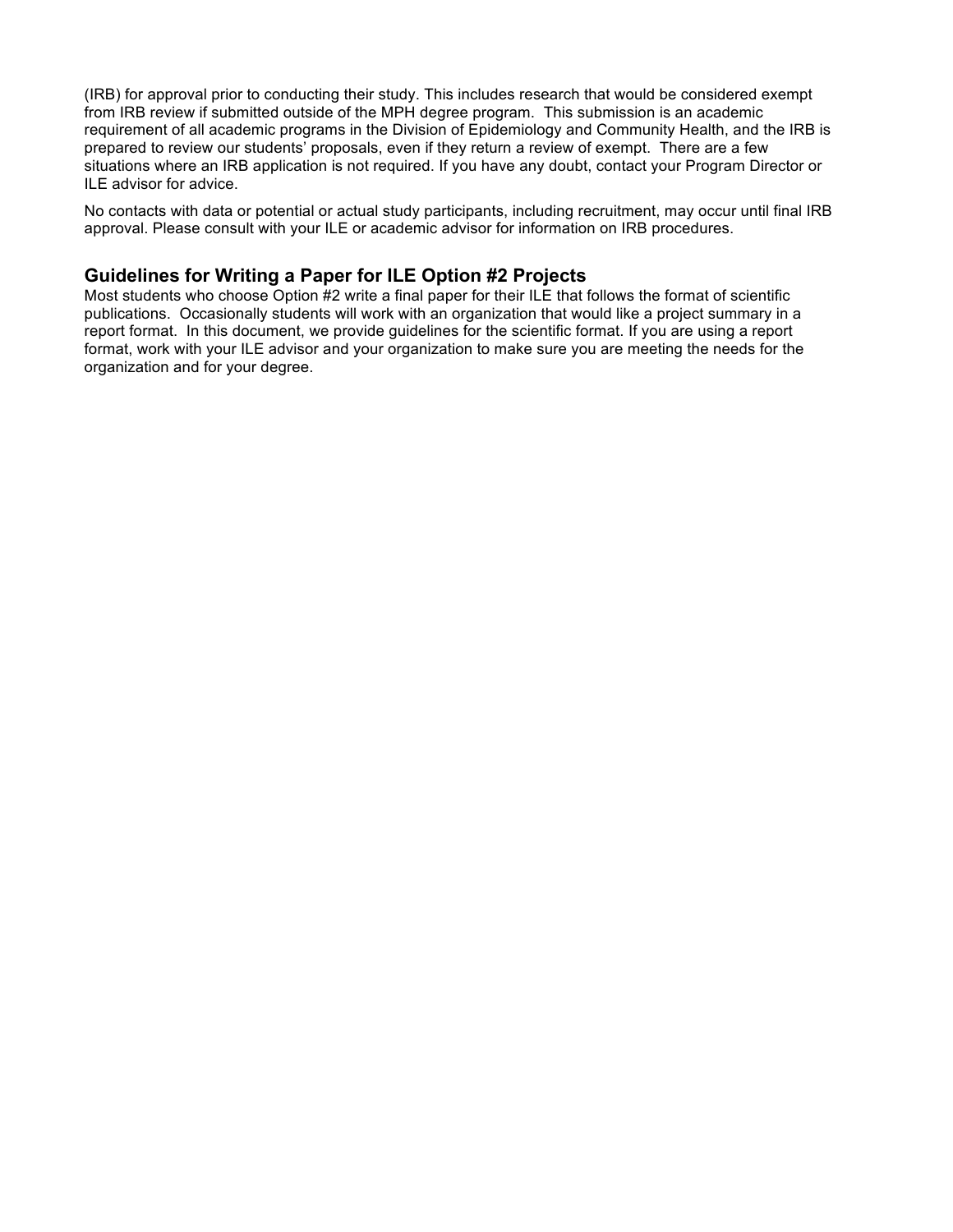# **Scientific Paper Format Outline**:

- A. Abstract: A 250- to 500- word summary of the paper.
- B. Introduction:
	- a) Define the problem, what does the current research literature suggest about this topic area? (**Note:** you do not have to do an exhaustive literature search but should include a balanced summary of the research that provides justification for your project.)
	- b) Describe the holes in the research literature that your project will address
	- c) Explain the theoretical basis for your project
	- d) End your introduction with a summary of your assessment or evaluation questions
- C. Methods: Create major subsections; common subsections are:
	- 1. Participants
		- a. How were potential participants identified and recruited?
		- b. Were participants randomly selected or did you use a convenience sample?
		- c. What is your final sample size?
		- d. What is the response rate (i.e., what percentage of individuals recruited to participate agreed to participate)?
		- e. What are the characteristics of your sample (e.g., % male, % different age groups, race/ethnic characteristics)?
		- f. How similar is your sample to the targeted population (i.e., if you have a sample from a local clinic – how well does your sample resemble all patients at that clinic)?
	- 2. Study Design: Describe your design, for example, is it:
		- a. Cross-sectional
		- b. Pre/post (with or without a comparison group)
		- c. Observational
		- d. Experimental
	- 3. Intervention/Program (for Evaluation and Intervention projects)
		- a. What are the goals of the intervention/program?
		- b. Who does the intervention/program target?
		- c. What approach was used (education, coalition, etc.)?
		- d. What was the intensity or dose (e.g., number of sessions, length of the session, etc.)?
		- e. Who implemented the intervention/program?
		- f. Where/when was it implemented?
	- 4. Data Collection
		- a. What type of data were collected (e.g., survey, archival, observational, focus group discussions)?
		- b. How were data collected?
			- 1. Who collected data?
			- 2. Protocol
			- 3. Reliability/validity of data collection instrument
	- 5. Measures
		- a. Describe your dependent, independent, and control variables, including the psychometric properties of your variables
		- b. How many of each are you using in your analyses? Can they be grouped by construct (e.g., "We used three categories of independent variables, including demographic, family, and community-level variables")?
		- c. Describe each variable
			- 1. Wording
			- 2. Response categories (e.g., age (<30, > 31)
	- 6. Analyses
		- a. Describe the quantitative or qualitative analyses you conducted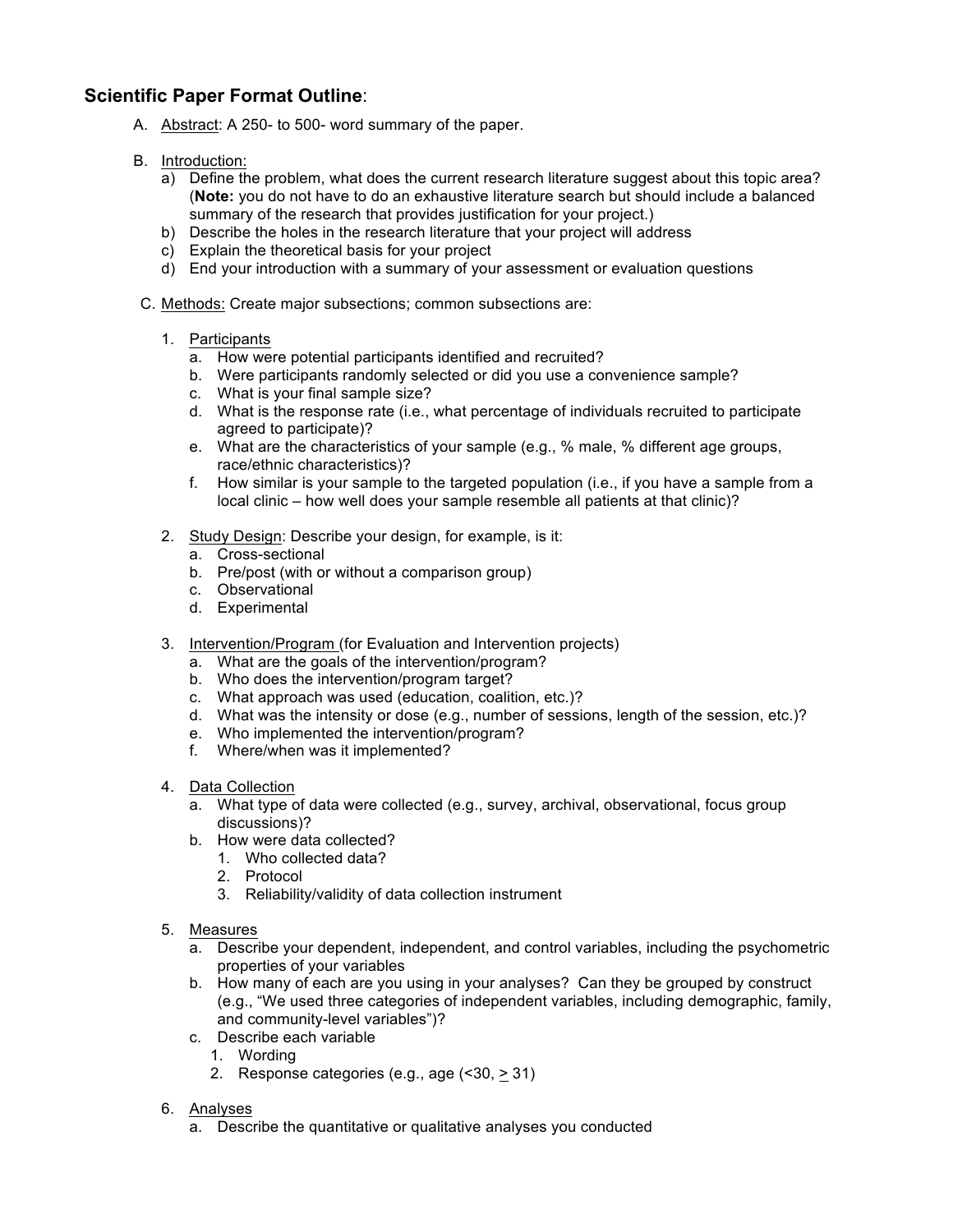- b. For quantitative analyses:
	- 1. Did you calculate frequencies?
	- 2. Did you conduct bivariate analyses?
		- a) Chi-squares
		- b) Correlations
		- c) Other?
	- 3. Did you conduct multivariate analyses?
		- a) Linear regression
		- b) Logistic regression
		- c) Hierarchical models
		- d) Other?
		- e) What variables did you control for?
		- f) Were all variables retained in the final model, or did you create a parsimonious model? (If so, how did you create this final model?)
	- 4. What level of statistical significance did you select (e.g., p = 0.05)?
	- 5. What statistical package did you use for your analyses (e.g., SAS, Excel, SPSS)?
- c. For qualitative analyses:
	- 1. What type of analyses are you conducting?
	- 2. Are you identifying major themes and sub-themes? If so, how?
	- 3. Are you using a software program?
	- 4. How many coders? How was reliability determined?

#### C. Results:

- 1. Results should be stated simply and clearly. Do not provide a discussion of the results (e.g., compare with results of other studies, talk about implications, strengths and limitations, plans for future studies) in this section. You are simply describing what you found.
- 2. Use well-labeled and organized tables and figures where appropriate to describe your results. The reader should be able to understand a figure or table without having to read the text. Always refer to tables and figures in the text (e.g., "Table 1 describes the demographic characteristics of the sample.").
- 3. When you use figures and tables, point out in the text the information in the tables and figures that you particularly want the reader to notice. This is often information directly related to your research question or results that you plan to discuss in the Discussion section. You generally don't need to describe fully in the text ALL of the information presented in the table or figure.
- 4. When providing the results of statistical tests, be sure to mention both whether a difference is statistically significant and, if it is significant, the direction of the difference. Example: "At follow-up, students who had participated in the exercise program were significantly more likely to have lost weight at follow-up assessment than those who had not participated in the program."
- 5. Use headers to organize your results section and guide the reader through your presentation of results.
- 6. Resources that provide information about presenting results include the APA Style Manual<sup>1</sup> and the Chicago Guide to Writing about Numbers.

#### D. Discussion:

- 1. Start this section with a discussion of the most important finding(s).
	- a. Was this finding expected or unexpected? Why or why not?
	- b. How does this finding relate to the previous research literature?
	- c. What were other important findings and how do these findings fit expectations based on the previous research literature?
	- d. What recommendations do you have for policies or programmatic interventions based on your findings?
	- e. What were the limitations of your project?
	- f. What are your final conclusions? Why should the reader think your project is important despite its limitations?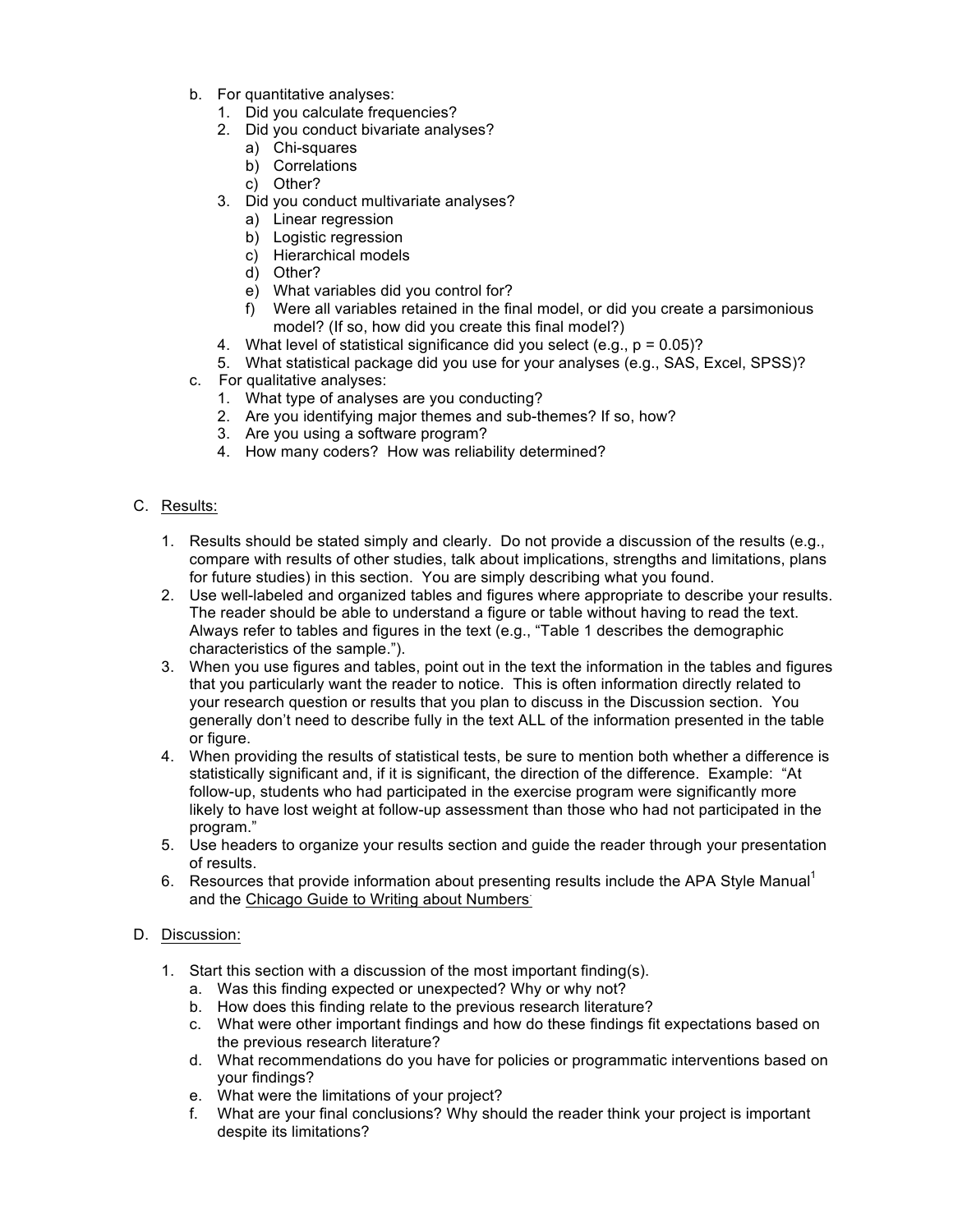- g. Have a header for each of these subsections
- E. The final paper should include a copy of the approval letter for the project from the University of Minnesota Institutional Review Board.

Copies of former students' Option #2 culminating experience papers are located near cubicle 398E on the third floor of WBOB. Students may browse through these papers but cannot take them from the student study area.

#### Useful Tips for Completing an Option #2 Project

A. Unless your ILE advisor advises otherwise, you should format your paper (including citations, headers, etc.) using the American Psychological Association guidelines.

B. Your paper should be approximately 20-25 double-spaced pages in length, excluding tables, figures, and references.

C. How long your project will take to complete depends on a few factors:

- 1. What type of project you choose (e.g., original data collection versus secondary data analysis),
- 2. External factors you cannot control, such as timing of access to a dataset or timing of an organization's intervention
- 3. Your level of motivation and discipline.
- D. Some students take more than one year to complete a project while others take three or four months. In general, projects always take longer to complete than you initially expect.
- E. If you have a specific end date in mind, work backwards from that date to figure out when you need to get started. Here are some things to consider in your timeline:
	- -Finding project
	- -Reading research literature to determine research questions
	- -Developing data collection forms (for original data collection) or obtaining clean dataset ready for analyses (for secondary data analysis)
	- -Applying for funding, if available
	- -Obtaining human subjects approval from the U of MN Institutional Review Board (usually takes 2-4 weeks from the time of submission of the application)
	- -Collecting data
	- -Creating analytical data file
	- -Conducting analyses
	- -Writing draft of paper

-Obtaining comments from project advisor/revising draft of paper (this phase is usually repeated multiple times!)

- F. Break your paper into manageable parts.
- G. Focus on introduction or specific subsections of Methods section rather than worrying about writing the entire paper.
- H. Create a reasonable plan e.g., write one Methods sub-section per week or per night.
- I. As you work on Methods and Results, make a bulleted list of ideas for the Discussion section—you won't remember these brilliant ideas weeks later!
- J. Review the chapter in the Publication Manual of the American Psychological Association on "Expressing Ideas and Reducing Bias in Language (Chapter 2 in the 2001 version).
- K. Use active versus passive tense.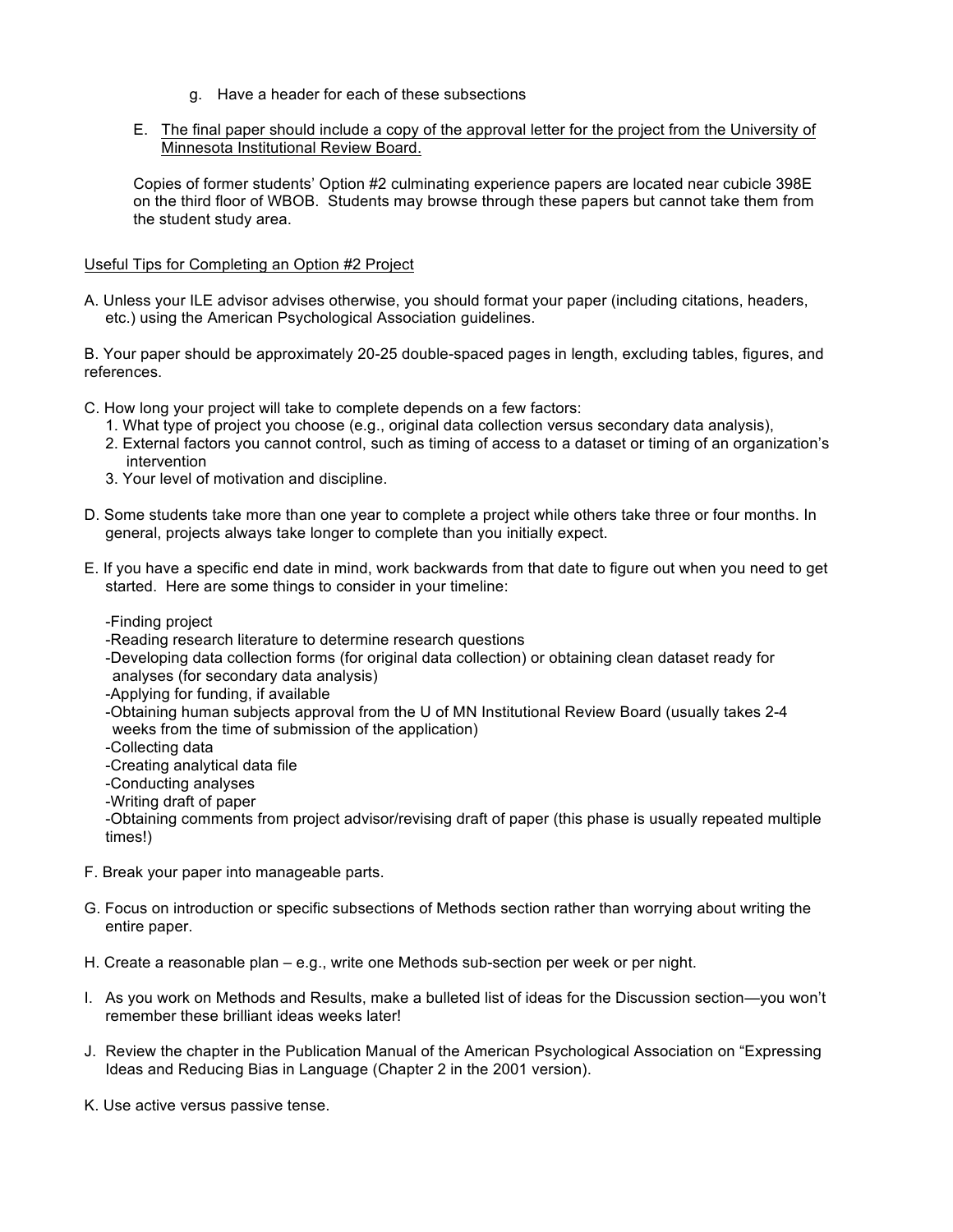- L. When starting, don't worry about perfection, just get a rough draft. You and your ILE advisor will go through multiple edits. Build in these multiple edits/revisions into your timeline.
- M. **Pay attention to all of the edits recommended by your advisor**. Advisors have considerable writing experience and will be frustrated if they have to make the same edits multiple times.
- N. **Be careful to cite the literature that you are mentioning in your paper and make sure that citations provided in your Reference section are correct**.

# **Costs Associated with an Option #2 Integrated Learning Experience (ILE)**

Students are responsible for costs associated with completing their ILE. Costs are sometimes offset in part by the organization with which the student is working. Funds may also be available from the Division of Epidemiology and Community Health by applying for the J. B. Hawley Student Research Award; see section 2.6. Students whose ILE is connected to a research project (e.g., a study may provide access to secondary data) may find the research project with which they are associated can cover the costs of their ILE. There are also resources available for statistical computing. The Division of Epidemiology and Community Health will provide their MPH, MS and PhD students working on research projects free access to the Division's research computers. This policy is addressed for those students who need computer access for facultysponsored research that is part of their Master's or PhD Project. Computers with SAS and STATA can be found in the Student Lounge in room 466 WBOB.

The following rules apply if students need access to the specialized analysis software available only on the EpiCH main system:

- A sponsoring faculty member should initiate access for the student and specify the time period that the access is needed.
- Access beyond the initial time period is renewable at the request of the faculty member and subject to approval by the Computer Resources committee.
- To be courteous, the student should run only one job at a time.
- The computer may not be used for other coursework.
- This access is limited to the main research computers.
- Any technical problems should be reported to the faculty sponsor, not the computer support staff or Program coordinators.

# **1.6 CAREER SURVEY**

Students must submit the Career Survey prior to receiving their degree or certificate. Students may complete the process online at the appropriate link at http://secure.ahc.umn.edu/PublicHealth/CareerSurvey.

All graduates will receive a three-month and six-month e-mail message asking them to update survey information (e.g., employment). This is through secure access and EpiCH Student Services staff will not be able to input on students' behalf.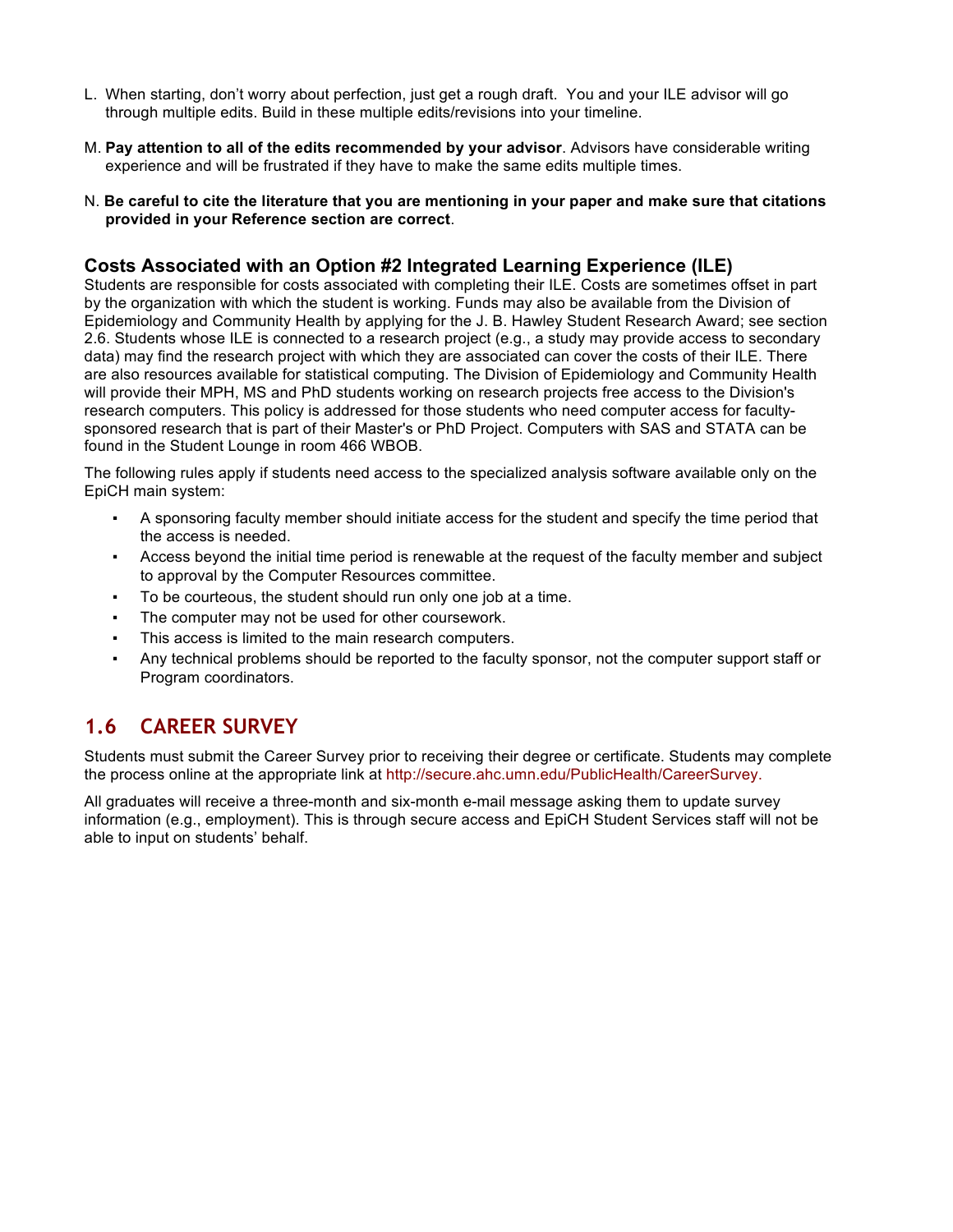# **1.7 PROGRAM FACULTY LIST**

| <b>PRIMARY FACULTY</b>               | Area code 612<br>unless<br>indicated |                   |                                                                                                                                                                                                                                                                                                                          |
|--------------------------------------|--------------------------------------|-------------------|--------------------------------------------------------------------------------------------------------------------------------------------------------------------------------------------------------------------------------------------------------------------------------------------------------------------------|
| <b>Name</b>                          | Phone                                | E-mail            | <b>Research Expertise</b>                                                                                                                                                                                                                                                                                                |
| Zobeida Bonilla, PhD,<br><b>MPH</b>  | 626-1733                             | zbonilla@umn.edu  | Maternal Child & Health, Latino/a health,<br>qualitative health research and program<br>evaluation, global health (Caribbean region),<br>health disparities.                                                                                                                                                             |
| Sonya Brady, PhD                     | 626-4026                             | ssbrady@umn.edu   | Health risk behavior during adolescence and<br>young adulthood; Developmental influences on<br>risk taking; Mechanisms linking stressful life<br>circumstances to health risk behavior and<br>factors promoting resiliency; Promotion of<br>health protective behavior; Public policies<br>affecting adolescent health.  |
| John Finnegan, Jr., PhD              | 625-1179                             | finne001@umn.edu  | Media communication and public health;<br>community campaigns; the "Knowledge Gap"<br>and health outcomes; digital information<br>technology and its impact on public health                                                                                                                                             |
| Simone French, PhD                   | 626-8594                             | frenc001@umn.edu  | Social and environmental influences on eating<br>and physical activity behaviors; Community-<br>based strategies for eating behavior change;<br>Adolescent nutrition and physical activity                                                                                                                               |
| Eileen Harwood, PhD                  | 626-1824                             | harwo002@umn.edu  | Social Epidemiology; Health Program and<br>Policy Evaluation Alcohol; Tobacco and Illicit<br>Drugs                                                                                                                                                                                                                       |
| Keith Horvath, PhD                   | 626-1799                             | khorvath@umn.edu  | Online assessment and intervention; Mobile<br>assessment and intervention; Secondary HIV<br>prevention                                                                                                                                                                                                                   |
| Rhonda Jones-Webb,<br><b>DrPH</b>    | 626-8866                             | jones010@umn.edu  | Alcohol studies; Alcohol policy as a prevention<br>strategy; Minority health issues; Behavioral<br>epidemiology                                                                                                                                                                                                          |
| Harry Lando, PhD                     | 624-1877                             | lando001@umn.edu  | Global issues in tobacco reduction; Smoking<br>cessation; Treatment of medically<br>compromised smokers                                                                                                                                                                                                                  |
| Alan Lifson, MD, MPH                 | 626-9697                             | lifso001@umn.edu  | HIV/AIDS, International Health, Infectious<br><b>Diseases</b>                                                                                                                                                                                                                                                            |
| Jennifer Linde, PhD                  | 624-0065                             | linde074@umn.edu  | Obesity prevention and intervention; Weight<br>control behaviors; Weight loss goals; Public<br>health messages                                                                                                                                                                                                           |
| Russell Luepker, MD, MS              | 624-6362                             | luepk001@umn.edui | Cardiovascular disease epidemiology and<br>prevention; Health behavior; Community trials;<br>Clinical trials                                                                                                                                                                                                             |
| Toben F. Nelson, ScD                 | 626-9791                             | tfnelson@umn.edu  | Health policy; organizational change; health<br>behavior during developmental transitions;<br>influence of sports participation on health;<br>social determinants of health; program<br>evaluation; prevention of alcohol-attributable<br>harm; physical activity promotion; obesity<br>prevention; motor vehicle safety |
| Dianne Neumark-Sztainer,<br>PhD, MPH | 624-0880                             | neuma011@umn.edu  | Adolescent health and nutrition; Obesity and<br>eating disorder prevention; Health behavior<br>change; Nutrition education program design<br>and evaluation                                                                                                                                                              |
| Ruby Nguyen, PhD                     | 626-7559                             | nguy0082@umn.edu  | Women's Health; Reproductive and Perinatal<br>Epidemiology.                                                                                                                                                                                                                                                              |
| J. Michael Oakes, PhD                | 624-6855                             | oakes007@umn.edu  | Quantitative Methods; Social Epidemiology;<br><b>Research Ethics</b>                                                                                                                                                                                                                                                     |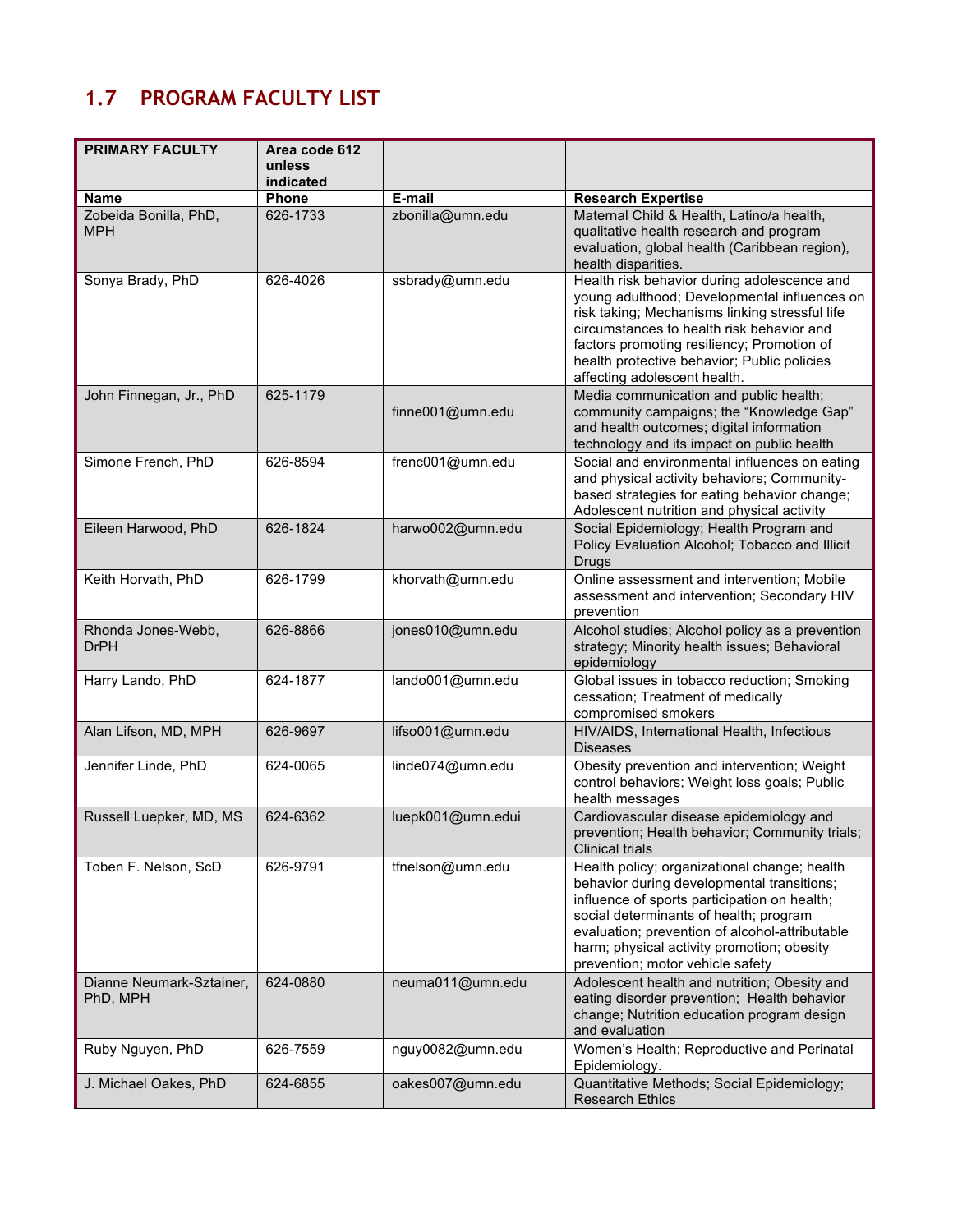| Theresa Osypuk, SD, SM                | 625-8279                       | tosypuk@umn.edu        | Research examines why place influences<br>health and health disparities, including the<br>roles of racial residential segregation,<br>neighborhood context, and social policies. Her<br>research explores how seemingly "non-health<br>related" social policies (including those directly<br>concerned with housing or neighborhoods)<br>may reduce racial/ethnic health disparities.<br>She researches racial/ethnic, socioeconomic,<br>and nativity/immigrant disparities in health,<br>their geographic patterns, and causes.                                         |
|---------------------------------------|--------------------------------|------------------------|--------------------------------------------------------------------------------------------------------------------------------------------------------------------------------------------------------------------------------------------------------------------------------------------------------------------------------------------------------------------------------------------------------------------------------------------------------------------------------------------------------------------------------------------------------------------------|
| Simon Rosser, PhD,<br>MPH, LP         | 624-0358                       | rosser@umn.edu         | HIV/STI prevention; sexual health; sex; male<br>homosexuality; prevention for HIV+ persons;<br>religious and sexual identity formation; Internet<br>sex; Internet-based-Public Health surveys and<br>interventions; virtual community health                                                                                                                                                                                                                                                                                                                             |
| Nancy Sherwood, PhD                   | 625-4567                       | sherw005@umn.edu       | Obesity prevention and treatment in children<br>and adults                                                                                                                                                                                                                                                                                                                                                                                                                                                                                                               |
| Traci Toomey, PhD, MPH                | 626-9070                       | toome001@umn.edu       | Policy research; Community organizing;<br>Prevention of alcohol and tobacco-related<br>problems; Intentional and unintentional injury<br>prevention                                                                                                                                                                                                                                                                                                                                                                                                                      |
| Boris Volkov, PhD                     | 624-7176                       | volk0057@umn.edu       | Domestic and international surveillance and<br>evaluation                                                                                                                                                                                                                                                                                                                                                                                                                                                                                                                |
| Rachel Widome, PhD,<br><b>MHS</b>     | 612-629-7726                   | widom001@umn.edu       | Adolescent health; Tobacco use                                                                                                                                                                                                                                                                                                                                                                                                                                                                                                                                           |
| <b>ADJUNCT FACULTY</b>                |                                |                        |                                                                                                                                                                                                                                                                                                                                                                                                                                                                                                                                                                          |
| <b>Name</b>                           | Phone                          | E-mail                 | <b>Research Expertise</b>                                                                                                                                                                                                                                                                                                                                                                                                                                                                                                                                                |
| Sara Axtell, PhD                      | 625-0252                       | axtel002@umn.edu       | Community organizing                                                                                                                                                                                                                                                                                                                                                                                                                                                                                                                                                     |
| Donald B. Bishop, PhD                 | 651-201-5402                   | don.bishop@state.mn.us | Diabetes; obesity; asthma; physical activity;<br>nutrition; tobacco use                                                                                                                                                                                                                                                                                                                                                                                                                                                                                                  |
| Marla Eisenberg, Sc.D,<br><b>MPH</b>  | 626-2942                       | eisen012@umn.edu       | Influences on adolescent sexual behaviors;<br>health issues of gay, lesbian and bisexual<br>youth; body image and weight control<br>behaviors; teasing and bullying                                                                                                                                                                                                                                                                                                                                                                                                      |
| Steven S. Foldes, PhD                 | 952-201-0849                   | ssfoldes@umn.edu       | Data analytics, health services research, policy<br>research, quantitative and qualitative research,<br>tobacco control, disease management,<br>reporting, community-based participatory<br>research                                                                                                                                                                                                                                                                                                                                                                     |
| Pamela Jo Johnson, PhD,<br><b>MPH</b> | 624-1406<br>or<br>952-992-2195 | johns245@umn.edu       | Epidemiologist and health survey<br>methodologist with broad interests in health<br>services epidemiology and population health<br>focusing on social disparities in health and<br>healthcare. Research emphasizes health<br>disparities; neighborhood effects on health;<br>access to healthcare; and complementary and<br>alternative medicine (CAM)/integrative<br>healthcare. The populations about which she<br>is most passionate are mothers and infants,<br>American Indians, and those that tend to be<br>disenfranchised from the formal healthcare<br>system. |
| Oswald, John W., Jr.<br>PhD, MPH      | 612-623-5187                   | oswal007@umn.edu       | Safety net hospital performance for cost,<br>quality and access; applied research<br>supporting federal health statistics and<br>epidemiologic surveillance; population studies                                                                                                                                                                                                                                                                                                                                                                                          |
| Cheryl Robertson, PhD,                | 624-5412                       | rober007@umn.edu       | using vital statistics and surveys<br>Refugee family health; trauma, stress and                                                                                                                                                                                                                                                                                                                                                                                                                                                                                          |
| MPH, RN<br>Julie Sanem, PhD, MPH      | 624-1940                       | sanem006@umn.edu       | coping; community-based interventions<br>College student health; policy; prevention of<br>alcohol- and tobacco-related problems                                                                                                                                                                                                                                                                                                                                                                                                                                          |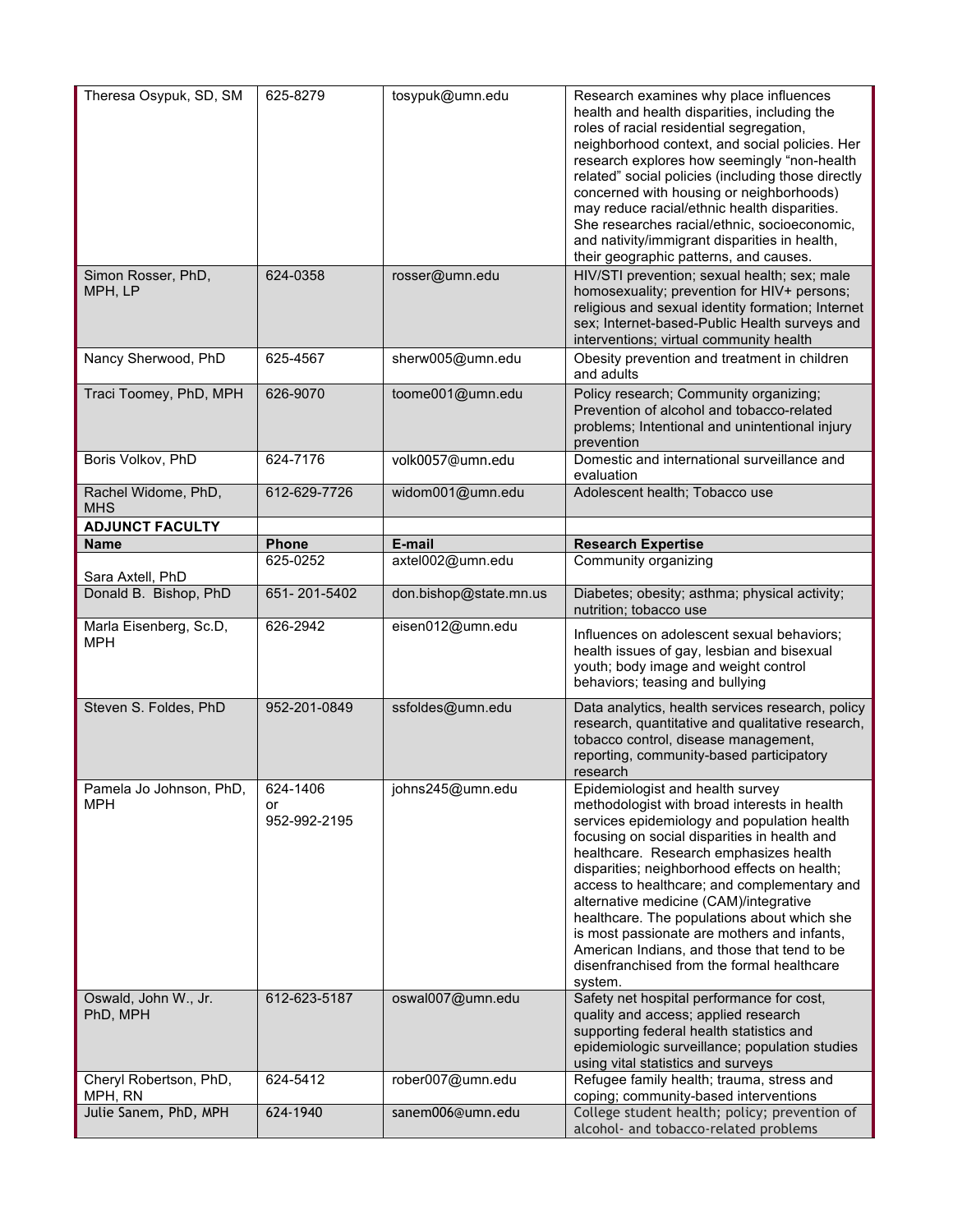# **1.8 GRADUATION CHECKLIST**

#### **General steps for all MPH majors**

- 1. Student submits completed *Study Plan* **at least one semester** prior to the anticipated completion of coursework.
- 2. Student submits the on-line *Application for Degree* form by the end of the first business day of the month in which they intend to graduate.
- 3. Student completes all coursework and requirements by noon on the last business day of the month in which they wish to have their degree conferred.
- 4. Student completes the integrated learning experience paper and receives final review from two CHP faculty members. After receiving approval from academic (Option #1) or ILE (Option #2) advisor, student should sign up for one of the Presentation days with EpiCH Student Services staff. Schedules the oral exam at least two weeks before the scheduled oral examination date.
- 5. Students must receive a pass or higher complete the ILE presentation requirement.
- 6. Student submits the Integrated Learning experience paper via email at epichstu@umn.edu as a Word document.
- 7. Student submits the *Career Survey*.

All Division of Epidemiology and Community Health students who fulfill, or anticipate fulfilling, the above requirements and deadlines for Fall 2018 through Summer Session 2019 are eligible to participate in the School of Public Health commencement ceremony on May 12, 2019. We encourage you to attend!

**It is considered highly unethical and inappropriate to use or include in your title or professional signature any degree that you have not completed. This means you cannot use the MPH title prior to completing all your degree requirements and the conferring of your degree. The School does not recognize or confer the title "MPH Candidate".**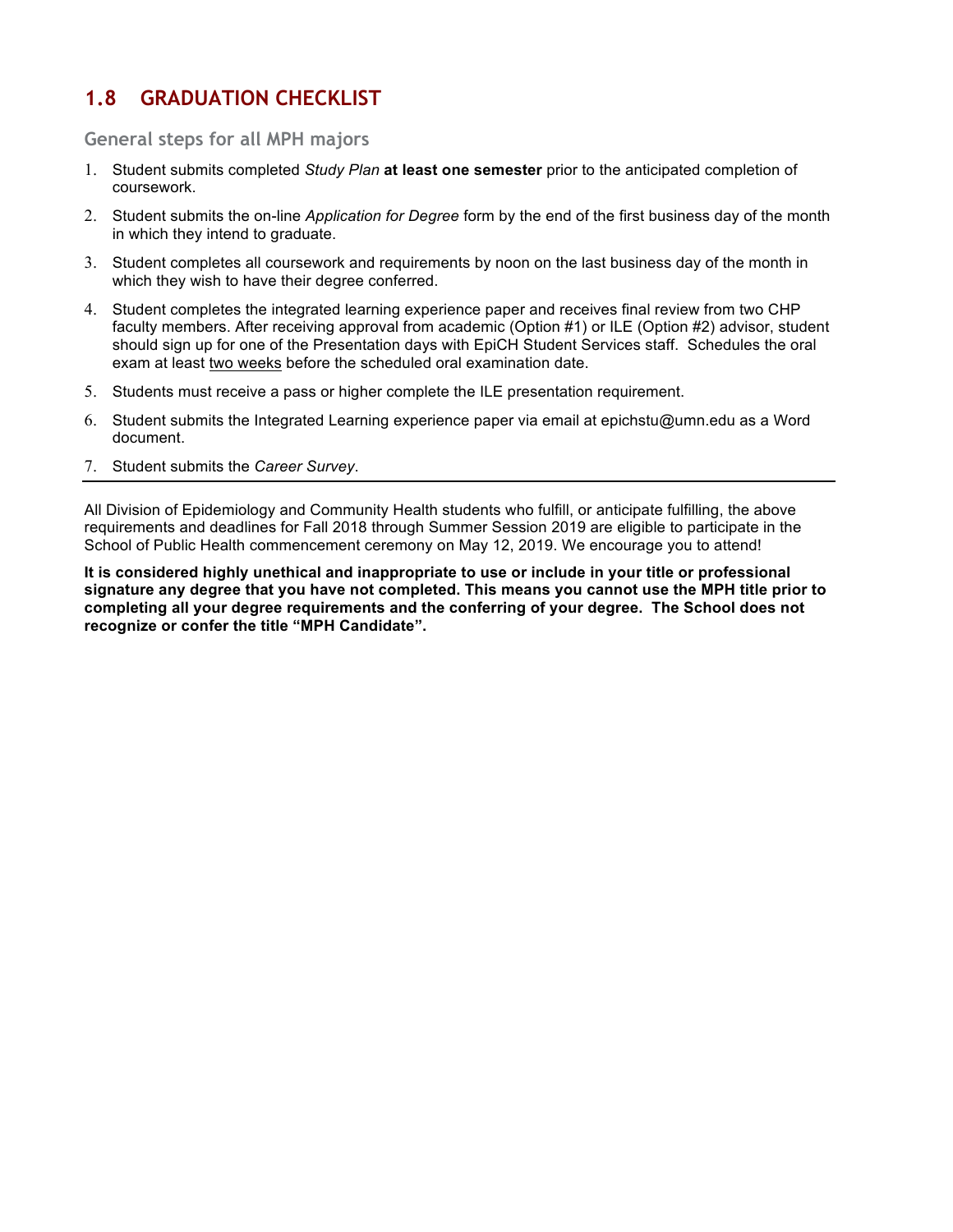# **2. DIVISION OF EPIDEMIOLOGY AND COMMUNITY HEALTH (EPICH)**

# **2.1 WELCOME**

Epidemiology and Community Health is one of four Divisions that make up the School of Public Health at the University of Minnesota. The Division of Epidemiology and Community Health is home to six majors in the School of Public Health:

- § Clinical Research MS
- § Community Health Promotion MPH
- § Epidemiology MPH
- § Epidemiology PhD
- § Maternal and Child Health MPH
- § Public Health Nutrition MPH

The Division Head is Dr. Dianne Neumark-Sztainer

#### **Epidemiology and Community Health Student Services (EpiCH ESS):**

**Kathryn Schwartz-Eckhardt:** *Director of Epidemiology and Community Health Student Services* – Primary contact for prospective students, and curriculum development in master's and PhD level programs

**Christine Vu:** *Admissions Coordinator* – Primary contact for prospective students in master's and PhD level programs

**Shelley Cooksey,** Student Advising Manager– Primary contact for current students in master's and PhD level programs

**Marlin Farley**, *Student Advising Coordinator*– Primary contact for prospective students in master's and PhD level programs

**Laurie Zurbey:** *Academic Support Coordinator* – course scheduling, data management, staff support

E-Mail ...............epichstu@umn.edu Phone ...............612-626-8802 Fax ...................612-624-0315 Campus Mail ....WBOB, #300, Delivery Code 7525 US Mail.............1300 South Second Street, Suite 300, Minneapolis, MN 55454

# **2.2 THE WEST BANK OFFICE BUILDING (WBOB)**

The offices are located in the West Bank Office Building (WBOB) at 1300 South 2<sup>nd</sup> Street in Minneapolis. Students can find directions to WBOB at http://www1.umn.edu/twincities/maps/WBOB/.

### **Forms**

We have PDF versions of forms at http://www.isph.umn.edu/epich/current-student-forms-and-policies/. Microsoft Word documents of all the forms are also available upon request. Contact the EpiCH Student Services Staff at epichstu@umn.edu to obtain the Word documents via e-mail.

### **Evening and Weekend Access**

Division graduate students who do not have a paid appointment in the Division can have access to the student computer lab and student mailboxes after work hours and on weekends. Students obtain access by filling out a form to have their UCard programmed for access to the third and fourth floors of WBOB. Students are given the option to sign up for building access at Orientation. After orientation, contact the EPICH Student Services staff for information at epichstu@umn.edu.

**NOTE:** There is approximately a one-week turnaround time to get a student's UCard programmed, so please plan accordingly.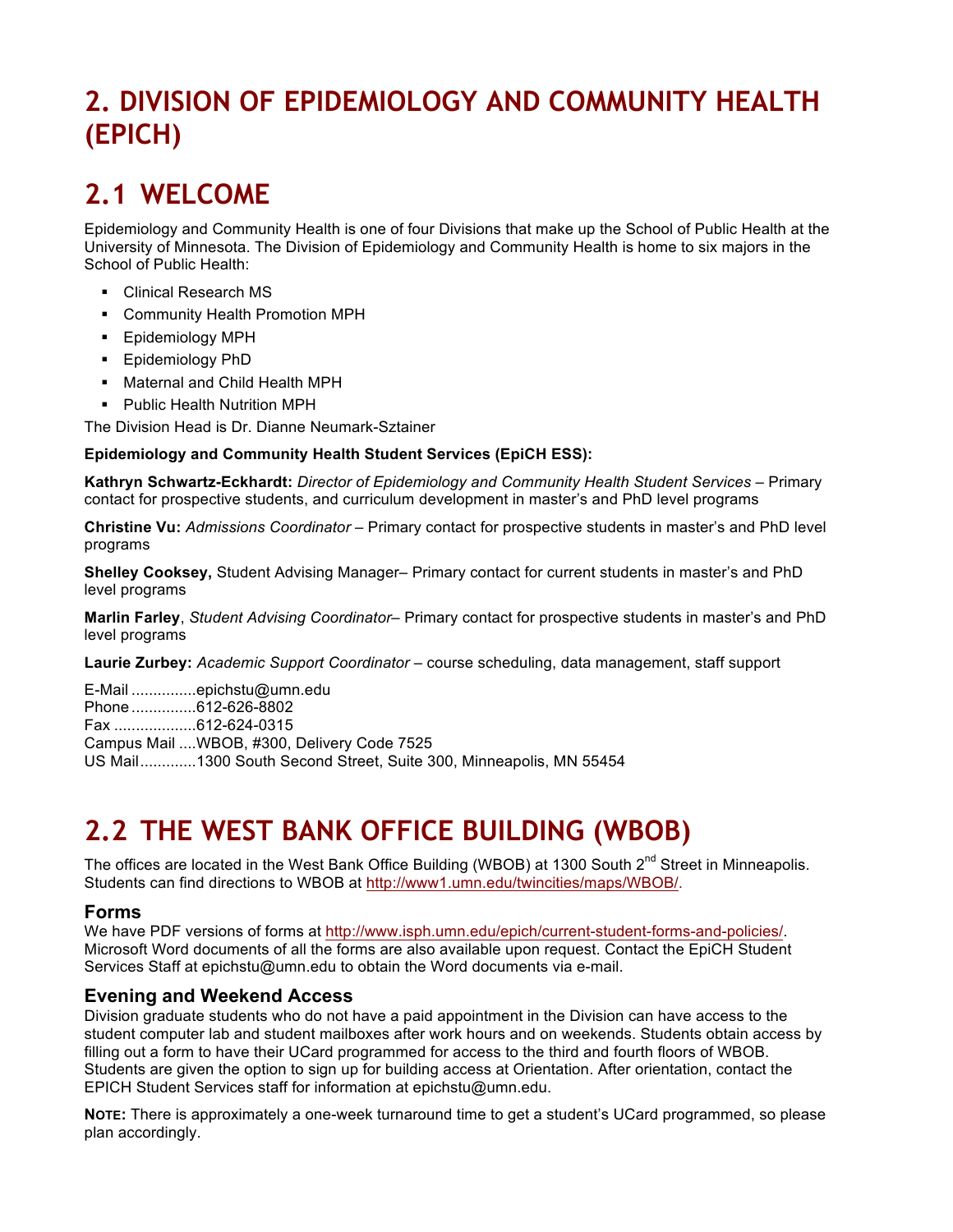# **Computer Lab**

The Division computer lab in WBOB includes several PC's available for student use. The computer lab is located in the student lounge in room 466. The general policy for use of these computers is that they are for Division graduate students for work pertaining to their degree program. All of the computers have SAS and two of them have STATA. Printers are available.

# **Copier and Fax Access**

The Division does not allow copy machines or fax machines to be used for personal use. Personal copies can be made for a cost at various locations throughout campus. Unfortunately, there is not a copier for use in WBOB.

# **2.3 DIVISION COMMUNICATION WITH STUDENTS**

The Division communicates information to students in the following ways:

- **E-mail:** Students are expected to check their U of M email regularly. Communication between the Division and students regarding changes in programmatic requirements or announcements, as well as advisor, faculty, and student-to-student contacts is usually through e-mail. If you do not register for courses for two full academic years you will lose access to your e-mail account and will need to contact the Technology Helpline to restore your access. Alumni maintain lifetime access to their University email account as long as the account is accessed on a regular basis.
- § **My U Portal:** This is a form of communication and information exchange within the University. Students are expected to check their portal regularly. Access to the portal is available at https://www.myu.umn.edu/.
- § **Weekly SPHere:** A weekly electronic publication for students. This publication contains important deadline reminders as well as updates on students and faculty research and activities.
- § **Division Newsletter:** The Division administrative staff produces a more extensive monthly newsletter titled EpiCHNews. EpiCHNews is available on the Epi web site at http://www.isph.umn.edu/epich/.
- § **University News:** The University of Minnesota student newspaper is called The Daily and is available campus-wide.

# **2.4 SEMINARS**

The Division of Epidemiology and Community Health sponsors scientific seminars between September and June to exchange ideas and research findings pertinent to the field. Because the Division has a large faculty, staff and student body, the seminar provides a forum for exchange of information among people who may not otherwise meet or work together. All faculty and students are strongly encouraged to attend regularly.

Division faculty members and other scientific staff are asked to present at least one seminar every two years. Each year, the seminar brings in about 10 scientists from outside the Division.

Notices are posted in the Division's third floor reception area as well as sent out electronically. Most seminars are held 10:00-11:00 a.m., Fridays, in Room 364 of WBOB. Seminars by visiting scientists may be at other times. Students can check the EpiCH Web site for seminar information by going to [http://www.isph.umn.edu/epich/](http://www.isph.umn.edu/epich/seminars-in-services/)

# **2.5 ACADEMIC CREDIT FOR INDEPENDENT OR DIRECTED COURSEWORK**

Independent and directed coursework can be taken to fulfill elective credits and can take many forms depending upon the student's interests and needs. All independent/directed coursework needs the support of a Division of EpiCH faculty member who agrees to serve as an "instructor/advisor" for the independent or directed course. The expectation is that the student has something specific to propose prior to approaching a faculty member.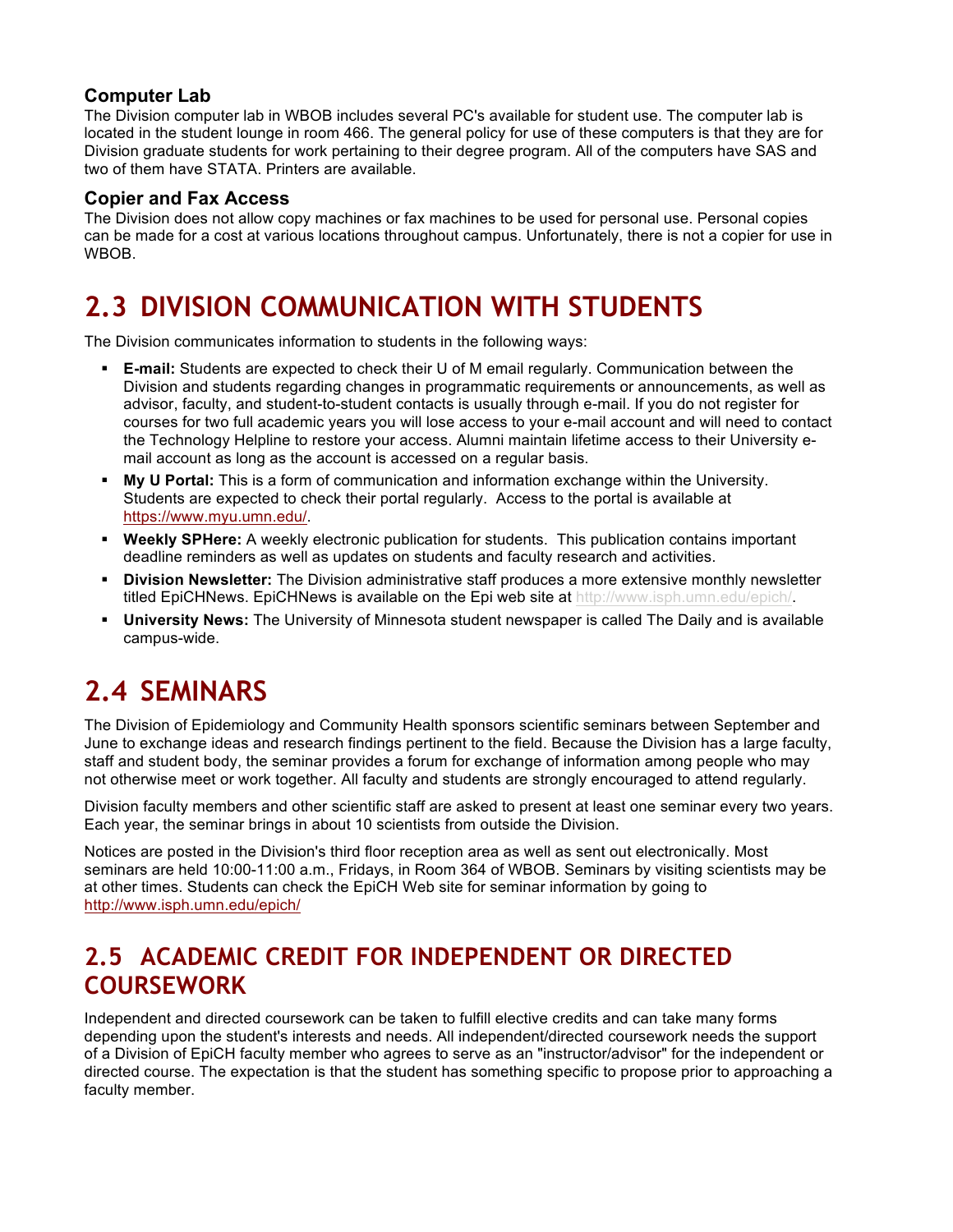To fulfill the course requirements, the student and instructor should agree on the type, scope, and length of a final academic "product" whether it is a paper(s), an annotated bibliography, curriculum, training modules, media piece(s), etc. It is expected that the faculty member and student will meet regularly during the term.

It is very unusual for students to take more than four credits total of independent or directed coursework (over and above any credits earned for the Applied Practice Experience (APEx) or Integrated Learning Experience (ILE)/thesis requirement). Students are expected to fulfill the majority of their elective credits through regularly-scheduled courses.

# **Examples of Independent and Directed Coursework**

- 1. Students interested in a theory, an evaluation method, or a skill not covered in depth in a specific course could arrange for an independent study course with a faculty member knowledgeable in that area and/or willing to work with the student.
- 2. The student wants to attend a conference, workshop, or mini-course, but there is no academic credit involved. The student must find a faculty member willing to work with the student to develop academic work over and above the actual event to fulfill some elective credits. This must be arranged ahead of time, not after the event has occurred.

# **Additional comments**

Arranging an independent/directed course depends upon the student putting together an academically rigorous proposal and finding a faculty member to serve as an instructor. The faculty instructor does not have to be the student's academic advisor or Integrated Learning Experience (ILE) advisor. The instructor must be a member of the major associated with the course number; see below.

The student should also receive prior approval from the EPICH Student Services staff to count the independent/directed work as an elective course.

### **Choosing Course Numbers**

Independent study, directed study, and readings courses are available within the Division of Epidemiology and Community Health. The student and instructor should agree on the course number/title that most closely matches the work being proposed. Course options are:

- § PubH 7091 Independent Study: Community Health Promotion (only CHP faculty can serve as instructor)
- § PubH 7391 Independent Study: Epidemiology (only Epi MPH or Epi PhD faculty can serve as instructor)
- § PubH 7392 Readings in Epidemiology (only Epi MPH or Epi PhD faculty can serve as instructor)
- § PubH 7691 Independent Study: Maternal and Child Health (only MCH faculty can serve as instructor)
- § PubH 7991 Independent Study: Public Health Nutrition (only PHN faculty can serve as instructor)
- § PubH 8392 Readings in Clinical Research (only Clinical Res. graduate faculty can serve as instructor)
- § PubH 8393 Directed Study: Clinical Research (only Clinical Res. graduate faculty can serve as instructor)

**NOTE:** Other majors in the School of Public Health may have independent/directed coursework opportunities in their areas. Check with the Divisions of Environmental Health Sciences, Health Policy Management, and/or Biostatistics. You could also do an independent/directed course with another graduate-level program. Remember that the EPICH Student Services staff has to approve it as an elective.

# **Procedures**

- 1. Student meets with the faculty member to discuss the requirements for the independent/directed course.
- 2. Student fills out an *Independent/Directed Study Contract* form outlining the requirements for the course and has the form signed by their academic advisor and Independent/Directed Study instructor. This information is vital to receive proper credit for this course (i.e., a grade). The instructor needs to agree to work with the student and both need to agree on the requirements. The form can be downloaded from the web at http://www.isph.umn.edu/epich/current-student-forms-and-policies/.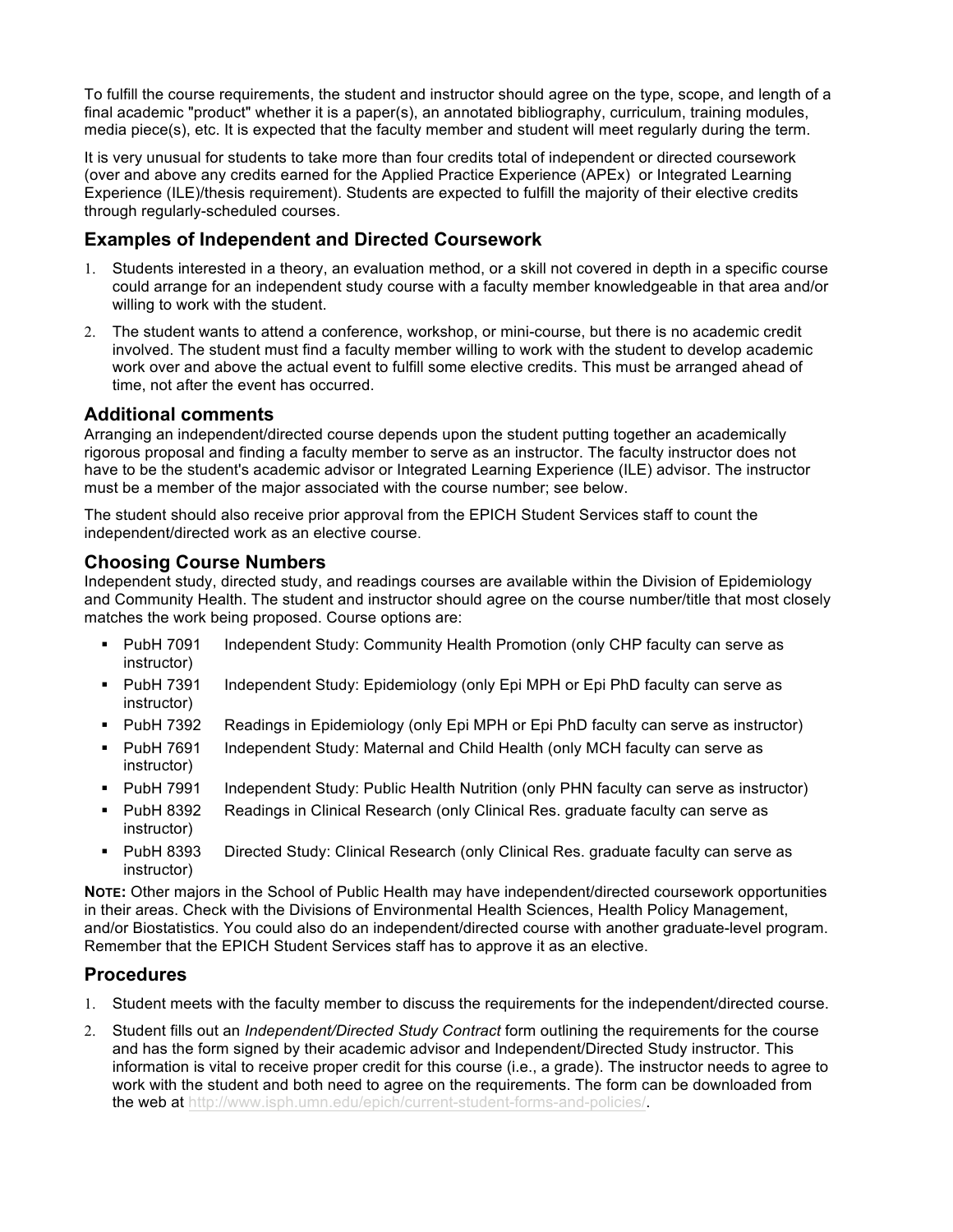- 3. Student gives the completed/signed *Independent/Directed Study Contract to* the EPICH Student Services staff. Once the completed form is received you will be sent registration information.
- 4. At the end of the semester, the instructor assigns a final grade. The grade will then be entered on the official transcript. It is the student's responsibility to make sure that all requirements are completed so a grade can be submitted.

# **2.6 DIVISION RESOURCES AND POLICIES**

#### **Incomplete Grades**

For MPH students, all required courses (with the exception of Applied Practice Experience (APEx), internship, or Integrated Learning Experience (ILE)/thesis credits must be completed during the term of registration. Students must complete all course requirements by the end of the registered term so that faculty can submit a grade by the appropriate due date. A grade of incomplete "I" shall be assigned at the discretion of the instructor when, due to extraordinary circumstances, the student was prevented from completing the work of the course on time. The assignment of an incomplete grade requires an electronic contract between the instructor and student specifying a deadline by which the student will complete the course requirements. In no event may the written agreement allow a period of longer than one year to complete the course requirements. If the requirements of the contract are not met by the contract deadline a final grade will be submitted based on the work submitted to date. Applied Practice Experience (APEx), internship, and Integrated Learning Experience (ILE) projects that are not completed by the end of the term of graduation will receive a grade of "K" indicating "work in progress."

PhD Students only: The symbol "I" may be assigned by an instructor to indicate "incomplete," in accordance with the provisions announced in class at the beginning of the semester and outlined on the course syllabus, when in the instructor's opinion there is a reasonable expectation that the student can successfully complete the work of the course. An "I" remains on the transcript until the instructor replaces it with a final A-F or S-N grade. Course instructors are encouraged to establish a time limit for the removal of incomplete grades.

### **Six Credit Minimum Exemption**

The University of Minnesota has a policy that students must register for a minimum of six credits in order to hold a Graduate Assistant position. The policy states that "exemption from [this requirement] is determined on a semester by semester basis" and that "eligibility criteria are to be determined by each graduate program...these criteria will be well publicized and administered equitably among all Graduate Assistants in the program."

The Division Training Committee (DTC) approved the following policy: "Students will almost always be granted a one semester exemption so they can finish their work toward the end of their degree program, but must petition the DTC for more than one semester's exemption and this would be given under only extraordinary, extenuating circumstances. Extending coursework in order to remain a graduate assistant will not be sufficient reason." Students who wish to request an exemption should contact Kathryn Schwartz-Eckhardt. It may take several weeks for this request to be reviewed so please submit your request at least one month prior to the start of the term.

Graduate Assistants who wish to be exempt from FICA withholding must register for at least three credits per term (one credit for PhD candidates working on a dissertation).

#### **Sitting in on a Class**

Students are not permitted to attend a class for which they are not registered. This means that if you are unable to register for a class before it begins for any reason you may not attend the class.

#### **Support for Student Travel** (effective 5/2017)

- 1. The Division will provide up to \$600 per student in a 12 month period [a maximum of \$3,200 available for all students during the fiscal year] for travel to a scientific meeting under the following conditions:
	- The student is currently enrolled in the Epi PhD/MS/MPH, CHP MPH, MCH MPH, PubH Nutr MPH, or Clinical Research MS program and must be the presenter of the paper or poster. The student has been enrolled in their program as least one term at the time of the conference; the work was done during the time the student was in their program.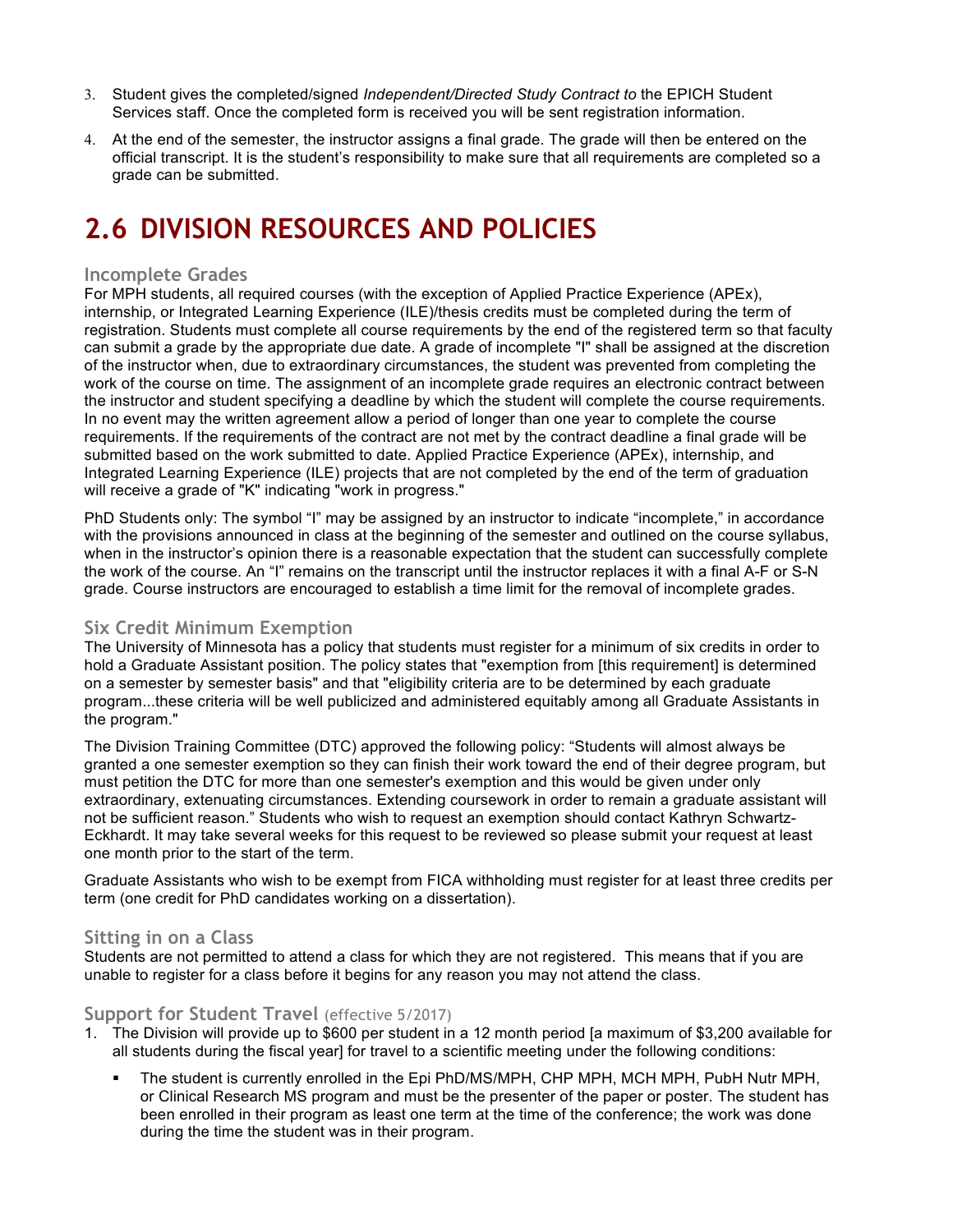- The meeting can be local, regional, national or international but must have relevance to the student's field of study.
- There are no other sources of support specifically allocated for such travel. For example, whenever a training grant provides funds for travel for its fellows, those fellows will not be eligible for travel support under this policy. However, students whose work was supported by a research grant with no funds specifically for student travel will be eligible for travel support under this policy. Principal Investigators are encouraged to provide support for student travel from their grants since their grants benefit as well as the students.
- 2. All requests for travel support must be in writing. The request should be addressed to the Chair of the Division Training Committee and given to Kathryn Schwartz-Eckhardt, who will process the request. The request should include:
	- The dates, location and purpose of the meeting and describe the student's role. A link to information about the conference should also be included.
	- § A copy of the abstract and letter of acceptance must be attached to the request. In addition, a letter from a member of the Division's faculty indicating that he/she is familiar with the student's work, judges it to be of good quality, and supports the student's request. The faculty letter should also provide any necessary clarifications on the student's role to ensure that the role of the student in the presentation is clear. The student must be the primary author. If the student is not also the first author, we need a reason why the student is presenting.
	- The request must be made in advance of the scientific meeting. Since the DTC only meets once per month, it is suggested that complete requests be submitted at least six weeks prior to the scientific meeting.
	- § A summary of the travel expenses (cost of air fare, hotel price, registration fees, etc.).
	- § Students need to include information about any other sources of funding they have applied for, even if the funds have not been awarded yet, including SPH Student Senate funds.
- 3. Allocations under this policy will of course be subject to the availability of funds for this purpose.

#### **Payment for TA English Program**

If a nonnative English-speaking Division student is required by their degree program to fulfill a teaching assistantship position (i.e. Epidemiology PhD students), the Division will pay one-half the cost of instruction the first time the student takes the course (the University's Office of Academic Affairs pays the other half). Students not passing the exam must pay the costs of any additional instruction.

#### **SAS Access**

Students can purchase the SAS program for a fee if it is necessary for them to complete research. Additional information on ordering the software is available at http://it.umn.edu/sas-sas-inc. Please note that all of the computers in the student computer lab (466 WBOB) have SAS.

### **J.B. Hawley Student Research Award**

The Division has established the J.B. Hawley Student Research Award, a small grant mechanism to support research projects. This is a wonderful opportunity for students and post-doctoral fellows to obtain funds for their research, gain experience in grant proposal writing, and receive faculty feedback on their ideas. During the academic year, we will have two separate award categories. The standard award is open to all students and post-doctoral fellows; the doctoral award is only open to doctoral students in Epidemiology. We anticipate two rounds of requests for proposals (one per semester). The chair of the Research Awards Committee will distribute detailed e-mail solicitations for applications.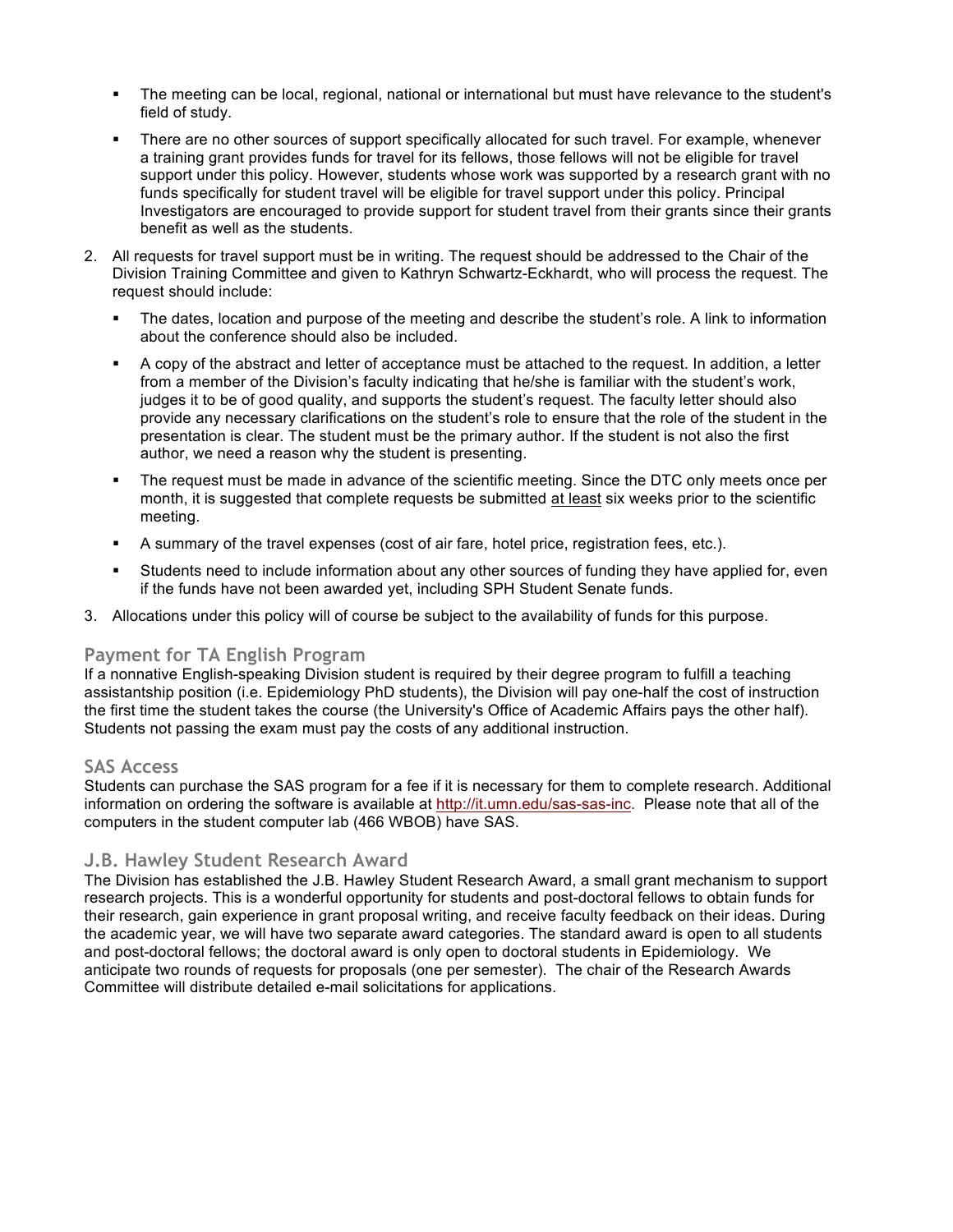# **STANDARD AWARD**

#### **Who May Apply?**

Students currently enrolled in degree programs in Epidemiology, Community Health Promotion, Maternal and Child Health, Clinical Research, or Public Health Nutrition or post-doctoral fellows in Epidemiology. Proposed projects do not have to be thesis or Integrated Learning Experience (ILE) projects, and may be for any research that involves the applicant (e.g., evaluation of a program for an Applied Practice Experience (APEx). Those who have received previous funding from a Hawley Award will not be eligible for further support until they have submitted the required one-page report for their prior award (see below).

#### **How Much?**

\$3,500 maximum, including fringe benefits when applicable. PhD students may request a maximum of \$7,500 to support thesis research.

#### **How Can It Be Used?**

The award may be used to support research activities including supplies and equipment. It cannot be used for stipends or salary support for the applicant.

Please note that before making any expenditure with the award (i.e., ordering, purchasing, hiring, or contracting for services) the applicant must meet with accounting personnel in the Division to ensure that procedures are followed.

#### **How Long?**

Normally projects are funded for one year.

#### **DOCTORAL AWARD**

#### **Who May Apply?**

Students currently enrolled in the doctoral program in Epidemiology. Proposed projects do not have to be thesis projects, and may be for any research that involves the applicant. Those who have received previous funding from a Hawley award will not be eligible for further support until they have submitted the required one-page report for their prior award (see below).

#### **How Much?**

\$7,500 maximum, including fringe benefits when applicable.

#### **How Can It Be Used?**

The award may be used to support research activities including supplies and equipment. It cannot be used for stipends or salary support for the applicant.

Please note that before making any expenditure with the award (i.e., ordering, purchasing, hiring, or contracting for services) the applicant must meet with accounting personnel in the Division to ensure that procedures are followed.

#### **How Long?**

Normally projects are funded for one year.

#### **What is the Format for the Proposal?**

1. Cover Letter

Please indicate in the letter whether the project will help support an Integrated Learning Experience (ILE), master's thesis, PhD thesis, or Applied Practice Experience (APEx).

- 2. Face Page (1 page)
	- a. Title
	- b. Investigator information, including name, address, telephone, and e-mail address
	- c. Your degree program
	- d. Collaborating investigators (faculty, staff, students), if any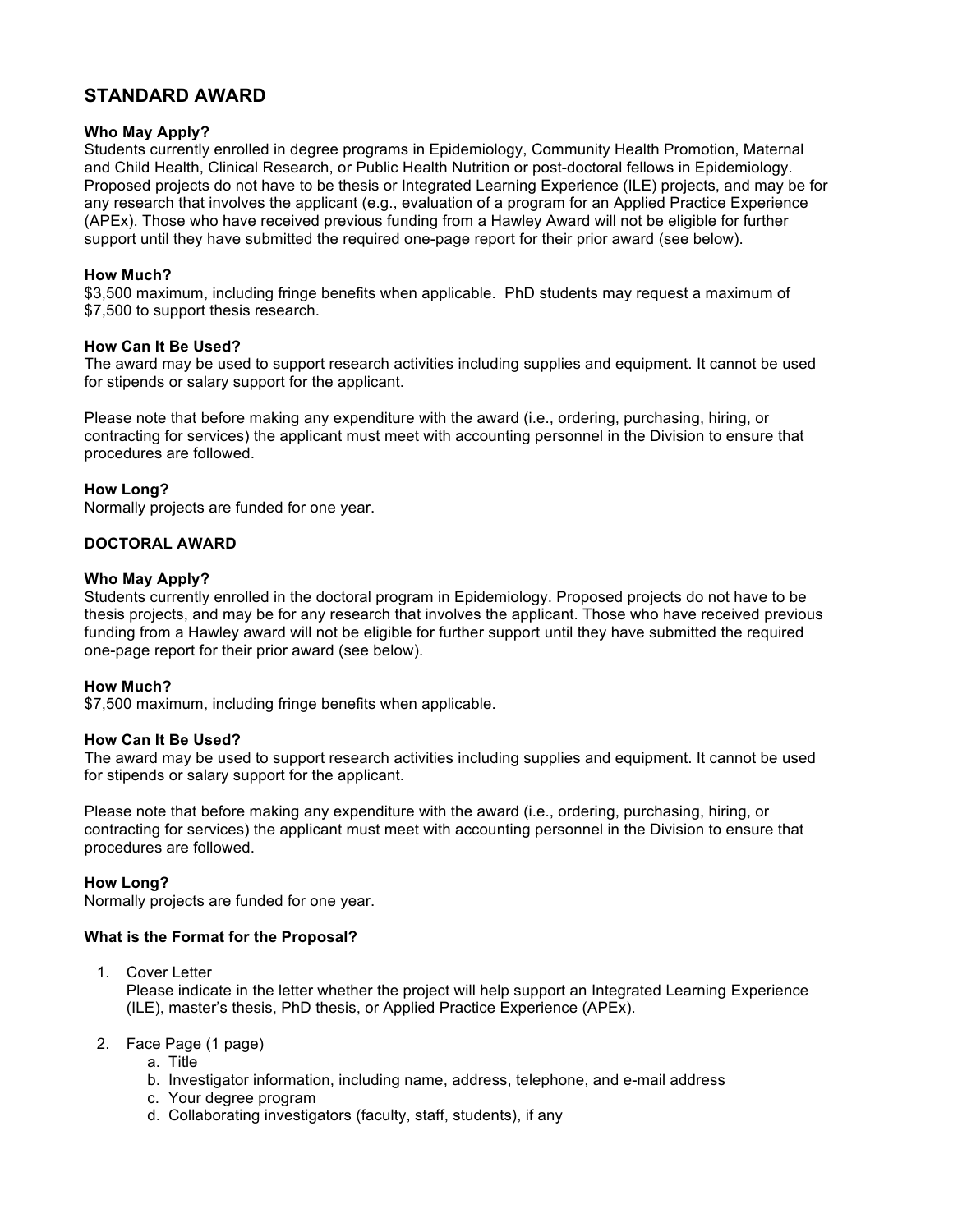- 3. Research Proposal (4 pages maximum; font: 12-point Times or larger)
	- a. Background and Significance (1 page maximum): Describe the background and justification for the study and state the research questions/hypotheses.
	- b. Research Methods (2 pages maximum): Describe the study design and detailed methods. Be sure to include information on each of the following issues (and others, as appropriate):
		- Study population
		- Sample selection and recruitment
		- Measurements
		- Data analysis plan (required for both quantitative and qualitative research)
		- Timeline
		- Sample size (justified by formal statistical calculations or other means)
	- c. Human Subjects (no page limit):

All proposals must address protection of human subjects and have the project approved by the University of Minnesota's Institutional Review Board (IRB) prior to receiving funds. However, a project will be reviewed by the Research Awards Committee prior to receiving final IRB approval.

- d. References (no page limit): Citations for articles referenced in the background and significance and research methods portions of the proposal should be listed after the Human Subjects section of the proposal.
- 4. Detailed Budget (2 page maximum):

The proposed budget should include precise amounts requested in various categories (e.g., postage, supplies, printing, personnel, etc.). Provide a brief justification for the amount requested in each category and state why these funds are needed to conduct the proposed research. The budget should clearly itemize and justify expenditures. If the request is part of a larger project, the proportion to be supported by this award and the rationale and need for this funding mechanism, should be specified clearly.

The following items are NOT allowed: stipends or salary for the applicant, computer purchase, publication costs (e.g., page charges, reprints), and presentation costs (e.g., travel to a conference, conference fee).

5. Letter of Endorsement from Faculty Advisor (1 page):

A primary or adjunct faculty member in the Division of Epidemiology and Community Health must provide a brief letter to accompany the proposal, specifically endorsing the applicant's request. First, applicants must discuss their proposals with the faculty advisor, who must review the proposal before it is submitted. Then, the faculty advisor's letter of funding endorsement must state that the faculty member has read and provided input on the proposal. The faculty member must also indicate his/her opinion of the quality and importance of the research.

6. Appendices, if needed (no page limit)

#### **Submission**

Submit your proposal to the Chair of the Research Awards Committee, Division of Epidemiology and Community Health, Suite 300, 1300 South Second Street, Minneapolis, MN 55454-1015

#### **Review Process**

All applications will be reviewed by the Division of Epidemiology and Community Health Research Awards Committee, which includes faculty members representing the major fields. Each proposal will be evaluated according to its scientific and technical merits and public health implications. The most important criteria are (1) importance of the area, (2) quality of proposed research, (3) investigator's experience and resources to accomplish the project, and (4) relevance to public health.

If you have questions regarding preparation of a proposal, please contact the Chair of the Research Awards Committee. Information regarding the status of human subjects (IRB) applications must be provided to the Committee. Award funds will not be released until Division of Epidemiology and Community Health accounts administration has received notification of Human Subjects Committee approval.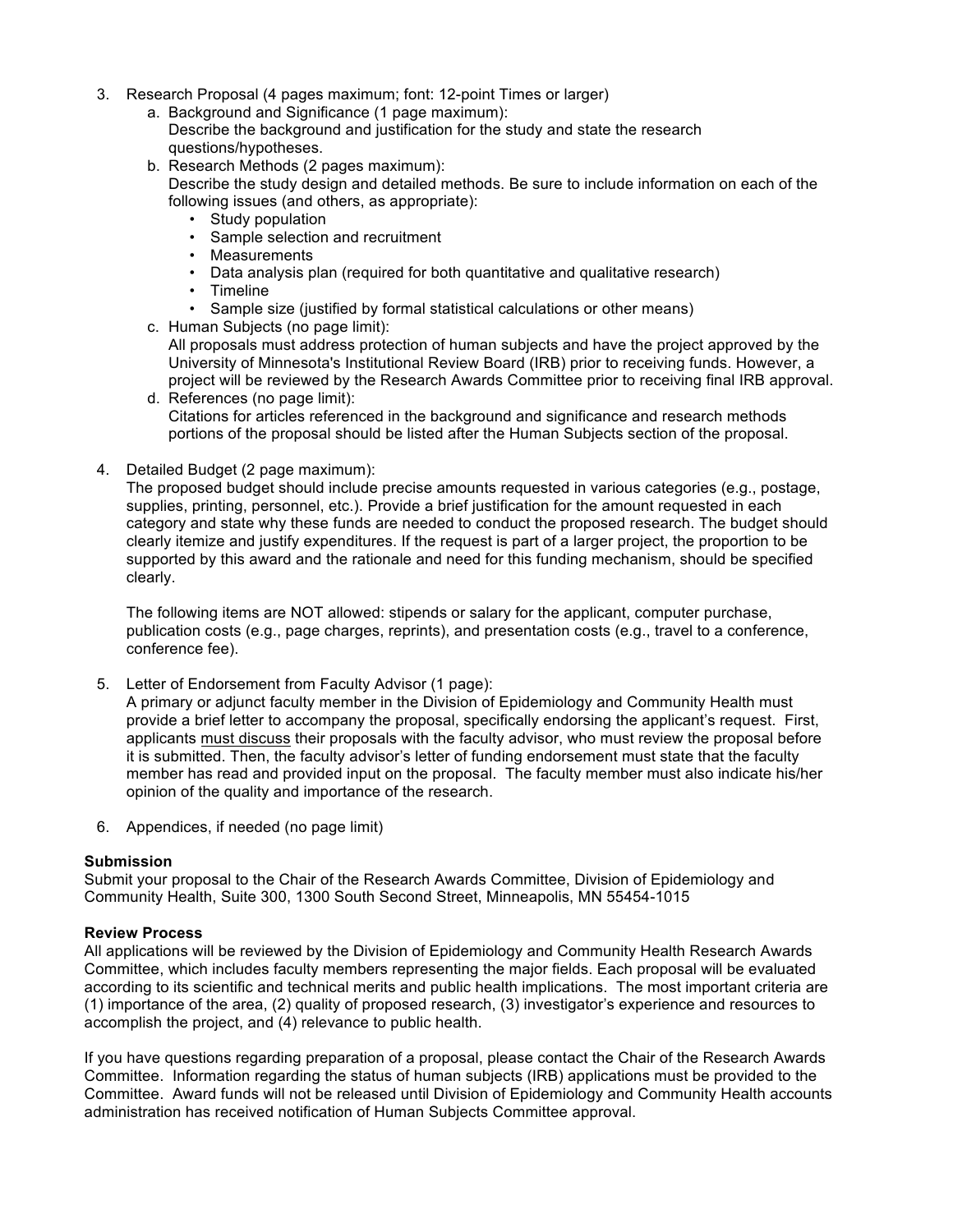#### **Final Report**

A one-page report to the Research Awards Committee on progress and outcome is due on the one-year anniversary date of the award.

# **Martinson-Luepker Student Travel Award**

The Martinson-Luepker Student Travel Award will support Division of Epidemiology and Community Health students pursuing an international Applied Practice Experience (APEx) placement in fulfillment of curriculum requirements for an Applied Practice Experience (APEx) or Integrated Learning experience (ILE) project. Funds will be provided to help support the cost of air fare to the international location. Students may request up to \$1500 U.S. Students must apply for this award. As part of this application, students should fully describe their proposed Applied Practice Experience (APEx) project, including location, populations to be worked with and proposed program activities. The application form can be obtained from EPICH Student Services staff epichstu@umn.edu.

# **Division of Epidemiology and Community Health Student Support Policies**

### **Doctoral Student Support Policy, for those matriculating Fall 2003 or later**

- 1. Students can be accepted to the program with varying levels of support including no guaranteed support, guaranteed support for the initial year, or support for multiple years.
- 2. Support levels will be set at the level of an NIH Pre-Doctoral Fellow or, if not an NIH Fellow, not more than 50% RA/TA position. This means that those who accept a pre-doctoral fellowship may not also accept an RA or TA position in the Division. Scholarship or block grant awards are not included.
- 3. Students on fellowships perform their TA requirement as part of the fellowship, with terms to be negotiated with the training director.
- 4. Requests may be made to the DGS for levels of RA/TA support up to 75% for students who have passed their preliminary examinations and are working on their thesis. These requests are required to show that such additional work does not delay the thesis defense and graduation.
- 5. Physicians who are licensed to practice medicine in the United States will have an RA/TA stipend set at the doctoral level. Those who are not licensed to practice will be paid at the Masters level RA/TA position stipend.
- 6. There is no limit on the number of years of support; however, adequate progress toward degree completion is required for continued support.
- 7. Students may increase support to 75% during the Summer term.
- 8. This policy only applies to positions held within the Division. For example, a student with a 50% research assistantship in the Division would also be able to hold a 25% research assistantship in the Medical School.

Approved 7/1/03, revised 06/08

# *Doctoral students matriculating prior to Fall 2003 should see the EpiCH Student Services staff to discuss their student support policy.*

### **Master's Student Support Policy**

No one may hold a graduate assistantship of more than 50% (75% in the Summer) in the Division of Epidemiology and Community Health. Adopted 12/17/03, and applies to students matriculating Fall 2004 and after. This policy only applies to positions held within the Division. For example, a student with a 50% research assistantship in the Division would also be able to hold a 25% position in Medical School because that is not in the Division.

# **Policy for Graduate Assistant Pay Scale for Post-Baccalaureate Professional Students**

Post-baccalaureate professional students in doctoral-level programs (e.g. dental, medical, law, veterinary students) who have completed two years of their professional studies will be paid at the rate of those who have completed a master's degree. Those who have not completed the first two years will be paid at the rate of those whose highest degree is a bachelor's degree. This policy is effective beginning Spring semester, 2004. Adopted 12/17/03.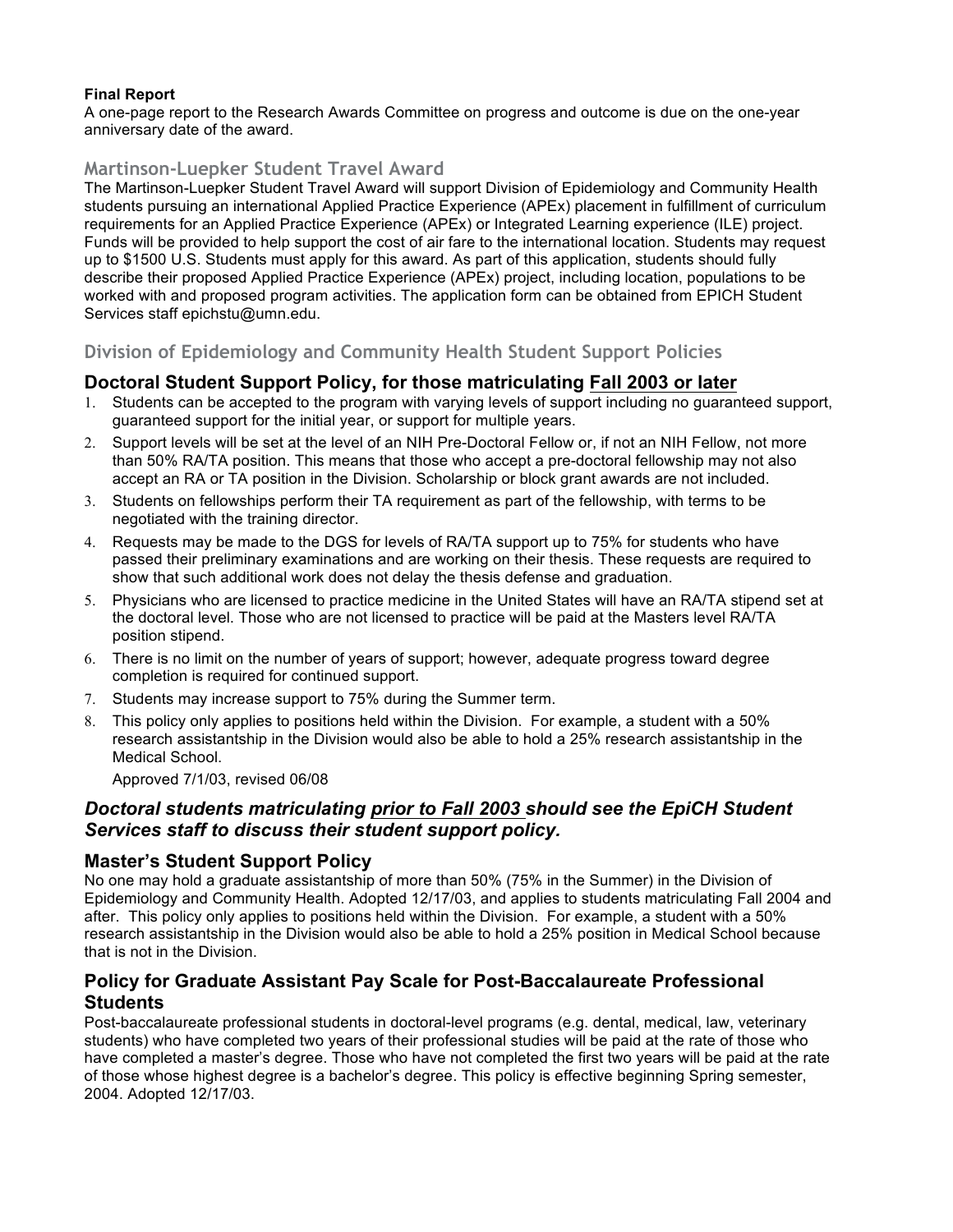# **Requesting Letters of Support – 10 Tips for Students**

The following tips may help you get a positive—and productive—response when you request a letter of support from a faculty member for a fellowship, an internship, a scholarship, graduate school admission, or a professional position.

**1. FIRST CONTACT: E-MAIL IS OK.** Make the e-mail brief. Mention the opportunity for which you are applying, the deadline, what you are requesting, and what you are willing to send for further information (e.g., CV, bullet points, a draft letter). If there is a chance the faculty member will not remember you, mention where you have met.

**2. THINK AHEAD.** Many faculty members in EpiCH have 10 or more advisees, so they may not be able to respond immediately to student requests. If they receive a request with short notice, they may not be able to respond positively, so contact them well ahead of deadlines so they can schedule your request.

*Deadlines:* Clearly convey the deadline for the materials you are requesting. It is also fine to re-contact the faculty member a week before the deadline as a gentle reminder. Such contact should include, in addition to the reminder about the deadline, your reiteration that you are happy to provide additional information about yourself, or the opportunity and details about where and how to submit the reference (in case the original contact information was misplaced).

**3. REQUEST LETTERS FROM PEOPLE WHO KNOW YOU.** A letter from someone who does not know you well may not be a strong letter, as the lack of familiarity is usually reflected in the text. Many requests for references also require individuals to specifically indicate how well they know an applicant. Reviewers may not give much weight to a referral from someone who does not know the applicant well—and they may wonder why the applicant did not select someone who knows her/him well. For example, they could think that either the applicant does not know anyone well OR everyone who knows the applicant well would write a lousy letter—both imagined scenarios are bad.

*Try to gauge if the person can write a "good" letter for you.* A strategy is to ask this question directly: don't ask "will you write a letter for me?" Instead, ask "will you write a supportive letter for me?" A hard life lesson is that some faculty members may be unable to strongly recommend you, and it is best to find that out—and respect it—before you agree that the person will write a letter. Most faculty members will reveal any hesitation they have and it is important to listen to it and accept it. A tentative, or a poor, letter can have a strong negative impact on an application.

**4. IF YOU CONTACT SOMEONE WHO DOES NOT KNOW YOU WELL, BE PROFESSIONAL.** An exception to item #3 is when you have to ask Program Directors or Division Heads for letters of support because their support is required by the applicant organization. If you don't know such people well, and must request a favor, use his/her last, rather than first, name (i.e., Dr. Smith instead of Judy) when you make your first approach. In EpiCH, you will likely be told to use his/her first name, but your professionalism will be noted and appreciated.

#### **5. DON'T ASSUME THAT FACULTY MEMBERS KNOW ANYTHING ABOUT THE APPLICANT**

**ORGANIZATION.** There are hundreds of fellowships, scholarships, etc. for which faculty members are asked to write letters. Faculty members have little or no connection with many organizations beyond writing letters for students. They often receive what, to them, are garbled messages, with acronyms instead of full organization names, and find them incomprehensible. Don't rely on acronyms or assume any knowledge about the opportunity for which you are applying, even if it is at the SPH or UMN.

*To inform faculty members,* it is fine to e-mail them URLs and PDFs about the applicant organization, but also include a 1-page synthesis of relevant information. You are asking the faculty member to volunteer time: don't ask him/her to also go to a website and/or open multi-page PDFs. Those materials can be optional—your one-pager should be all your letter writer needs, along with your CV and some guidance about the text of the letter.

#### **6. DON'T ASSUME FACULTY MEMBERS KNOW YOU WELL ENOUGH TO WRITE A GREAT LETTER OR THAT THEY HAVE TIME FOR A 1-HOUR INTERVIEW TO PREPARE FOR THE LETTER.** A great

strategy is to offer to provide bullet points about your qualities, eligibility, and interest in the opportunity that can be used by the faculty member to frame the letter. You may even offer to write a draft letter. You are in the **best** position to draft a successful letter and it is not uncommon to provide such help for letters of reference.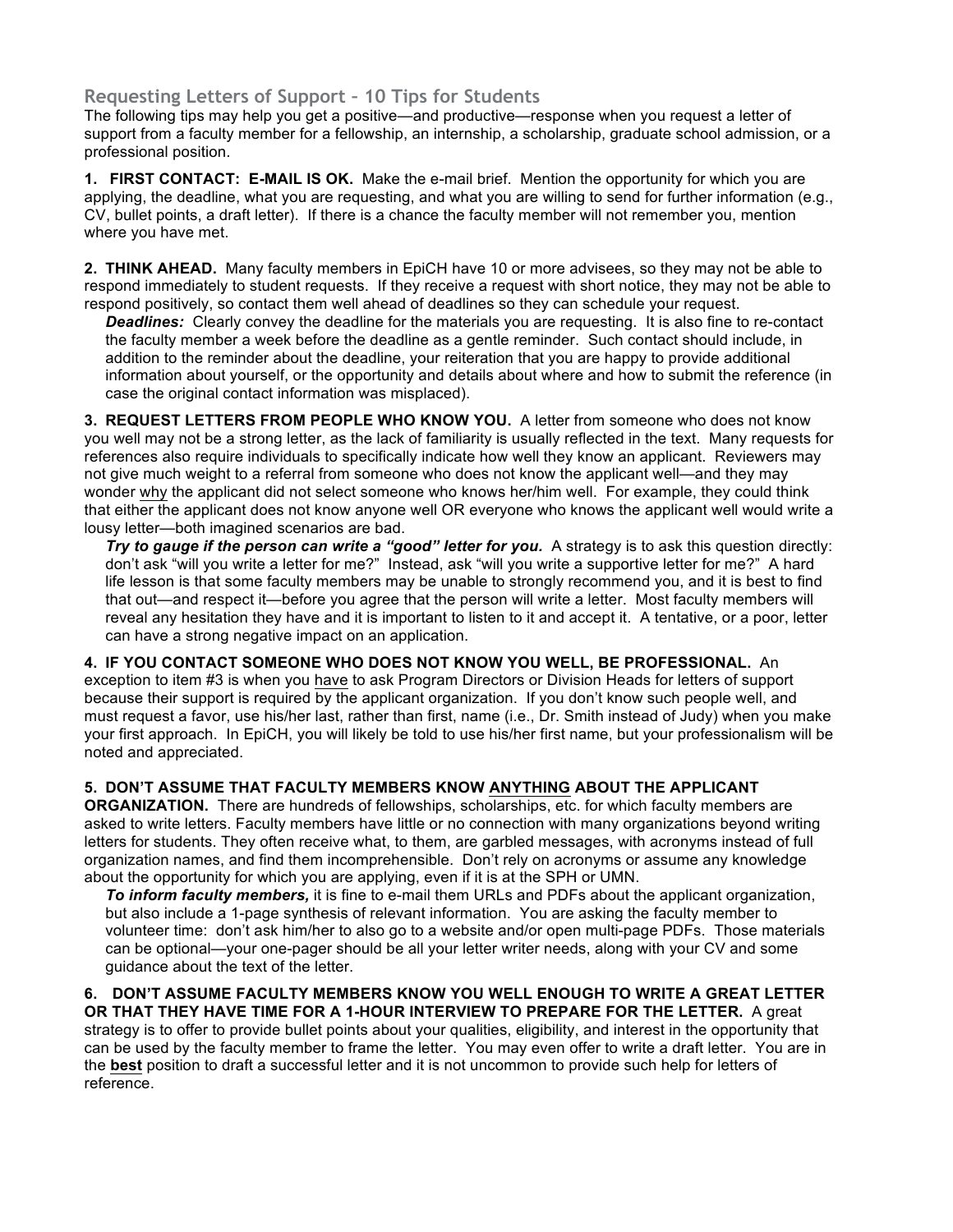**7. MAKE SURE FACULTY MEMBERS HAVE CONTACT INFORMATION.** Clearly indicate where the letter or rating sheet should be sent! One of the most common—and frustrating—mistakes made by students is to omit this information, resulting in unnecessary contacts, delays, and poor impressions.

**8. MAKE SURE YOU ARE ELIGIBLE FOR THE OPPORTUNITY AND THAT YOU INTEND TO APPLY BEFORE YOU ASK FOR A LETTER.** Unfortunately, it is common for faculty members to write letters, only to be told by students that they found out they were ineligible or decided not to apply after all.

#### **9. MAKE SURE THE MATERIALS YOU PROVIDE DO NOT HAVE TYPOS AND GRAMMATICAL**

**ERRORS.** The written word is influential: we often base our impressions about someone's intellectual qualities on the quality of his/her writing. While this may not be fair, it is what academics (and others) do. You are asking for a laudatory letter of reference, so make sure that your CV, 1-pager, bullet points/draft letter, are clearly and properly written.

**10. THANK THE FACULTY MEMBER FOR WRITING THE LETTER AND FOLLOW-UP.** It is surprisingly common for students to not thank a faculty member after an application is complete and even less common for students to let faculty members know if they received the scholarships, fellowships, internships, jobs, etc. for which they applied. Faculty members commit time to letters of reference because they want students to succeed—they are rewarded with thanks and updates.

#### **Division of Epidemiology and Community Health Websites**

| EpiCH Student Guidebook and Forms www.isph.umn.edu/epich/current-student-forms-and-policies/ |
|----------------------------------------------------------------------------------------------|
|                                                                                              |
|                                                                                              |
|                                                                                              |
|                                                                                              |

# **2.7 DIVISION ADVISING INFORMATION**

# **Team approach to Advising at the Master's level**

At the master's level students are advised by a team which includes their academic advisor, staff from the EpiCH Student Services office, an APEX advisor, and the Program Director for their major. The role of the academic advisor is to advise students on things like their career goals and objectives, provide advice for securing an Applied Practice Experience (APEx), and help students with their initial Integrated Learning Experience (ILE) planning. The role of the EPICH Student Services staff is to assist students with course planning, petitions, and to provide general procedural advice. The role of the APEx advisor is to guide the student in the learning agreement process and to help determine appropriate competencies that will be met as well as what products will be acceptable for that placement. The Program Director will meet with students as a group to discuss issues related to the entire major and is also available to assist students with any issues they might be having with the program.

#### **Guidelines for Faculty/Student Interactions**

Faculty members often develop close working relationships with students, especially advisees. Often a relationship is formed that provides benefits to both the faculty member and the student. Faculty should be cognizant of the power differential in these types of relationships and set appropriate boundaries. Although faculty members may not intend that a request of a student be an obligation, they should be aware that such requests might place a student in a difficult position. Some students are intimidated by faculty members and may not feel free to decline such requests. Since faculty/student interactions often are situations that are ambiguous, included below are examples to help you think through a variety of situations that you may encounter: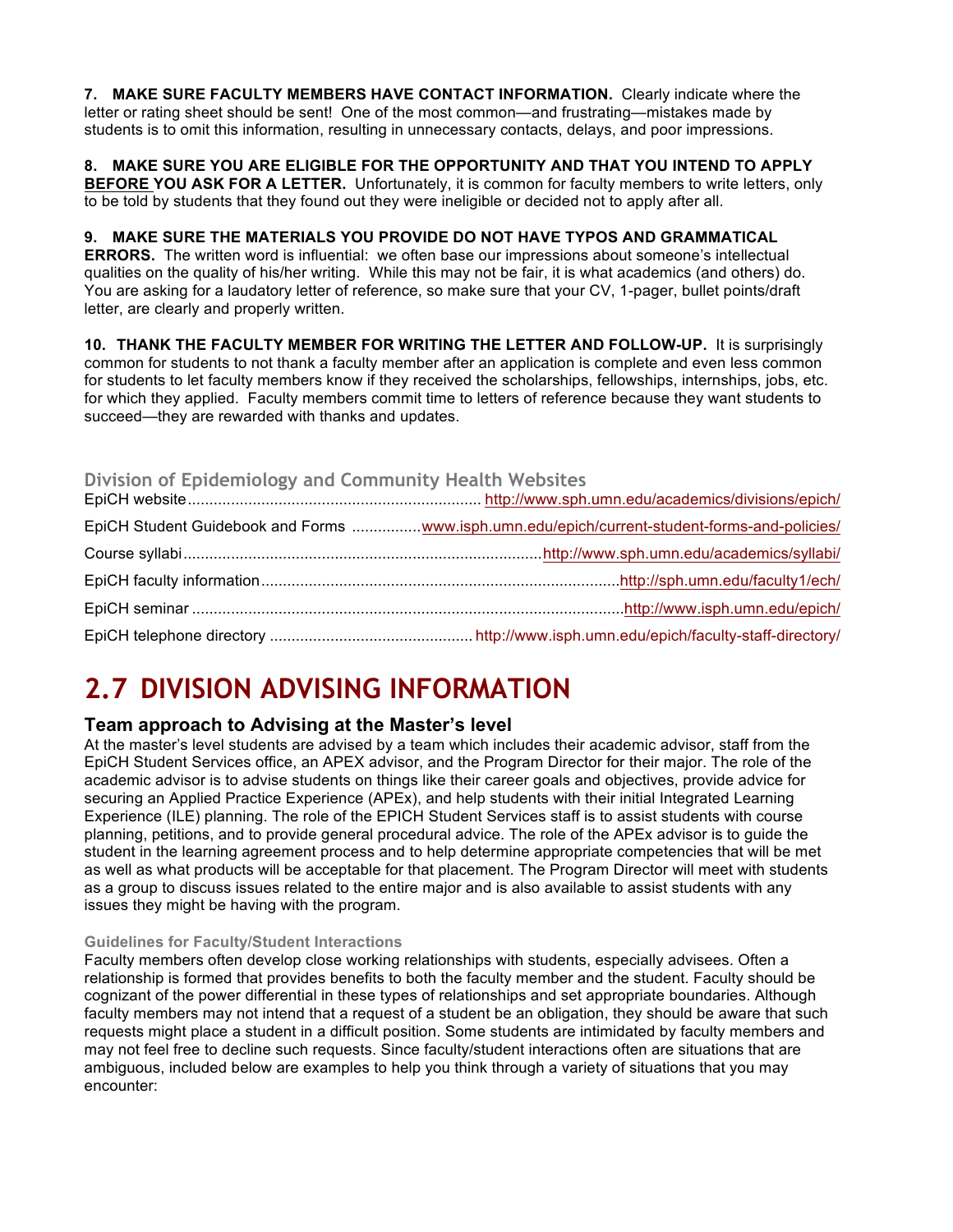- **A faculty member asking you to drive them somewhere, including the airport, home, or main campus**. Such a request does not fall under a student's duties. A situation when this may be acceptable is when the student has the same destination.
- § **A faculty member asking you to work extra hours or late hours**. Students should be expected to work the hours for which they are paid. Students may volunteer to work extra hours to gain more experience (e.g. grant writing), gain authorship on a paper or help meet a deadline – but should not be expected to work these extra hours.
- § **Your advisor asking you to housesit, take care of your children or pets, or help you move**. While some students may not mind house sitting, taking care of children or pets, or helping someone move, others may only agree to do these jobs because they feel obligated or worry that saying no will somehow affect their relationships with faculty members. To avoid problematic situations, a faculty member may post a flyer requesting a sitter or mover for pay without the faculty member's name attached to the request – ensuring that respondents really want the job.

Faculty members who are uncertain about the appropriateness of requests they have for students should consult with the DTC Chair. Students should talk with their Program Director, DGS, or EpiCH Student Services staff if they have concerns about the appropriateness of requests from faculty members.

The University of Minnesota's Board of Regents policy on Nepotism and Consensual Relationships (including student and faculty relationships) can be found at http://regents.umn.edu/sites/regents.umn.edu/files/policies/Nepotism%26Personal.pdf.

#### **Confidentiality**

Student records—including materials related to advisees—are protected under Federal Educational Rights and Privacy Act (FERPA) (20 U.S.C. § 1232g; 34 CFR Part 99; 1974) and the Student Data Privacy Act. Student information should be secure – not left in an unlocked location. If advisors have a concern about a particular student, only EPICHSASS staff, appropriate Program Director/DGS, or DTC Chair should discuss the situation and have access to records. Any confidential information shared by a student with a faculty member must remain confidential – whether the student approaches you as an advisor, instructor, Program Director, DGS, or DTC Chair. Talking about individual students in hallways and other public areas should be avoided.

If a faculty member feels he/she must consult with another faculty member about a student, consider talking about the issue without providing the name of the individual student. If the student's name must be shared, tell the student ahead of time that you intend to talk with the Program Director (or other appropriate person) about the issue in question. Some issues, such as sexual harassment, are governed by law and require faculty members to report the problem to the Division Head. In these situations, explain to the student that you are required to report the incident/problem.

#### **Sexual Harassment Policy**

In the Division of Epidemiology and Community Health we take harassment and sexual misconduct very seriously. We have all completed the sexual harassment training and therefore we want to let you know that:

- As a University employee, we are required to share information that we learn about possible sexual misconduct with the campus Title IX office that addresses these concerns. This allows a Title IX staff member to reach out to those who have experienced sexual misconduct to provide information about the personal support resources and options for investigation that they can choose to access.
- You are welcome to talk with our staff about concerns related to sexual misconduct. You can also or alternately choose to talk with a confidential resource; the University offers victim-advocacy support professionals, health services professionals and counselors that will not share information that they learn about sexual misconduct.

# **Guidelines for Changing Advisors**

### **Master's Students**

At the master's level, students may change academic advisors if they have serious personality or other conflicts with their assigned advisor. In that case, they should discuss their reasons and their preferences for a different advisor with the program director or the EpiCH Student Services staff. The change will be finalized at the discretion of the program director.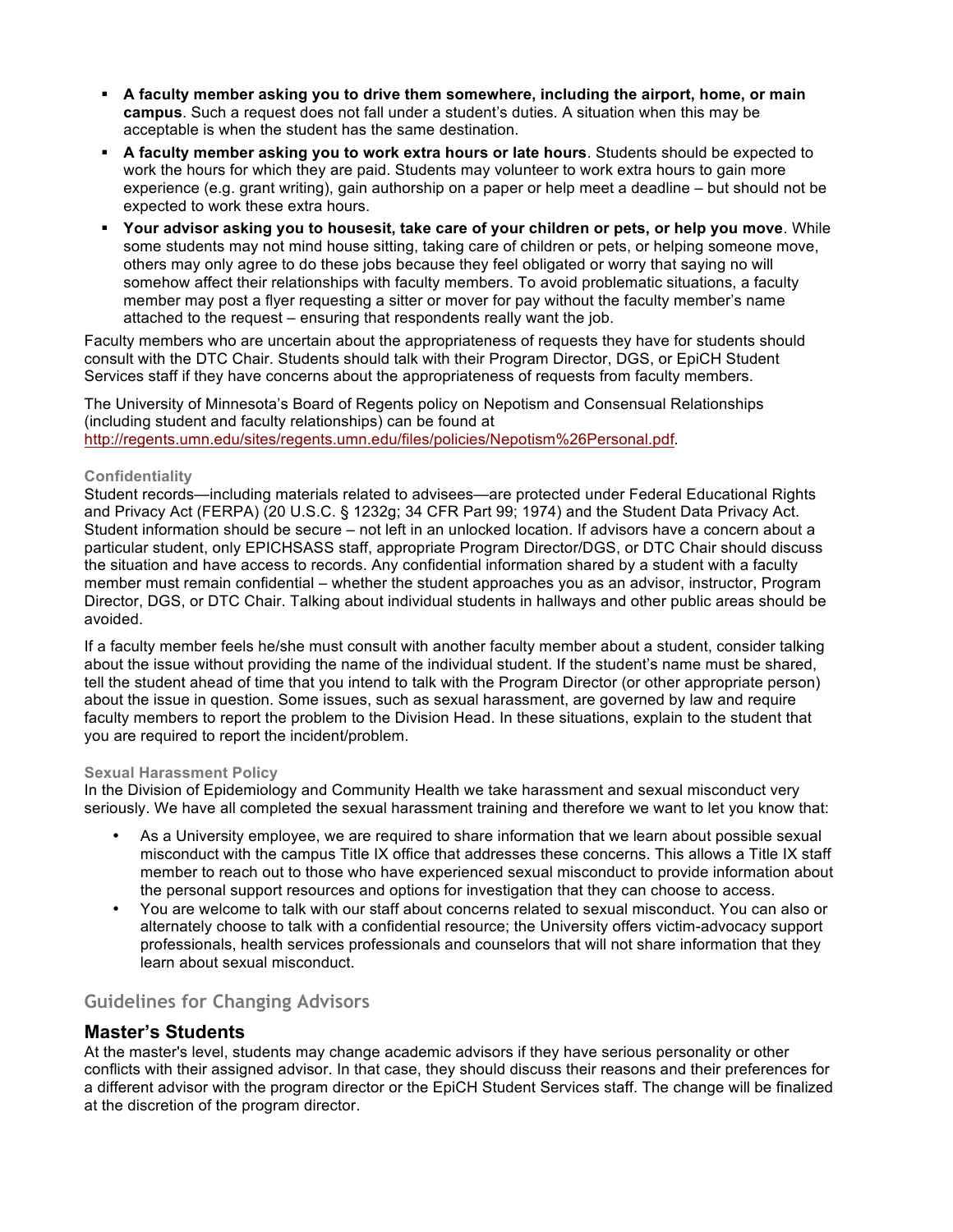# **PhD Students**

Many PhD students shift their courses of study and focus over their graduate careers, but doing so does not necessarily require a change in advisors. Faculty advisors can facilitate students' academic development, by working directly with them or by encouraging them to gain experience with other faculty members (e.g., through research or teaching assistantships or grant-writing opportunities). Sometimes students work more closely with one (or more) members of their committees than with their advisors. Faculty advisors can also suggest changes in committee membership to accommodate a change in dissertation focus.

Once PhD students have begun work on their dissertation, changing advisors should be rare, and limited to circumstances of personality conflicts, major ethical problems, or substantial shifts in areas of interest. Students wishing to change graduate advisors should consult with the Director of Graduate Studies (DGS). Likewise, faculty who are considering a change in their role as an advisor should consult with the DGS. Changes in graduate advisors should be approved by the DGS and forwarded to the EpiCH Student Services staff who will file the change with the Graduate School.

# **Guide to Mission, Definitions and Expectations of Advising**

# **Mission Statement**

The School of Public Health strives to provide advising that promotes collaboration among students, staff and faculty to enhance students' academic and professional development in the field of public health. The School's goal is educational and experiential excellence that prepares students for successful careers improving the health of populations.

# **Defining Advising**

The School of Public Health is committed to creating and sustaining high quality advising in the following four areas:

- 1. **Administrative Advising**: advising on course planning and scheduling, policies, procedures and benchmarks/milestones of the degree program/major, SPH, and the University.
- 2. **Academic Advising**: general guidance on topics related to program/major including, but not limited to program focus (may include identifying appropriate course work options), Integrated Learning Experience (ILE) project selection and career planning.
- 3. **Applied Practice Experience (APEx) /Internship/Practicum Advising**: specific and targeted advising for Applied Practice Experience (APEx) /internship/practicum development, placement and completion.
- 4. **Integrated Learning Experience (ILE)/Thesis/Plan A&B/Dissertation Advising**: specific and targeted direction on the Integrated Learning Experience project or a PhD dissertation including, but not limited to development, completion and in some cases publication.

# **Advising Expectations for Students**

SPH students are expected to…

- Regularly read and respond to University email (ideally once per day); email is the official mode of communication at the University of Minnesota
- Review program objectives and educational documents at least once per semester, (i.e. Student Guidebook, etc.), or when directed by EPICH Student and Support Services staff or Program Director/DGS; students are responsible for knowing the requirements of the degree program
- Actively contribute to a welcoming and supportive SPH climate
- Initiate meetings with advisor(s) at least once per semester; regularly communicate with faculty advisor(s) and/or EPICH Student Services staff about program progress
- § Respond to inquiries from faculty or staff in a timely manner (ideally within 5 7 business days)
- Behave in a professional and courteous manner; fulfill educational and advising commitments, such as appointments, project deadlines, etc.